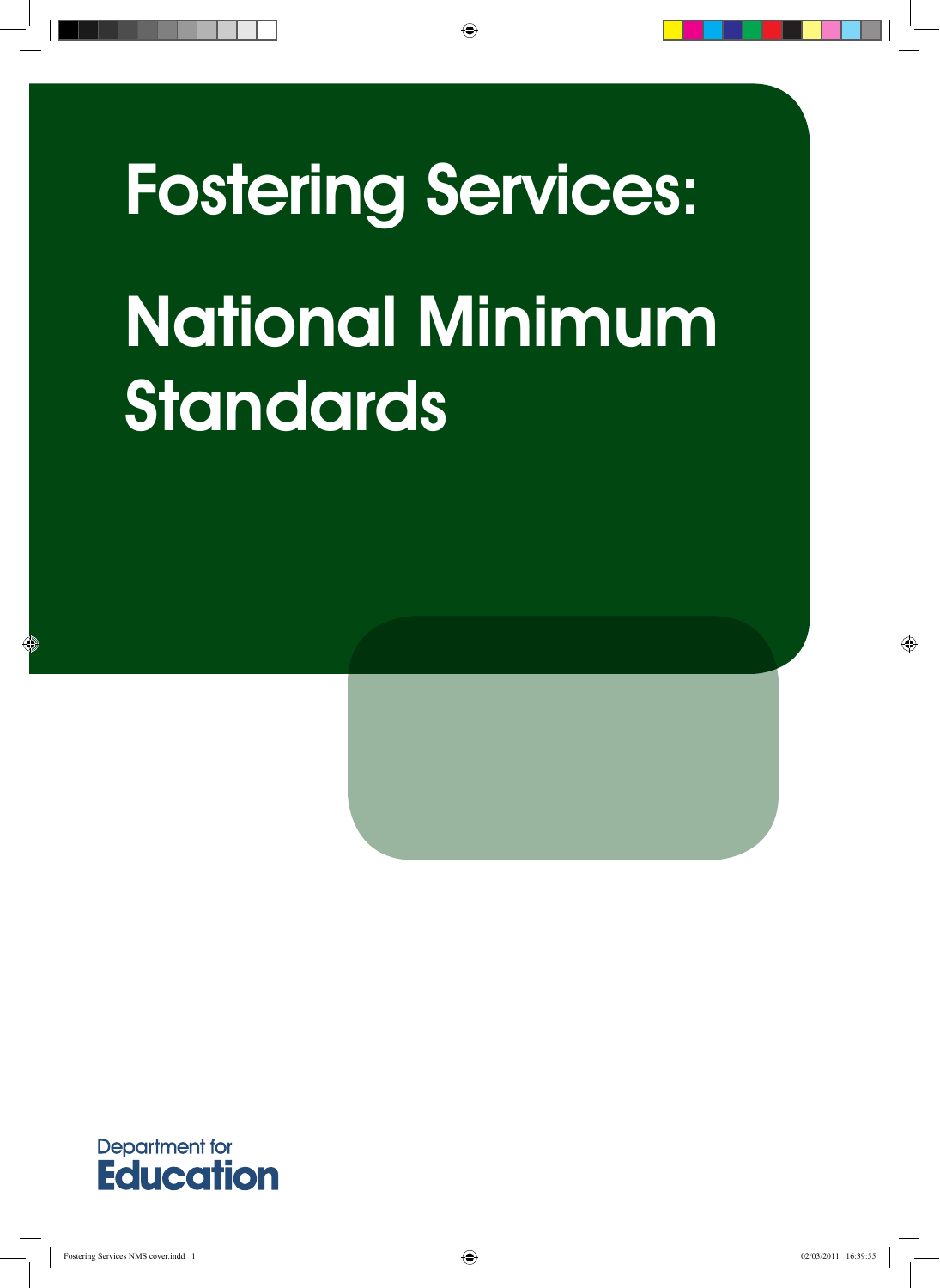## **FOSTERING SERVICES NMS**

| STANDARD 1 - The child's wishes and feelings and the views of those    |     |
|------------------------------------------------------------------------|-----|
|                                                                        |     |
| STANDARD 2 - Promoting a positive identity, potential and valuing      |     |
|                                                                        |     |
| STANDARD 3 - Promoting positive behaviour and relationships  12        |     |
|                                                                        |     |
|                                                                        |     |
| STANDARD 6 - Promoting good health and wellbeing 17                    |     |
|                                                                        |     |
|                                                                        |     |
|                                                                        |     |
| STANDARD 10 - Providing a suitable physical environment for the foster |     |
| child                                                                  |     |
|                                                                        |     |
| STANDARD 12 - Promoting independence and moves to adulthood and        |     |
|                                                                        |     |
|                                                                        |     |
| STANDARD 13 - Recruiting and assessing foster carers who can meet the  |     |
|                                                                        |     |
| STANDARD 14 - Fostering panels and the fostering service's decision-   |     |
|                                                                        |     |
| STANDARD 15 - Matching the child with a placement that meets their     |     |
|                                                                        |     |
| STANDARD 16 - Statement of purpose and children's guide 33             |     |
| STANDARD 17 - Fitness to provide or manage the administration of a     |     |
|                                                                        | .34 |
| STANDARD 18 - Financial viability and changes affecting business       |     |
|                                                                        |     |
|                                                                        |     |
| STANDARD 20 - Learning and development of foster carers  40            |     |
| STANDARD 21 - Supervision and support of foster carers42               |     |
| STANDARD 22 - Handling allegations and suspicions of harm  44          |     |
| STANDARD 23 – Learning, development and qualifications of staff47      |     |
|                                                                        |     |
| STANDARD 25 - Managing effectively and efficiently and monitoring the  |     |
|                                                                        |     |
|                                                                        |     |
| STANDARD 27 - Fitness of premises for use as fostering service54       |     |
|                                                                        |     |
|                                                                        |     |
| STANDARD 30 - Family and friends as foster carers58                    |     |
|                                                                        |     |
|                                                                        |     |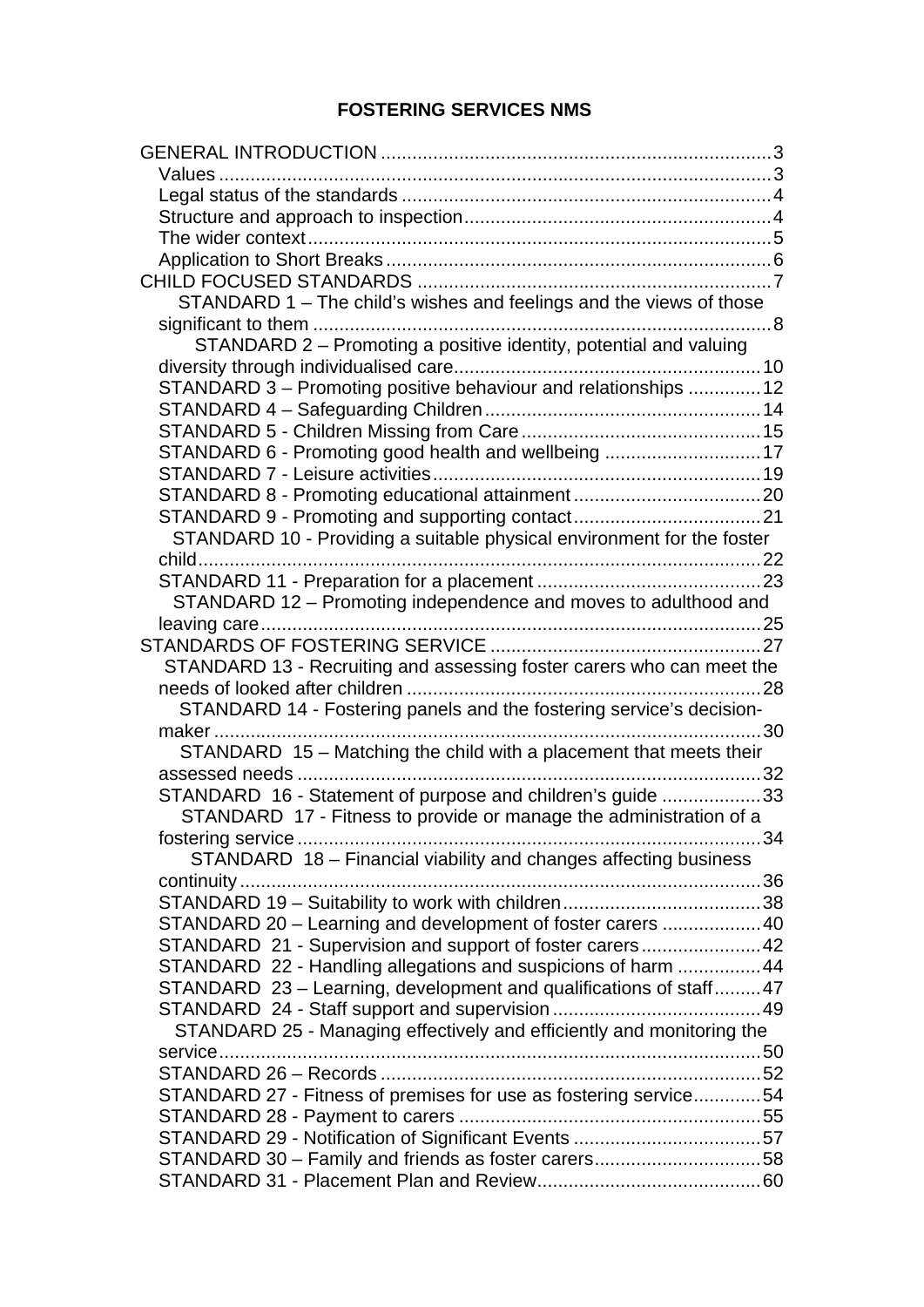# <span id="page-2-0"></span>**GENERAL INTRODUCTION**

This document contains the National Minimum Standards (NMS) applicable to the provision of fostering services. The NMS, together with Regulations relevant to the placement of children in foster care such as the Fostering Services (England) Regulations 2011 (the 2011 Regulations), form the basis of the regulatory framework under the Care Standards Act 2000 (CSA) for the conduct of fostering services.

The values statement below explains the important principles which underpin these standards.

# <span id="page-2-1"></span>*Values*

- The child's welfare, safety and needs are at the centre of their care.
- Children should have an enjoyable childhood, benefiting from excellent parenting and education, enjoying a wide range of opportunities to develop their talents and skills leading to a successful adult life.
- Children are entitled to grow up in a loving environment that can meet their developmental needs.
- Every child should have his or her wishes and feelings listened to and taken into account.
- Each child should be valued as an individual and given personalised support in line with their individual needs and background in order to develop their identity, self confidence and self-worth.
- The particular needs of disabled children and children with complex needs will be fully recognised and taken into account
- The significance of contact for looked after children, and of maintaining relationships with birth parents and the wider family, including siblings, halfsiblings and grandparents, is recognised, as is the foster carer's role in this.
- Children in foster care deserve to be treated as a good parent would treat their own children and to have the opportunity for as full an experience of family life and childhood as possible, without unnecessary restrictions.
- The central importance of the child's relationship with their foster carer should be acknowledged and foster carers should be recognised as core members of the team working with the child.
- Foster carers have a right to full information about the child.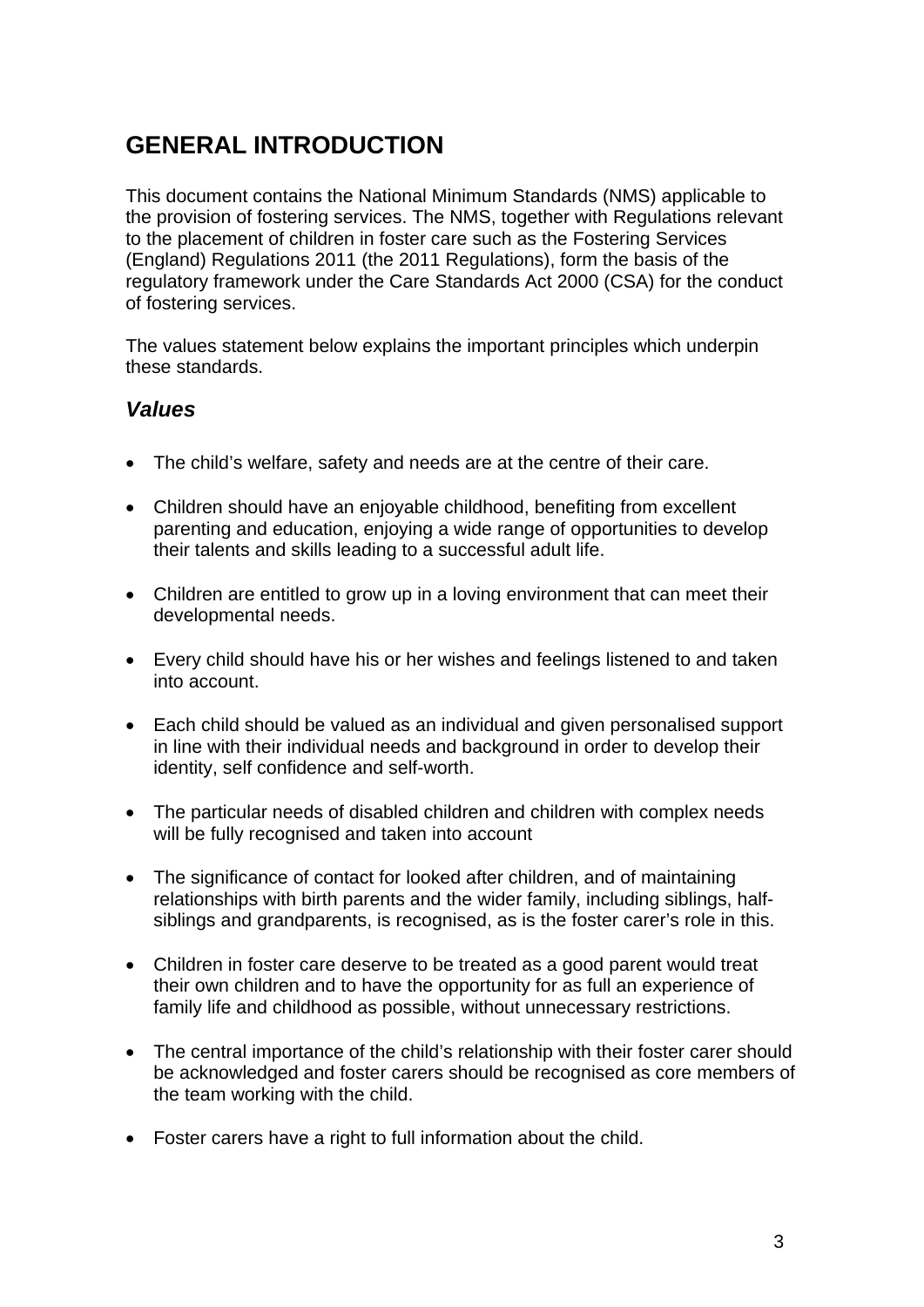- It is essential that foster carers receive relevant support services and development opportunities in order to provide the best care for children.
- Genuine partnership between all those involved in fostering children is essential for the NMS to deliver the best outcomes for children; this includes the Government, local government, other statutory agencies, fostering service providers and foster carers.

# <span id="page-3-0"></span>*Legal status of the standards*

The NMS for fostering services are issued by the Secretary of State under section 23 of the CSA 2000. The Secretary of State will keep the standards under review and may publish amended standards as appropriate.

Minimum standards do not mean standardisation of provision. The standards are designed to be applicable to the wide variety of different types of fostering service. They aim to enable, rather than prevent, individual providers to develop their own particular ethos and approach based on evidence that this is the most appropriate way to meet the child's needs. Many providers will aspire to exceed these standards and develop their service in order to achieve excellence.

The standards are issued for use by Ofsted, who take them into account in the inspection of fostering services. They will also be important in other ways. The standards may be used by providers and staff in self-assessment of their services; they provide a basis for the induction and training of staff and carers; they can be used by parents, children and young people as a guide to what they should expect a fostering service to provide and to do as a minimum; and they can provide guidance on what is required when setting up a fostering service.

The standards apply to fostering services. Where a standard places an expectation on a foster carer, this should be interpreted as an expectation on their fostering service to support the foster carer to meet the standard.

# <span id="page-3-1"></span>*Structure and approach to inspection[1](#page-3-2)*

1

The National Minimum Standards for fostering services focus on delivering achievable outcomes for children. Each standard is preceded by a statement of the outcome to be achieved by the fostering service provider. The standards are intended to be qualitative, in that they provide a tool for judging the quality of life experienced by services users, but they are also designed to be measurable. Services will normally show that they are meeting the headline statement of the outcome by following the standards below. However, these do not have to be followed exactly if the service can demonstrate, and Ofsted is satisfied, that the outcomes are being met in a different way. The exception is a

<span id="page-3-2"></span><sup>&</sup>lt;sup>1</sup> Ofsted will be providing advice on how the individual standards fit against the judgements in their inspection framework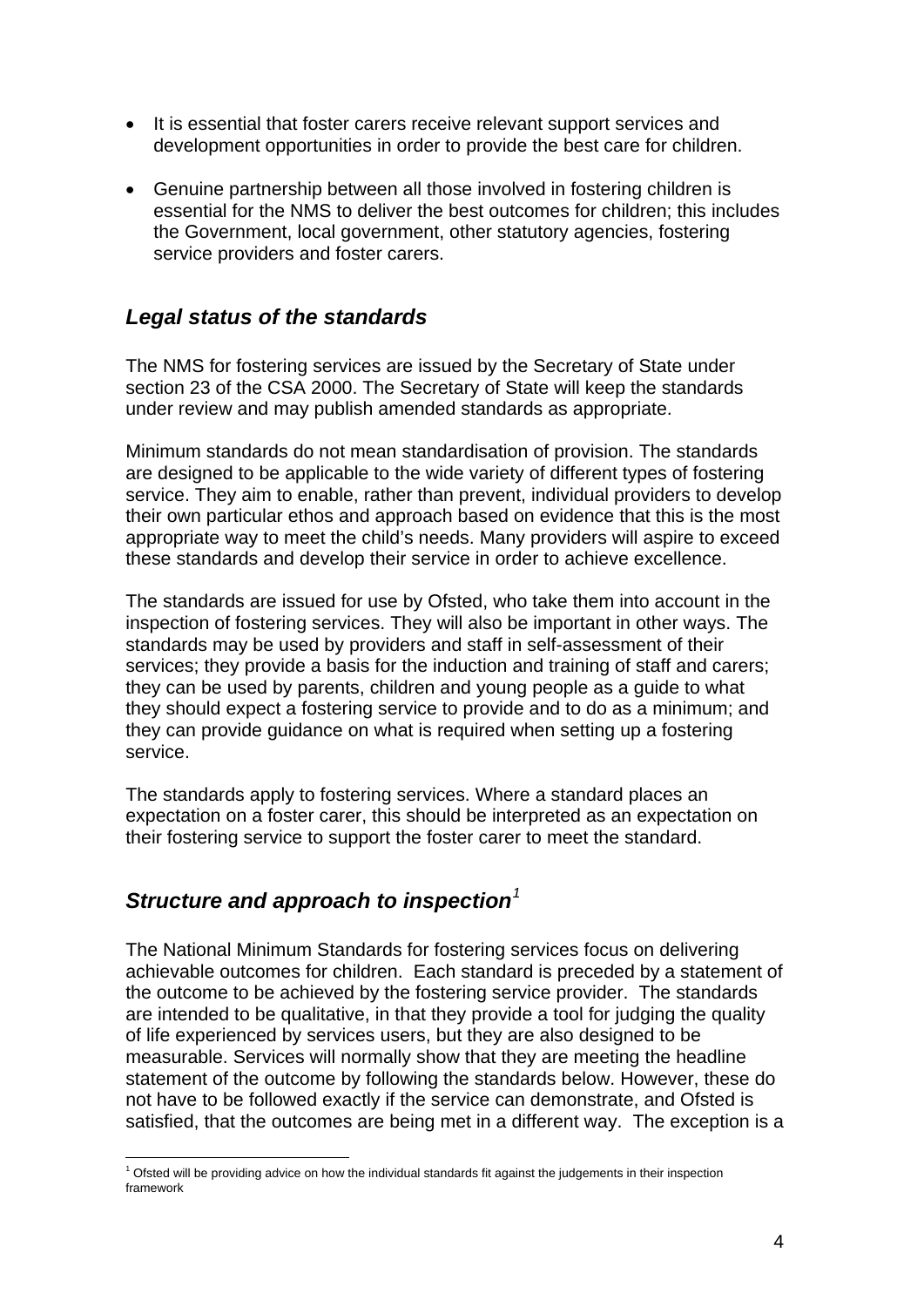requirement set out in regulations in which case the requirement must be met. The standards outline in the legislation box what the statutory requirement is which underpins the standards. Unless otherwise specified, the legislation referred to in the legislation box is a provision in the 2011 Regulations.

Across all its work, Ofsted has three core statutory responsibilities under section 117 of the Education and Inspections Act 2006: to ensure that inspection supports improvement in the services Ofsted inspects and regulates; that it is centred on the needs of users; and that it promotes the effective use of resources.

There are four elements to Ofsted's function as a regulator: registration; inspection; compliance; and enforcement. The purpose of Ofsted's inspection of social care is to assess the quality of care being provided for children and, where appropriate, their families. Inspection focuses on the outcomes which they are being supported to achieve. It tests compliance with the relevant Regulations and takes into account the NMS.

 Following inspection, inspectors will make a number of judgements, including a judgement on the overall effectiveness of the service inspected. They will make recommendations for improvement, including any action required to ensure that provisions fully meet the NMS. For those provisions which are required to be registered with Ofsted, they will set requirements to be fulfilled in order to remedy any identified failure to meet the relevant regulations. Any identified failure in meeting the requirements of regulations may lead to consideration of enforcement action. Conditions of registration may be imposed.

# <span id="page-4-0"></span>*The wider context*

These national minimum standards are underpinned by the 2011 Regulations. Statutory guidance for fostering services – *Children Act 1989 Guidance and Regulations Volume 4: Fostering Services* - sets out the wider context for local authorities, as providers and commissioners of fostering services. This is not an exhaustive list, and other legislation and guidance may also be relevant, for example, legislation covering such matters as health and safety, fire or planning requirements.

It is intended that the standards will be used, both by fostering service providers and by Ofsted, to focus on securing positive welfare, health and education outcomes for children, and reducing risks to their welfare and safety. All providers and staff of fostering services should aim to provide the best care possible for the children for whom they are responsible, and observing the standards is an essential part, but only a part, of the overall responsibility to safeguard and promote the welfare of each individual child.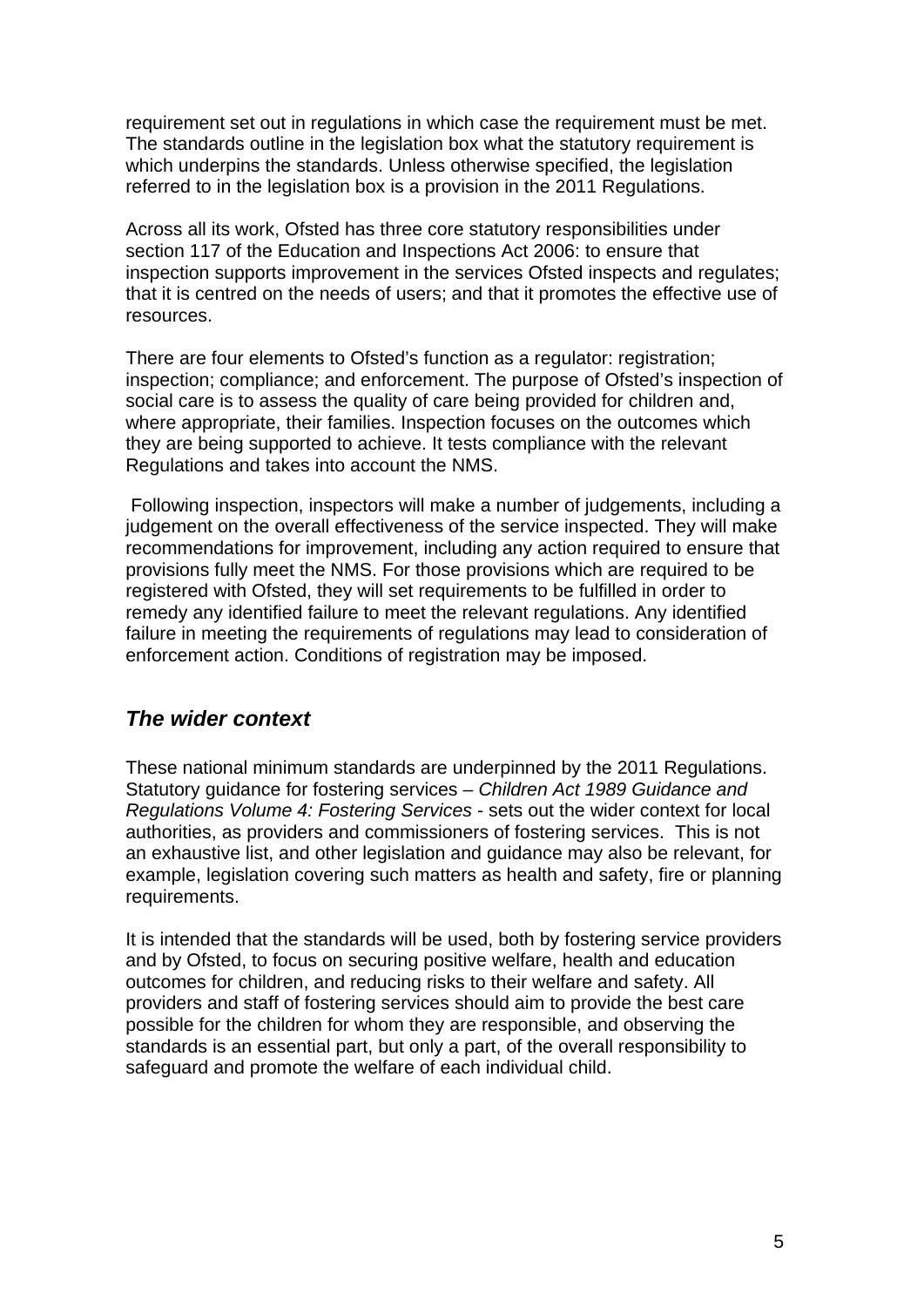# <span id="page-5-0"></span>*Application to Short Breaks*

Both the 2011 Regulations and the NMS are modified in relation to short breaks. This is in recognition that where the child receives short breaks the parents have primary responsibility for planning for their child.

Regulation 42 defines short break care and sets out the modifications, which are that the following regulations do not apply in relation to the child where the child is on a short break: regulations 14, 15(2)(a) and (d), and 16.

The following NMS do not apply in relation to short break care: standard 2.5, 2.7 and all of standard nine and twelve.

In addition there is no requirement for a separate placement plan for children looked after in a series of short breaks (Care Planning, Placement and Case Review (England) Regulations 2010, regulation 48 (3)). For such children the short break care plan includes key elements of the placement plan. Where the NMS state 'placement plan' this will be the short break care plan in relation to children on short breaks.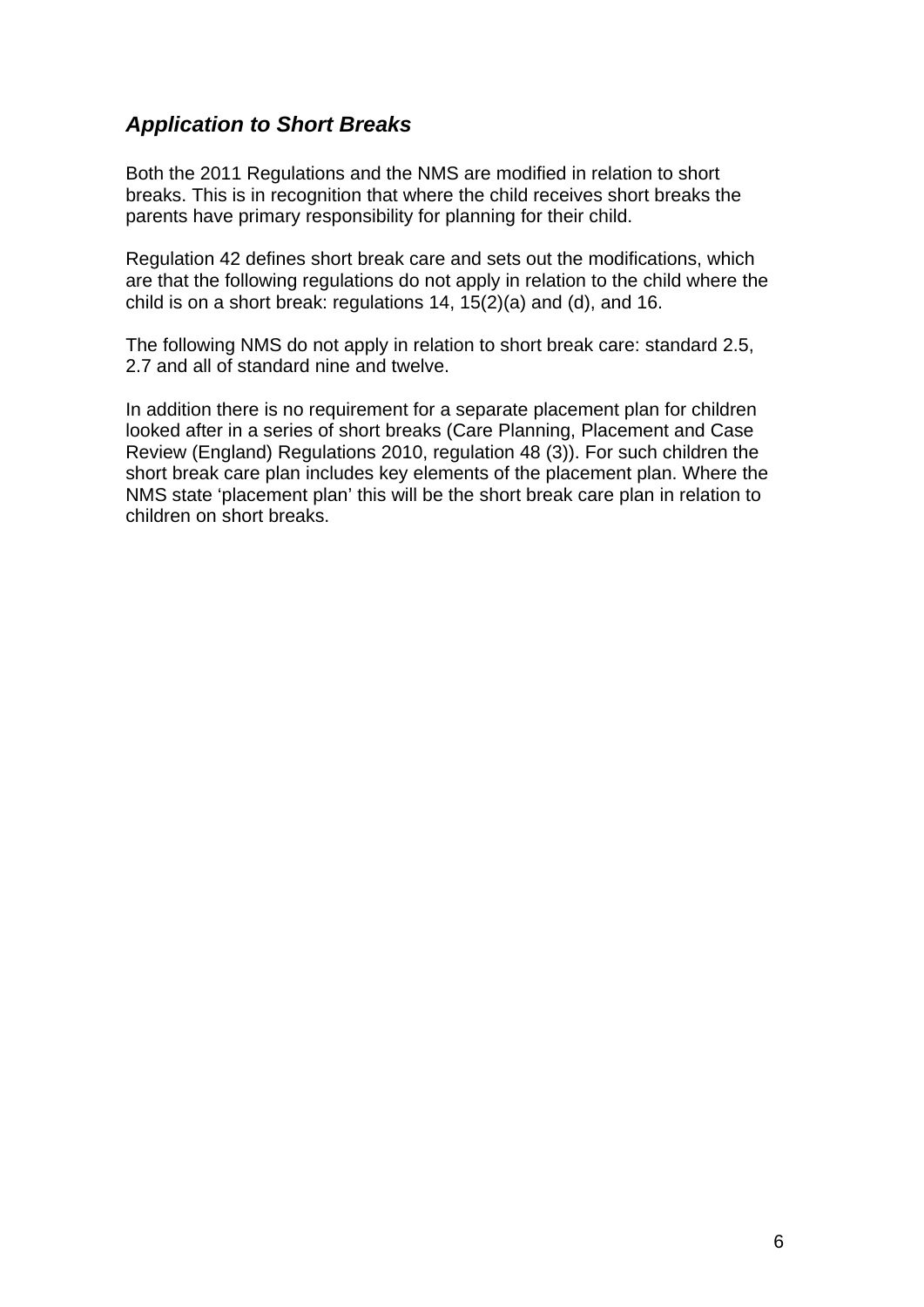# <span id="page-6-0"></span>**CHILD FOCUSED STANDARDS**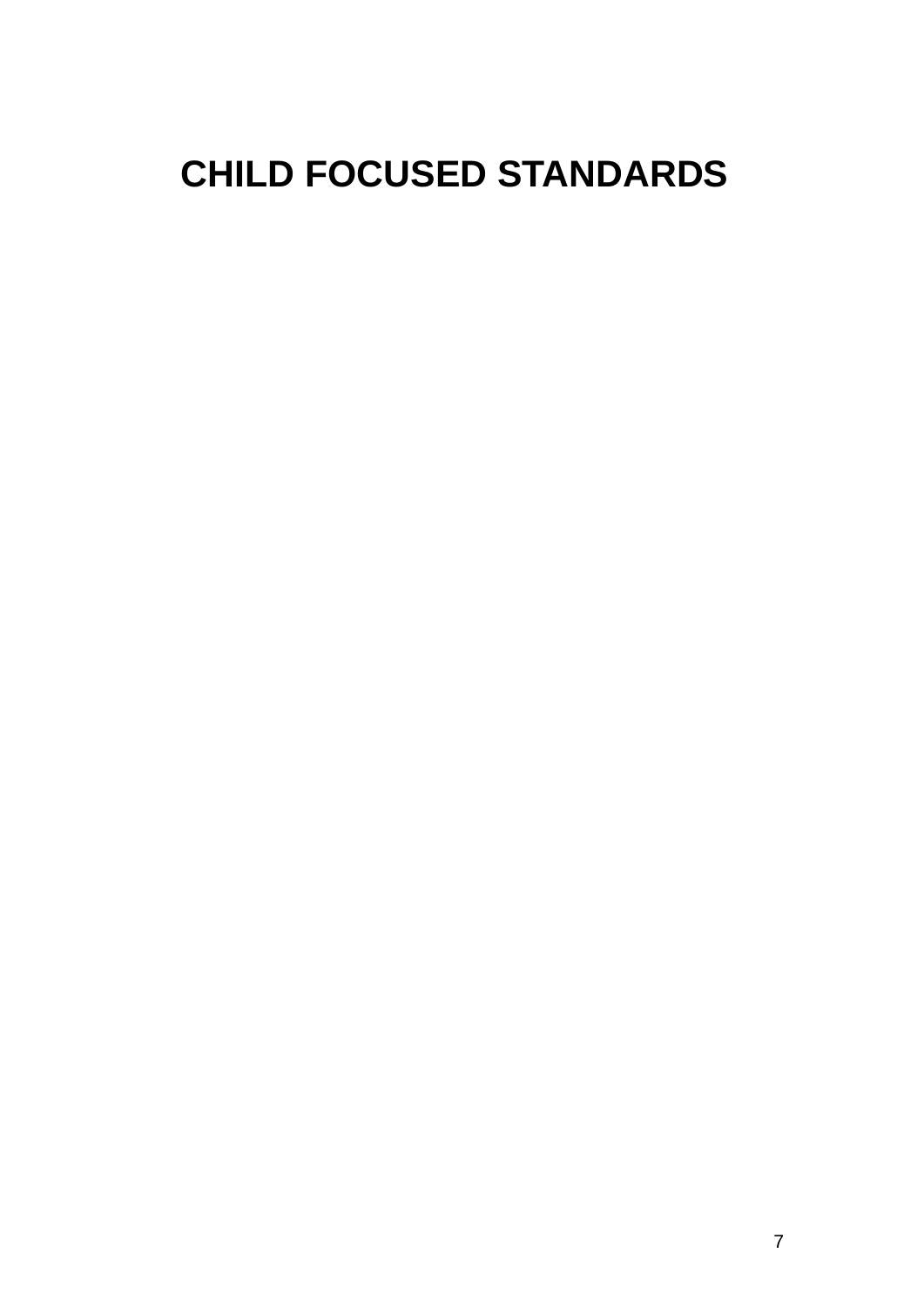# <span id="page-7-0"></span>*STANDARD 1 – The child's wishes and feelings and the views of those significant to them*

#### **Underpinning Legislation:**

11 – Independent fostering agencies – duty to secure welfare

18 – Independent fostering agencies – representations and complaints

Children Act 1989:

Section 22 – General duties of local authority in relation to children looked after by them

Sections 61 and 62 – duties of voluntary organisations and local authorities in relation to children accommodated by or on behalf of the voluntary organisation

- Children know that their views, wishes and feelings are taken into account in all aspects of their care; are helped to understand why it may not be possible to act upon their wishes in all cases; and know how to obtain support and make a complaint.
- The views of others with an important relationship to the child are gathered and taken into account.
- 1.1) Children's views, wishes and feelings are acted upon, unless this is contrary to their interests or adversely affects other members of the foster care household.
- 1.2) Children understand how their views have been taken into account and where significant wishes or concerns are not acted upon, they are helped to understand why.
- 1.3) Children communicate their views on all aspects of their care and support.
- 1.4) The views of the child, the child's family, social worker and Independent Reviewing Officer are sought regularly on the child's care (unless in individual cases this is not appropriate).
- 1.5) Children have access to independent advice and support from adults who they can contact directly and in private about problems or concerns, which is appropriate to their age and understanding. Children know their rights to advocacy, how to access an advocate and how to contact the Children's Rights Director.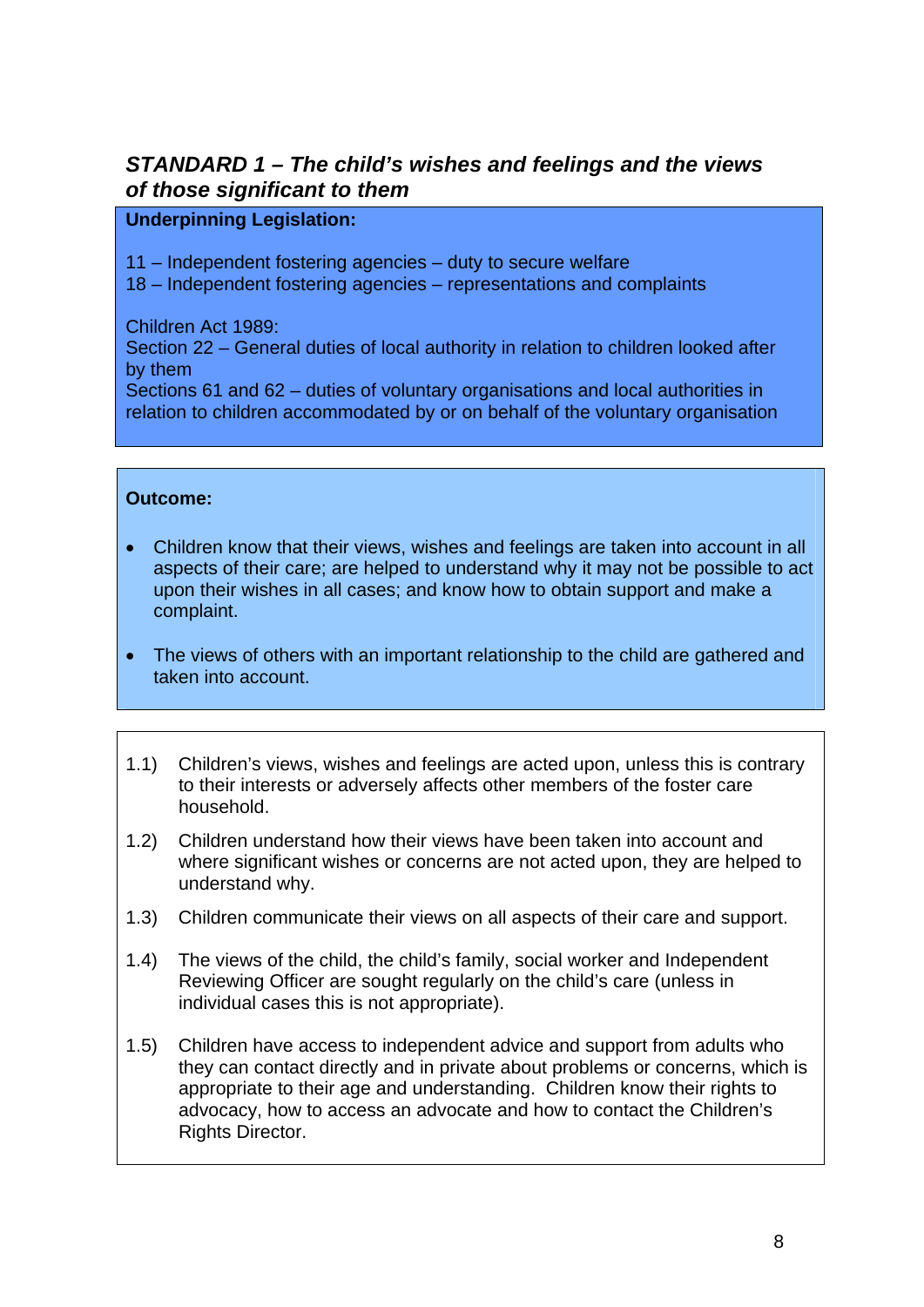- 1.6) Children can take up issues in the most appropriate way with support, without fear that this will result in any adverse consequences. Children receive prompt feedback on any concerns or complaints raised and are kept informed of progress.
- 1.7) The wishes, feelings and views of children and those significant to them are taken into account in monitoring foster carers and developing the fostering service.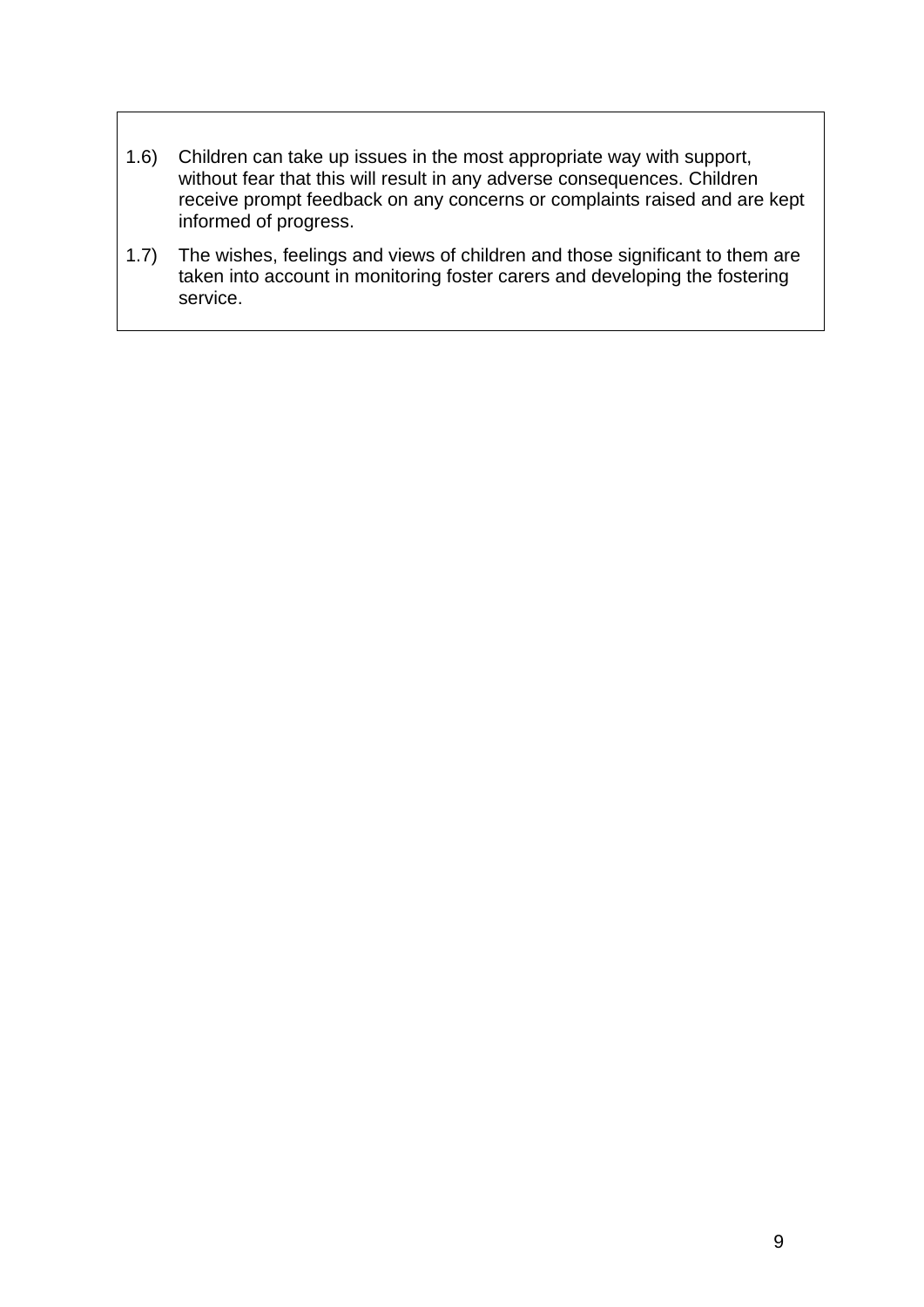# <span id="page-9-0"></span>*STANDARD 2 – Promoting a positive identity, potential and valuing diversity through individualised care.*

#### **Underpinning Legislation:**

11 - Independent fostering agencies - duty to secure welfare

Children Act 1989:

Section 22 – General duties of local authority in relation to children looked after by them

Sections 61 and 62 – duties of voluntary organisations and local authorities in relation to children accommodated by or on behalf of the voluntary organisation

- Children have a positive self view, emotional resilience and knowledge and understanding of their background.
- 2.1) Children are provided with personalised care that meets their needs and promotes all aspects of their individual identity.
- 2.2) Foster carers are supported to promote children's social and emotional development, and to enable children to develop emotional resilience and positive self-esteem.
- 2.3) Foster carers meet children's individual needs as set out in the child's placement plan as part of the wider family context.
- 2.4) Children exercise choice in the food that they eat, and are able to prepare their own meals and snacks, within the context of the foster family's decision making and the limits that a responsible parent would set.
- 2.5) Children exercise choice and independence in the clothes and personal requisites that they buy and have these needs met, within the context of the foster family's decision making and the reasonable limits that a responsible parent would set. **This sub-standard is not applicable to short break placements**.
- 2.6) Children develop skills and emotional resilience that will prepare them for independent living.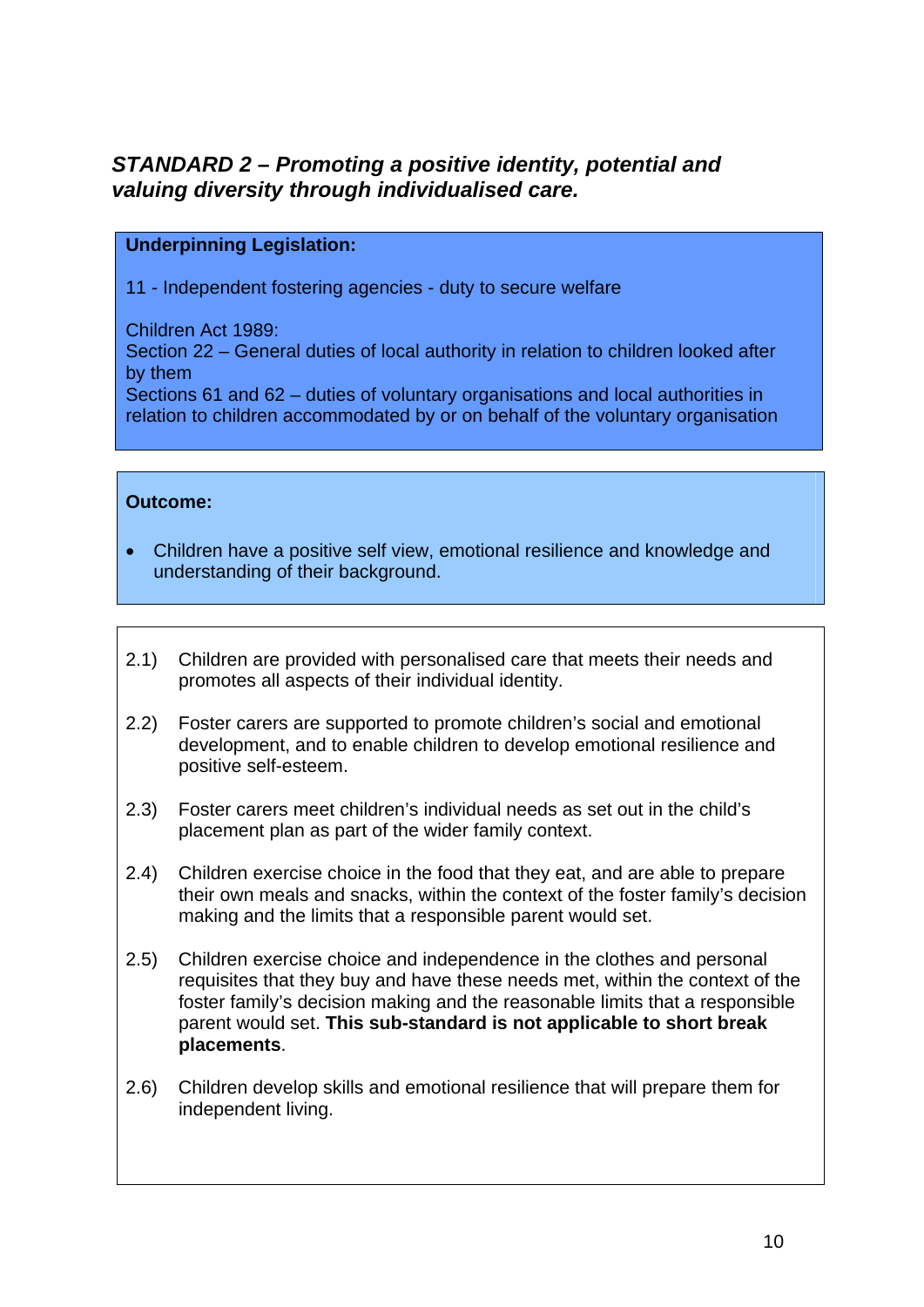2.7) Children receive a personal allowance appropriate to their age and understanding, that is consistent with their placement plan. **This substandard is not applicable to short break placements**.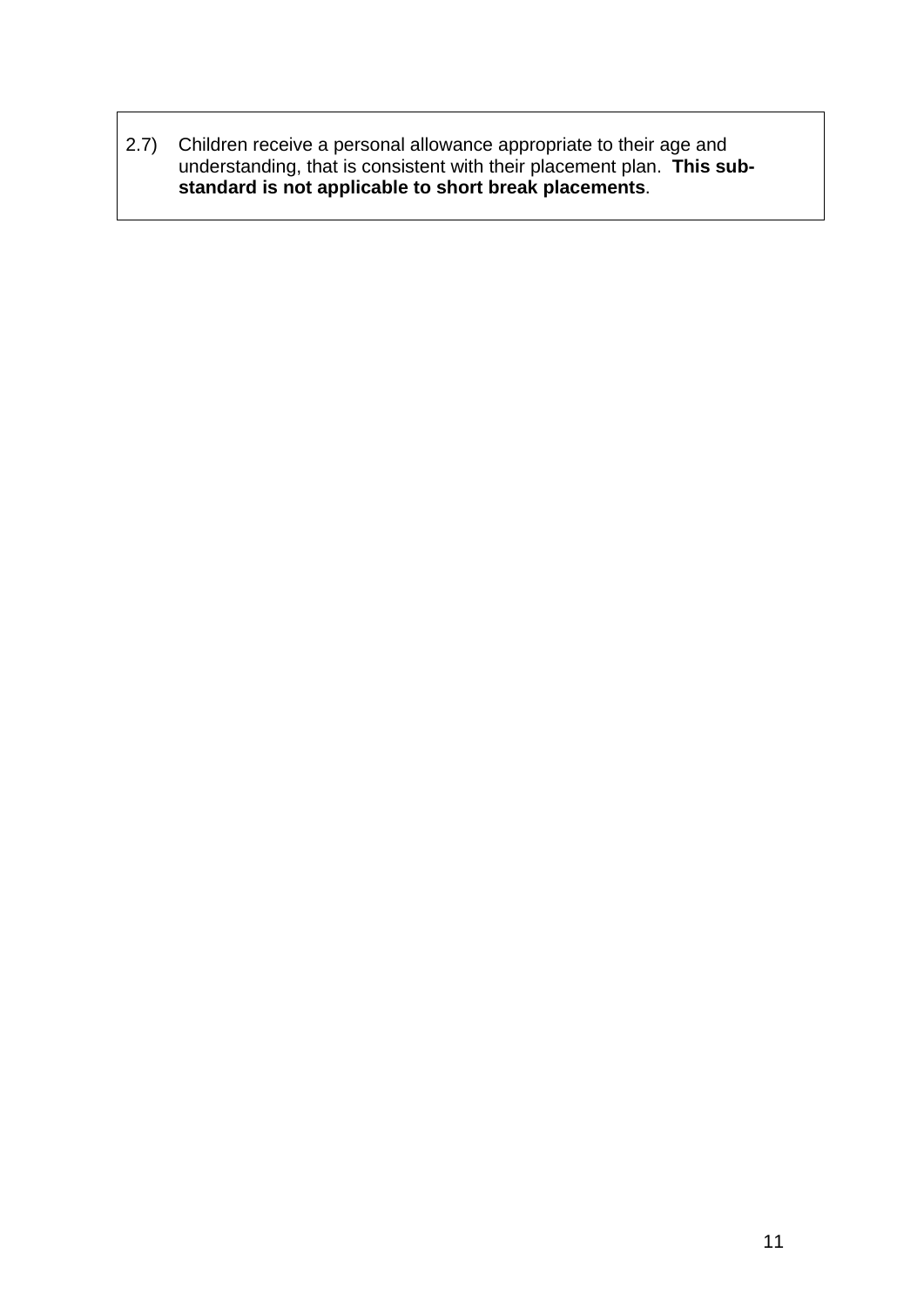# <span id="page-11-0"></span>*STANDARD 3 – Promoting positive behaviour and relationships*

#### **Underpinning Legislation:**

- 11 Independent fostering agencies duty to secure welfare
- 13 Behaviour management and absence from the foster parent's home

17 – Foster parent to be provided with up to date information about the child including the child's care plan

#### Children Act 1989:

Section 22 – General duties of local authority in relation to children looked after by them

Sections 61 and 62 – duties of voluntary organisations and local authorities in relation to children accommodated by or on behalf of the voluntary organisation

- Children enjoy sound relationships with their foster family, interact positively with others and behave appropriately.
- 3.1) Foster carers have high expectations of all of the foster children in their household.
- 3.2) Foster carers provide an environment and culture that promotes, models and supports positive behaviour.
- 3.3) Children are able to develop and practice skills to build and maintain positive relationships, be assertive and to resolve conflicts positively.
- 3.4) Children are encouraged to take responsibility for their behaviour in a way that is appropriate to their age and abilities.
- 3.5) Foster carers respect the child's privacy and confidentiality, in a manner that is consistent with good parenting.
- 3.6) Foster carers have positive strategies for effectively supporting children where they encounter discrimination or bullying wherever this occurs.
- 3.7) Foster carers receive support on how to manage their responses and feelings arising from caring for children, particularly where children display very challenging behaviour, and understand how children's previous experiences can manifest in challenging behaviour.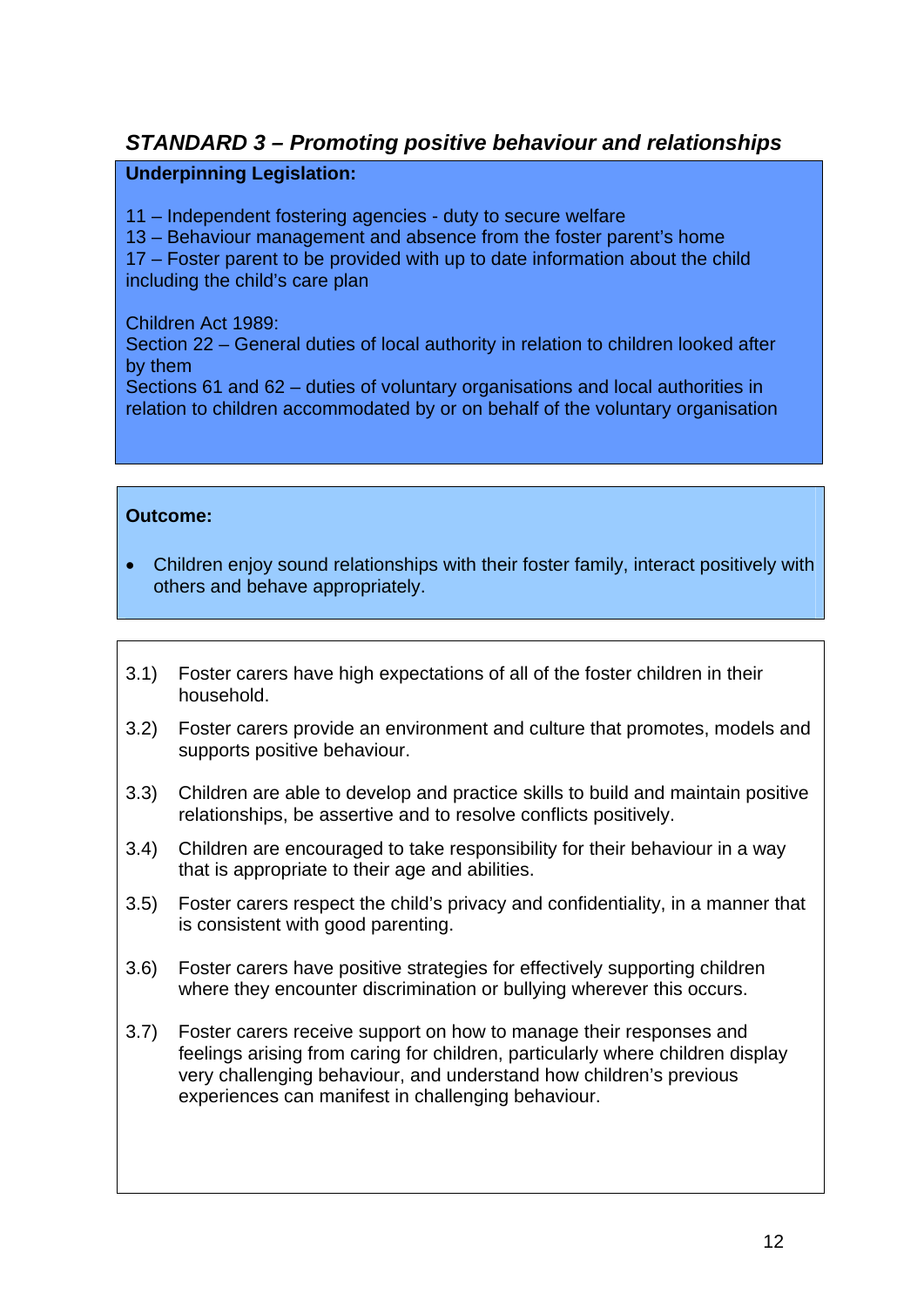- 3.8) All foster carers receive training in positive care and control of children, including training in de-escalating problems and disputes. The fostering service has a clear written policy on managing behaviour, which includes supporting positive behaviour, de-escalation of conflicts and discipline. The fostering service's policy is made clear to the responsible authority/placing authority, child and parent/s or carers before the placement begins or, in an emergency placement, at the time of the placement.
- 3.9) Each foster carer is aware of all the necessary information available to the fostering service about a child's circumstances, including any significant recent events, to help the foster carer understand and predict the child's needs and behaviours and support the child within their household. The fostering service follows up with the responsible authority where all such necessary information has not been provided by the authority.
- 3.10) The fostering service's approach to care minimises the need for police involvement to deal with challenging behaviour and avoids criminalising children unnecessarily.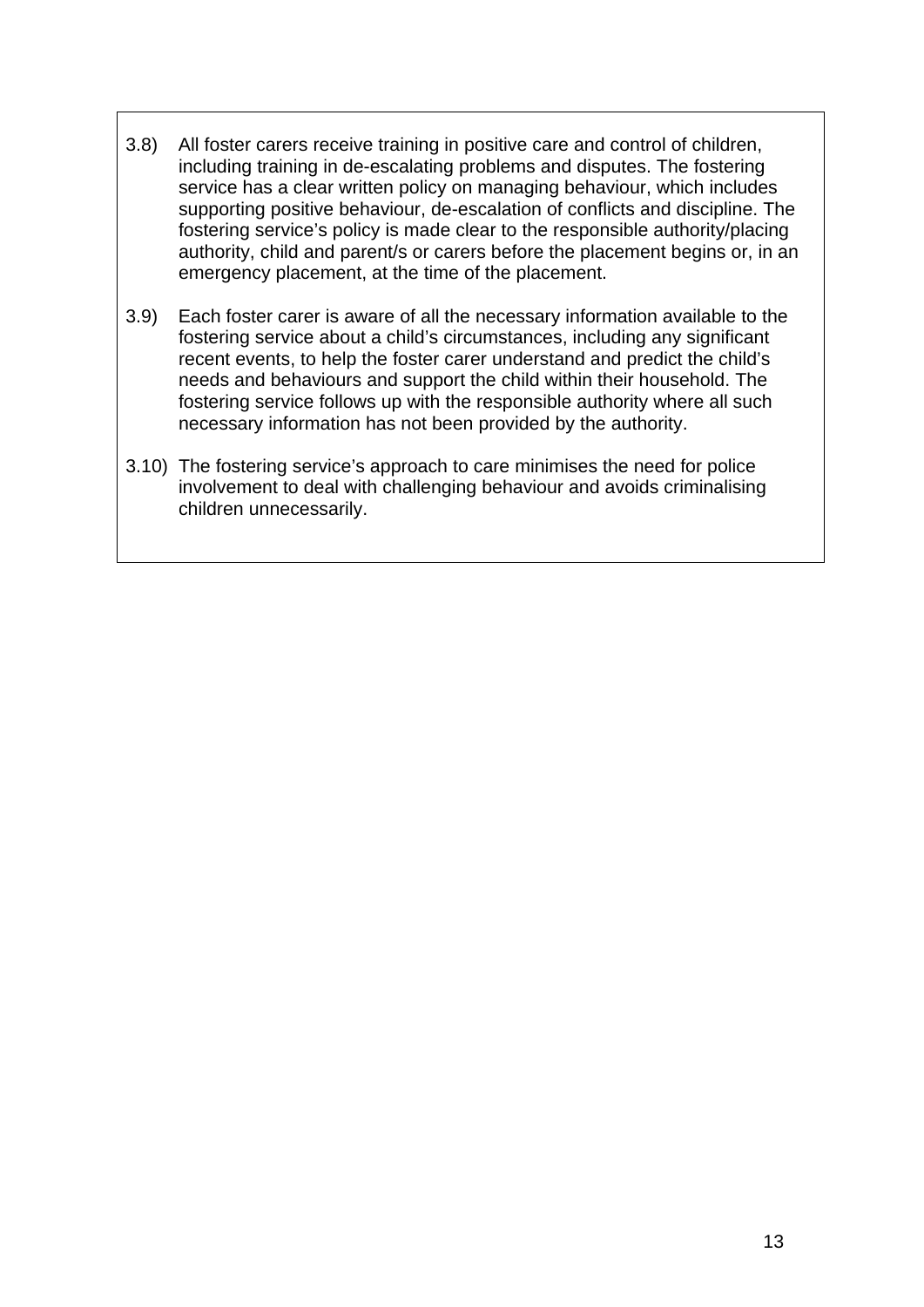# <span id="page-13-0"></span>*STANDARD 4 – Safeguarding Children*

#### **Underpinning Legislation:**

11 – Independent fostering agencies – duty to secure welfare

12 – Arrangements for the protection of children

- Children feel safe and are safe. Children understand how to protect themselves and are protected from significant harm, including neglect, abuse, and accident.
	- 4.1) Children's safety and welfare is promoted in all fostering placements. Children are protected from abuse and other forms of significant harm (e.g. sexual or labour exploitation).
	- 4.2) Foster carers actively safeguard and promote the welfare of foster children.
	- 4.3) Foster carers make positive relationships with children, generate a culture of openness and trust and are aware of and alert to any signs or symptoms that might indicate a child is at risk of harm.
	- 4.4) Foster carers encourage children to take appropriate risks as a normal part of growing up. Children are helped to understand how to keep themselves safe, including when outside of the household or when using the internet or social media.
	- 4.5) The service implements a proportionate approach to any risk assessment.
	- 4.6) Foster carers are trained in appropriate safer-care practice, including skills to care for children who have been abused. For foster carers who offer placements to disabled children, this includes training specifically on issues affecting disabled children.
	- 4.7) The fostering service works effectively in partnership with other agencies concerned with child protection, e.g. the responsible authority, schools, hospitals, general practitioners, etc., and does not work in isolation from them.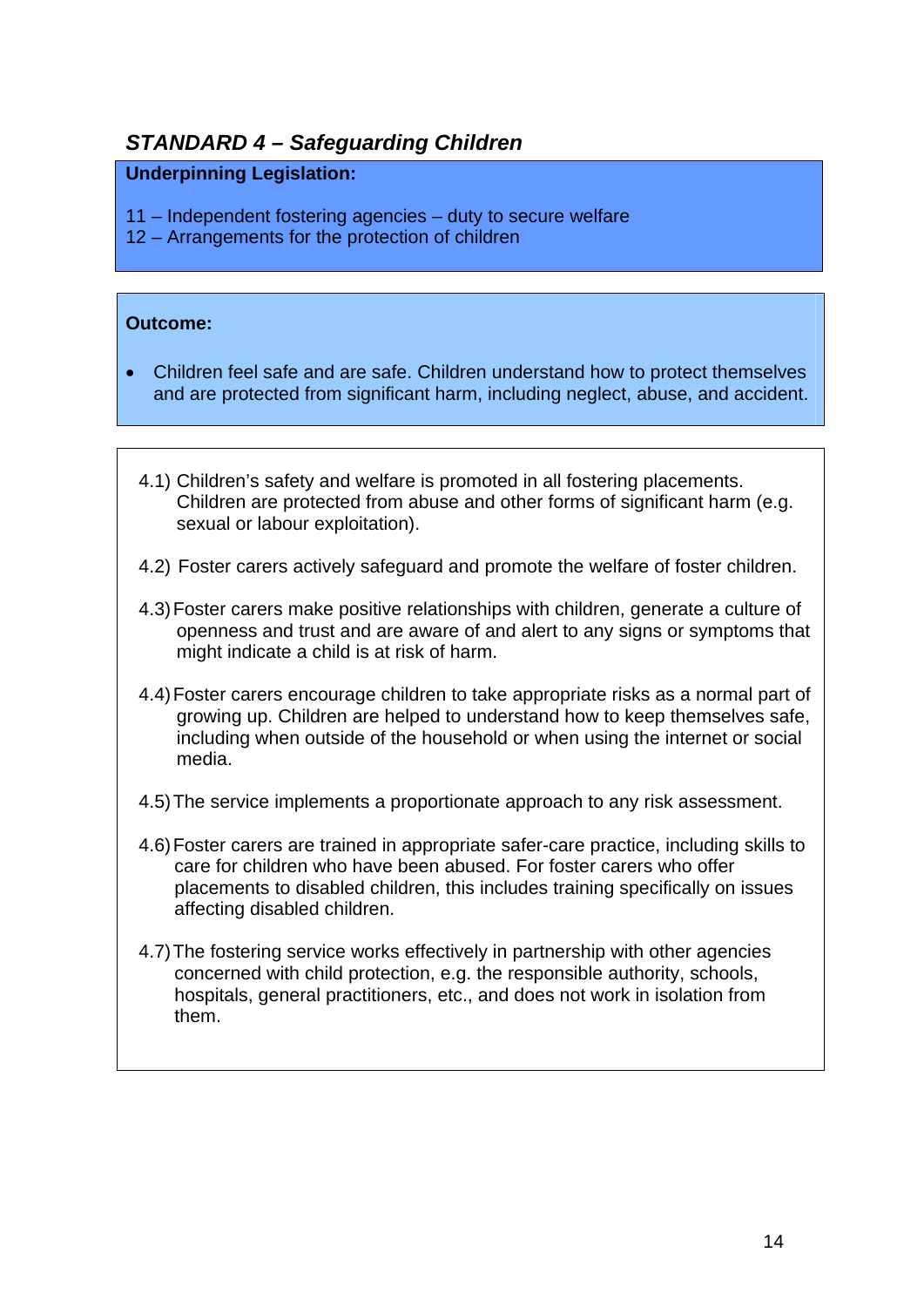# <span id="page-14-0"></span>*STANDARD 5 - Children Missing from Care*

#### **Underpinning Legislation:**

13 – Behaviour management and absence from the foster parent's home

- Children rarely go missing and if they do, they return quickly.
- Children who do go missing are protected as far as possible and responded to positively on their return.
- 5.1) The care and support provided to children, minimises the risk that they will go missing and reduces the risk of harm should the child go missing.
- 5.2) Foster carers know and implement what the fostering service and the responsible authority's policy is in relation to children going missing.
- 5.3) Foster carers are aware of, and do not exceed, the measures they can take to prevent a child leaving without permission under current legislation and Government guidance.
- 5.4) Children who are absent from the foster home without consent, but whose whereabouts are known or thought to be known by carers or staff, are protected in line with the fostering service's written procedure.
- 5.5) The fostering service and foster carers take appropriate action to find children who are missing, including working alongside the police where appropriate.
- 5.6) If a child is absent from the fostering home and their whereabouts are not known (i.e. the child is missing), the fostering service's procedures are compatible with the local Runaway and Missing from Home and Care (RMFHC) protocols and procedures applicable to the area where each foster home is located.
- 5.7) Where children placed out of authority go missing, the manager of the fostering service follows the local RMFHC protocol. They also comply with, and make foster carers aware of, any other processes required by the responsible authority, specified in the individual child's care plan and in the RMFHC protocol covering the authority responsible for the child's care<sup>[2](#page-14-1)</sup>.

<span id="page-14-1"></span> 2 Statutory Guidance on children who run away and go missing from home and care – 3.5(27).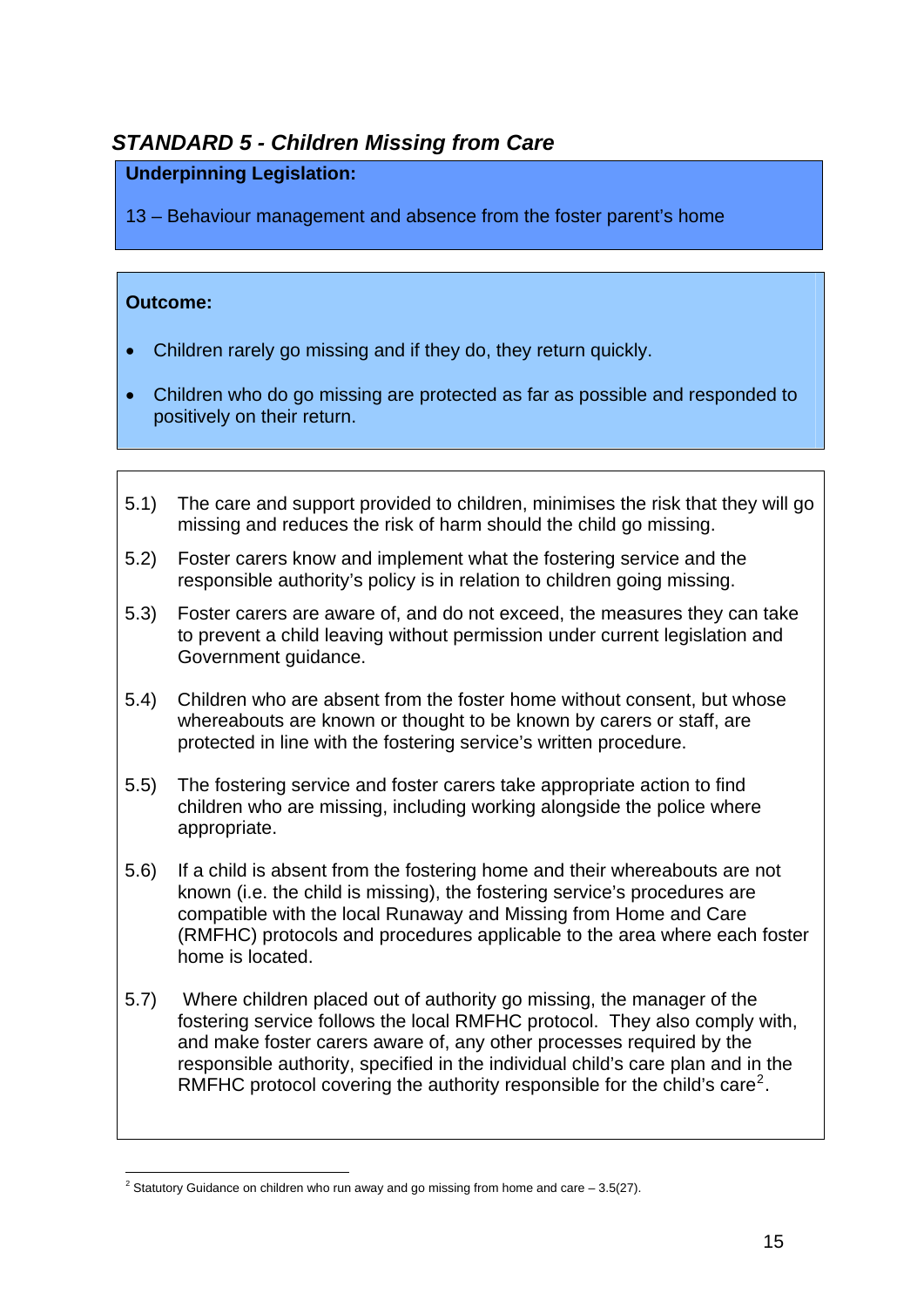- 5.8) Children are helped to understand the dangers and risks of leaving the foster home without permission and are made aware of where they can access help if they consider running away.
- 5.9) Where a child goes missing and there is concern for their welfare, or at the request of a child who has been missing, the fostering service arranges a meeting in private between the child and the responsible authority to consider the reasons for their going missing. The fostering service considers with the responsible authority and foster carer what action should be taken to prevent the child going missing in future. Any concerns arising about the foster carer or the placement are addressed, as far as is possible, in conjunction with the responsible authority.
- 5.10) Written records kept by the fostering service where a child goes missing detail action taken by foster carers, the circumstances of the child's return, any reasons given by the child for running away from the foster home and any action taken in the light of those reasons. This information is shared with the responsible authority and, where appropriate, the child's parents.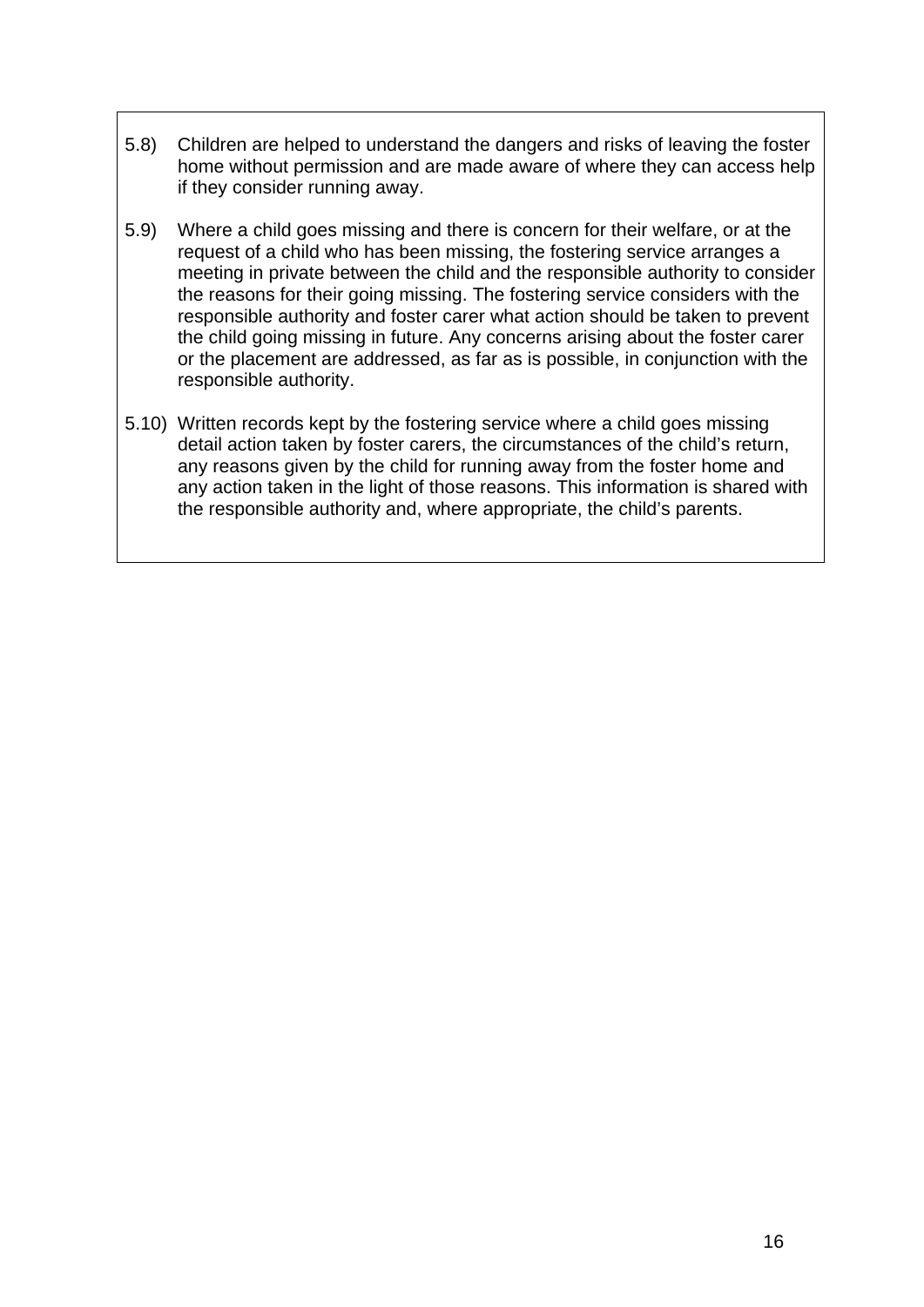# <span id="page-16-0"></span>*STANDARD 6 - Promoting good health and wellbeing*

#### **Underpinning Legislation:**

15 – Health of children placed with foster parents.

Children Act 1989:

Section 22 – General duties of local authority in relation to children looked after by them

Sections 61 and 62 – duties of voluntary organisations and local authorities in relation to children accommodated by or on behalf of the voluntary organisation

- Children live in a healthy environment where their physical, emotional and psychological health is promoted and where they are able to access the services to meet their health needs.
- 6.1) Children's physical, emotional and social development needs are promoted.
- 6.2) Children understand their health needs, how to maintain a healthy lifestyle and to make informed decisions about their own health.
- 6.3) Children are encouraged to participate in a range of positive activities that contribute to their physical and emotional health.
- 6.4) Children have prompt access to doctors and other health professionals, including specialist services (in conjunction with the responsible authority), when they need these services.
- 6.5) Children's health is promoted in accordance with their placement plan and foster carers are clear about what responsibilities and decisions are delegated to them and where consent for medical treatment needs to be obtained.
- 6.6) Children's wishes and feelings are sought and taken into account in their health care, according to their understanding, and foster carers advocate on behalf of children.
- 6.7) Foster carers receive sufficient training on health and hygiene issues and first aid, with particular emphasis on health promotion and communicable diseases.
- 6.8) Foster carers receive guidance and training to provide appropriate care if looking after children with complex health needs.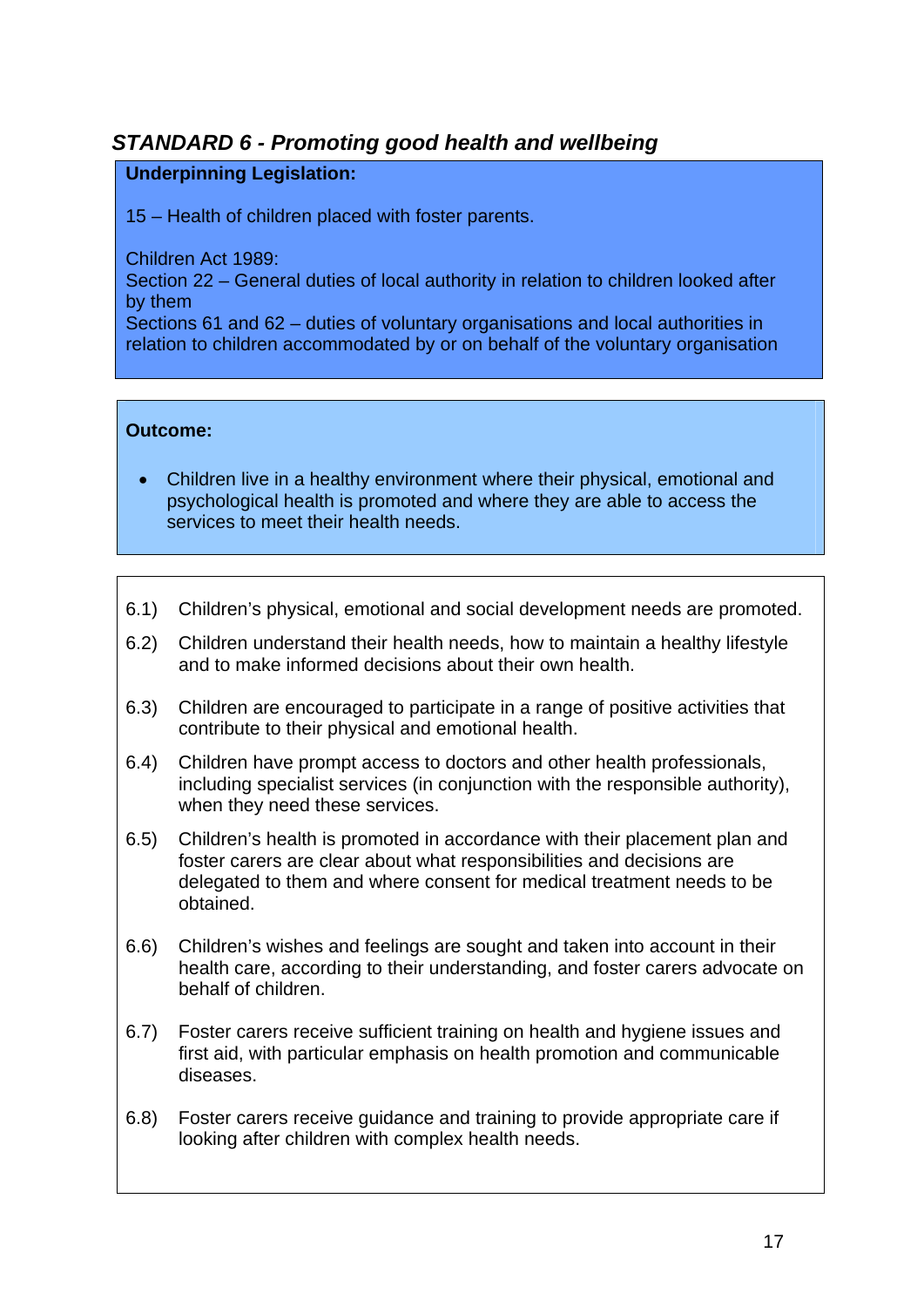- 6.9) Medicines kept in the foster home are stored safely and are accessible only by those for whom they are intended.
- 6.10) Foster carers are trained in the management and administration of medication. Prescribed medication is only given to the child for whom it was prescribed, and in accordance with the prescription. Children who wish to, and who can safely keep and take their own medication, do so.
- 6.11) Foster carers keep a written record of all medication, treatment and first aid given to children during their placement.
- 6.12) Any physical adaptations or equipment needed for the appropriate care of the children are provided to foster carers.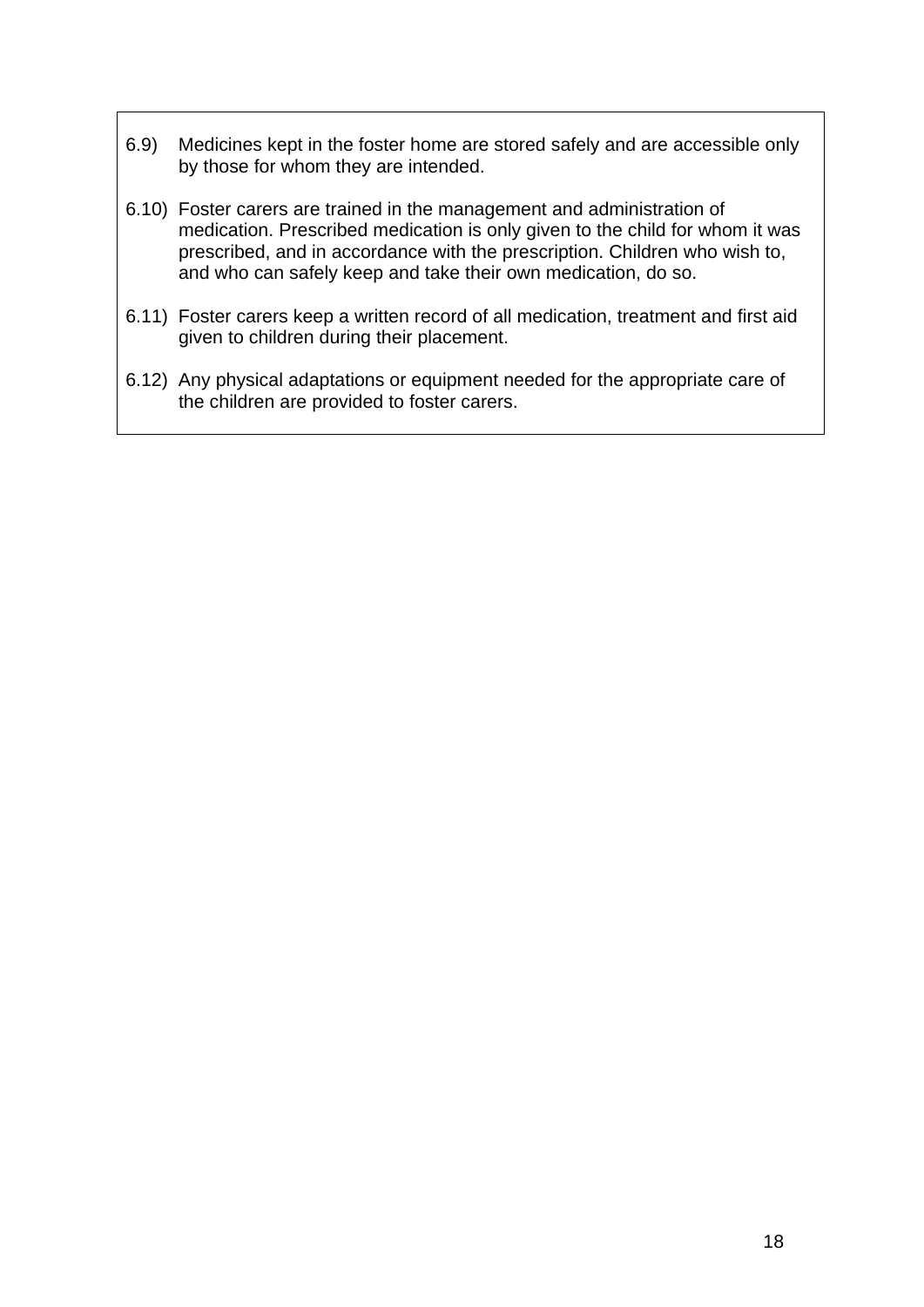# <span id="page-18-0"></span>*STANDARD 7 - Leisure activities*

#### **Underpinning Legislation:**

16 - Education, employment and leisure activities.

- Children are able to enjoy their interests, develop confidence in their skills and are supported and encouraged to engage in leisure activities.
- Children are able to make a positive contribution to the foster home and their wider community.
- 7.1) Children develop their emotional, intellectual social, creative and physical skills through the accessible and stimulating environment created within the foster home. Children are supported to take part in school based and out of school activities.
- 7.2) Children pursue individual interests and hobbies. They take part in a range of activities, including leisure activities and trips.
- 7.3) Foster carers understand what is in the child's placement plan and have clarity about decisions they can make about the day to day arrangements for the child, including such matters as education, leisure activities, overnight stays, holidays, and personal issues such as hair cuts.
- 7.4) Foster carers are supported to make reasonable and appropriate decisions within the authority delegated to them, without having to seek consent unnecessarily.
- 7.5) Children have permission to take part in age appropriate peer activities as would normally be granted by a reasonable parent to their children, within the framework of the placement plan. Decision-making and any assessment of risk to the child should be undertaken on the same basis as a reasonable parent would do.
- 7.6) Children are encouraged and enabled to make and sustain friendships, which may involve reciprocal arrangements to visit friends' homes.
- 7.7) Children can stay overnight, holiday with friends, or friends and relatives of their foster carer, or go on schools trips, subject to requirements of the care/placement plan, if foster carers consider it appropriate in individual circumstances. CRB checks are not normally sought as a precondition.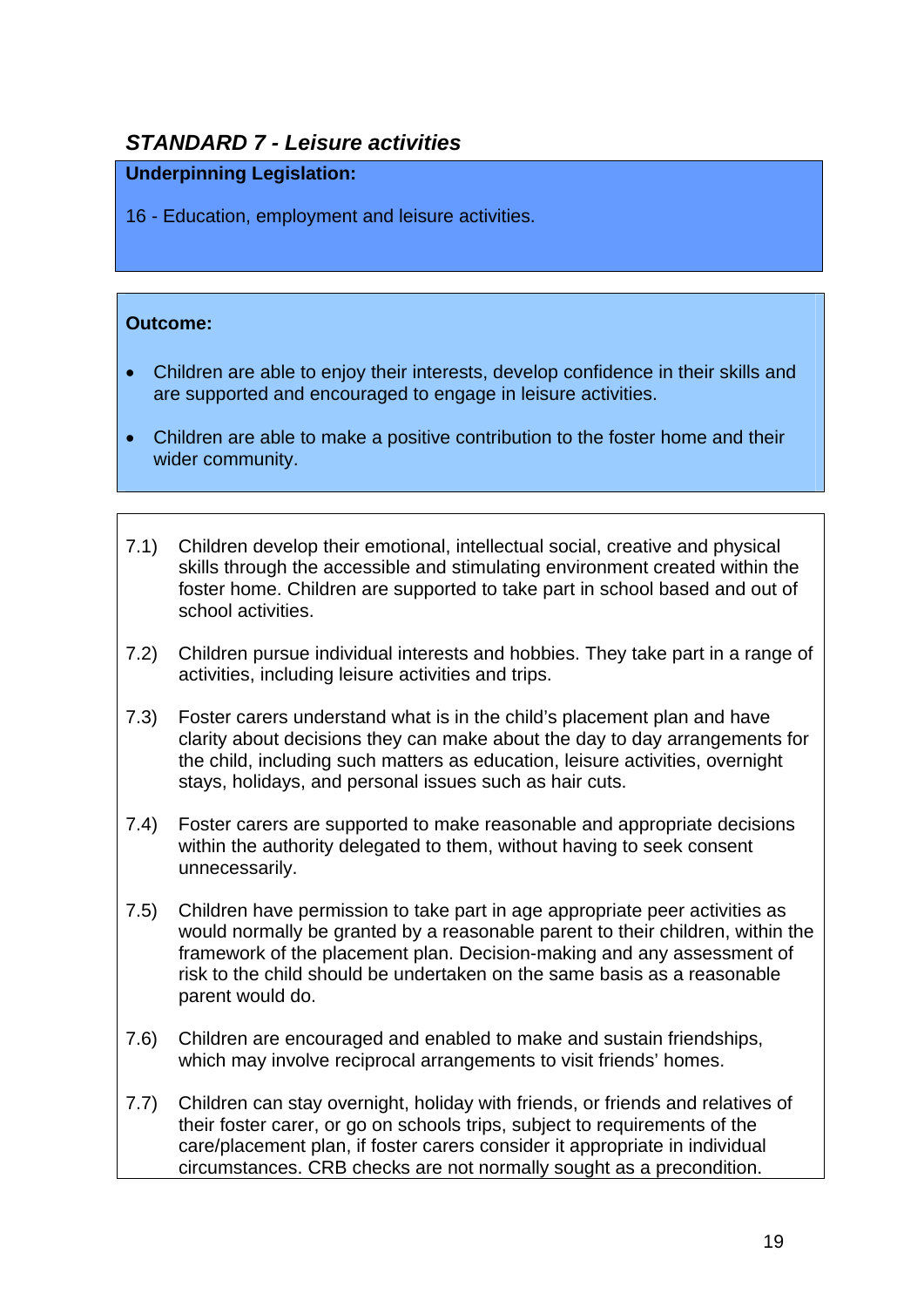# <span id="page-19-0"></span>*STANDARD 8 - Promoting educational attainment*

#### **Underpinning Legislation:**

16 – Education, employment and leisure activities

Children Act 1989:

Section 22(3A) – duty on local authority to promote educational achievement

- The education and achievement of children is actively promoted as valuable in itself and as part of their preparation for adulthood. Children are supported to achieve their educational potential.
- 8.1) Children, including pre-school children and older children, have a foster home which promotes a learning environment and supports their development.
- 8.2) Children have access to a range of educational resources to support their learning and have opportunities beyond the school day to engage in activities which promote learning.
- 8.3) Children are supported to attend school, or alternative provision, regularly.
- 8.4) Children are helped by their foster carer to achieve their educational or training goals and foster carers are supported to work with a child's education provider to maximise each child's achievement and to minimise any underachievement.
- 8.5) The fostering service has, and is fully implementing, a written education policy that promotes and values children's education and is understood by foster carers.
- 8.6) Foster carers maintain regular contact with each child's school and other education settings, attending all parents' meetings as appropriate and advocating for the child where appropriate.
- 8.7) Foster carers engage and work with schools, colleges and other organisations to support children's education, including advocating to help overcome any problems the child may be experiencing in their education setting. Foster carers have up-to-date information about each child's educational progress and school attendance record.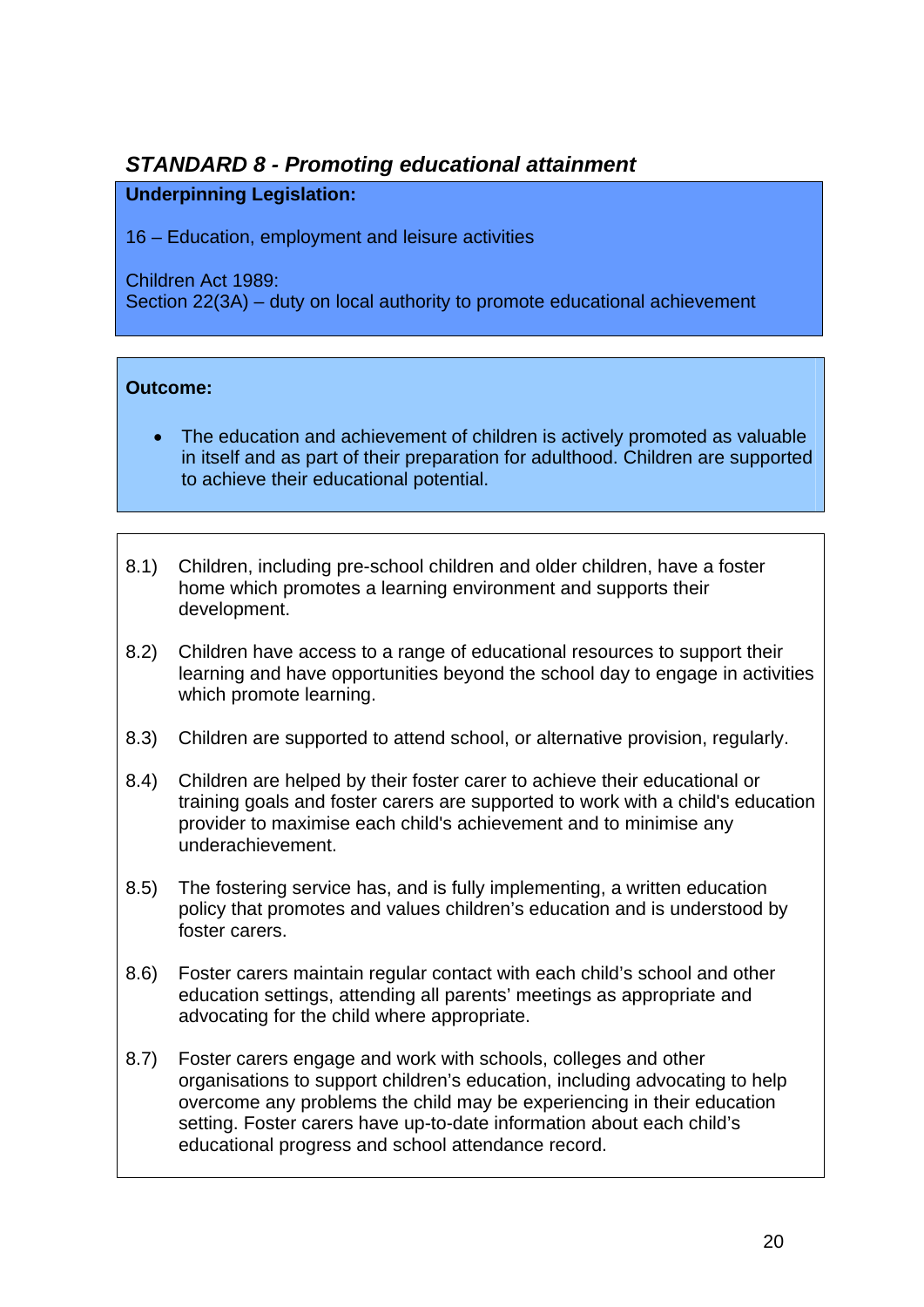# <span id="page-20-0"></span>*STANDARD 9 - Promoting and supporting contact*

#### **Underpinning Legislation:**

14 – Duty to promote contact

#### **Outcome:**

- Children have, where appropriate, constructive contact with their parents, grandparents, siblings, half-siblings, wider family, friends and other people who play a significant role in their lives.
- 9.1) Children are supported and encouraged to maintain and develop family contacts and friendships, subject to any limitations or provisions set out in their care plan and any court order.
	- 9.2) Foster carers are given practical help to support appropriate contact, including financial help where needed, alongside support to manage any difficult emotional or other issues that the child and foster carer may have as a result of contact.
	- 9.3) Emergency restrictions on contact are only made to protect the child from significant risk to their safety or welfare and are communicated to the responsible authority within 24 hours of being imposed.
	- 9.4) Ongoing restriction on communication by the child is agreed by the child's responsible authority, takes the child's wishes and feelings into account and is regularly reviewed in collaboration with the responsible authority.
	- 9.5) The fostering service feeds back to the responsible authority any significant reactions a child has to contact arrangements or visits with any person.
	- 9.6) When deciding whether to offer a placement, the fostering service works with the responsible authority in giving consideration to how the child's contact with family and significant others will be supported, particularly where a child is placed at a distance from home.
	- 9.7) Foster carers understand what decisions about contact are delegated to them, in line with the child's care plan, and make those decisions in the child's best interests.

**The above standards are not required for short breaks. For children in short breaks the foster carer must know how to contact parents and maintain such contact as has been agreed in the short break care plan**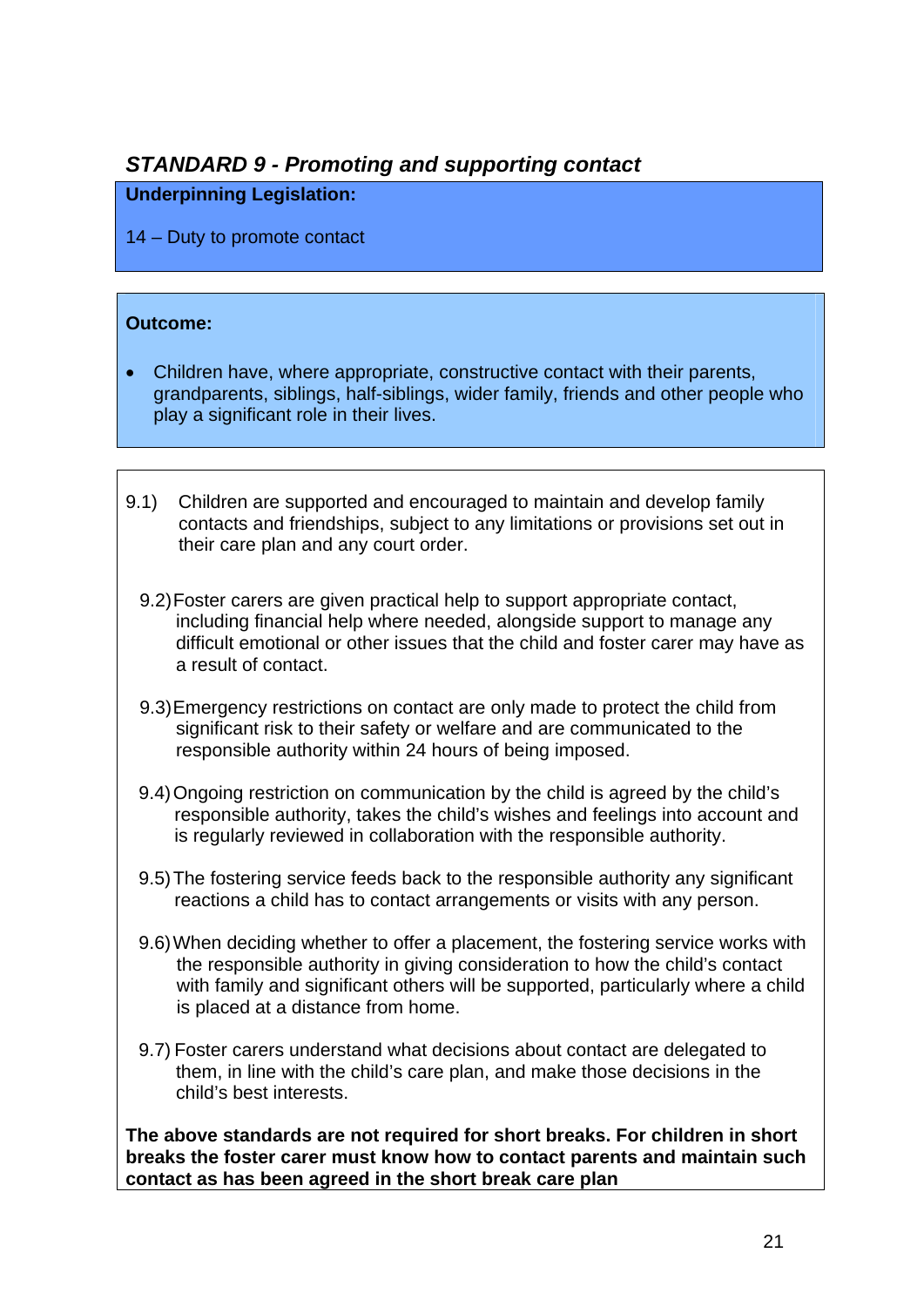# <span id="page-21-0"></span>*STANDARD 10 - Providing a suitable physical environment for the foster child*

#### **Underpinning Legislation:**

26 – Assessment of prospective foster parents Schedule 3 – Information as to prospective foster parent and other members of their household and family

- Children live in foster homes which provide adequate space, to a suitable standard. The child enjoys access to a range of activities which promote his or her development.
- 10.1) The foster home can comfortably accommodate all who live there including where appropriate any suitable aids and adaptations provided and fitted by suitably trained staff when caring for a disabled child.
- 10.2) The foster home is warm, adequately furnished and decorated, is maintained to a good standard of cleanliness and hygiene and is in good order throughout. Outdoor spaces which are part of the premises are safe, secure and well maintained.
- 10.3) Foster carers are trained in health and safety issues and have guidelines on their health and safety responsibilities. Avoidable hazards are removed as is consistent with a family home.
- 10.4) Foster carers understand the service's policy concerning safety for children in the foster home and in vehicles used to transport foster children. The service's policy is regularly reviewed in line with the most recent guidance from relevant bodies.
- 10.5) The foster home is inspected annually, without appointment, by the fostering service to make sure that it continues to meet the needs of foster children.
- 10.6) In the foster home, each child over the age of three should have their own bedroom. If this is not possible, the sharing of a bedroom is agreed by each child's responsible authority and each child has their own area within the bedroom. Before seeking agreement for the sharing of a bedroom, the fostering service provider takes into account any potential for bullying, any history of abuse or abusive behaviour, the wishes of the children concerned and all other pertinent facts. The decision making process and outcome of the assessment are recorded in writing where bedroom sharing is agreed.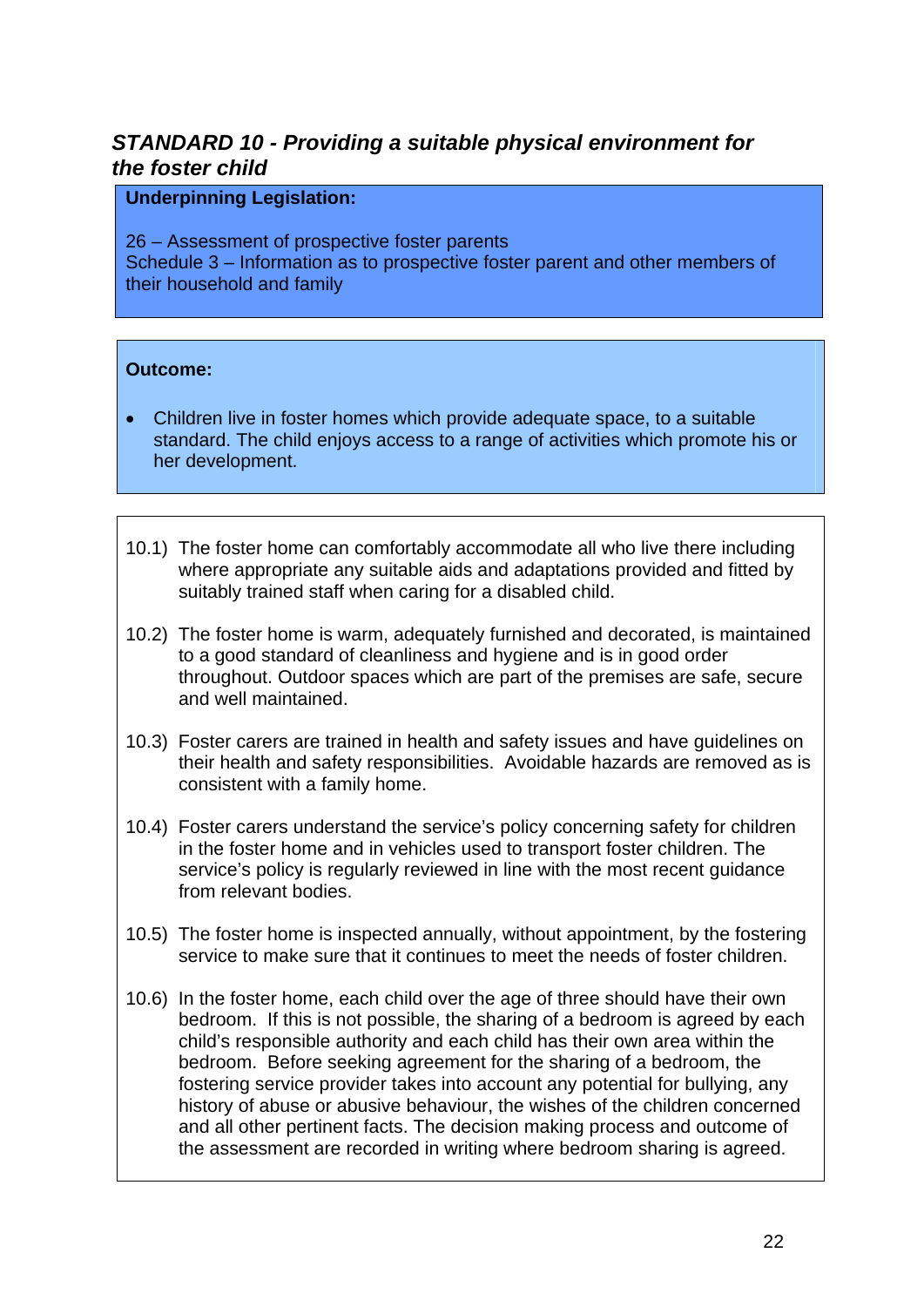# <span id="page-22-0"></span>*STANDARD 11 - Preparation for a placement*

#### **Underpinning Legislation:**

11 – Independent fostering agencies – duty to secure welfare

Children Act 1989:

Section 22 – General duty of local authority in relation to children looked after by them

Care Planning, Placement and Case Review (England) Regulations (2010): Regulation 22 – Conditions to be complied with before placing a child with a local authority foster parent

- Children are welcomed into the foster home and leave the foster home in a planned and sensitive manner which makes them feel loved and valued.
- Children feel part of the family. They are not treated differently to the foster carer's own children living in the household. The child's needs are met and they benefit from a stable placement.
- 11.1) The service has and implements clear procedures for introducing children into the foster care placement, to the foster carer and to others living in the household, which cover planned and, where permitted, emergency/immediate foster care placements. They help children understand what to expect from living in the foster home.
- 11.2) Children are carefully matched to a foster placement. Foster carers have full information about the child (as set out in standard 3.9).
- 11.3) Unless an emergency placement makes it impossible, children are given information about the foster carer before arrival, and any information (including where appropriate, photographic information) they need or reasonably request about the placement, in a format appropriate to their age and understanding. Wherever possible, children are able to visit the foster carer's home and to talk with the foster carers in private prior to a placement decision being made. Children can bring their favourite possessions into the foster carer's home.
- 11.4) Children are given free access to the household facilities as would be consistent with reasonable arrangements in a family home. Foster carers explain everyday household rules and expectations to children.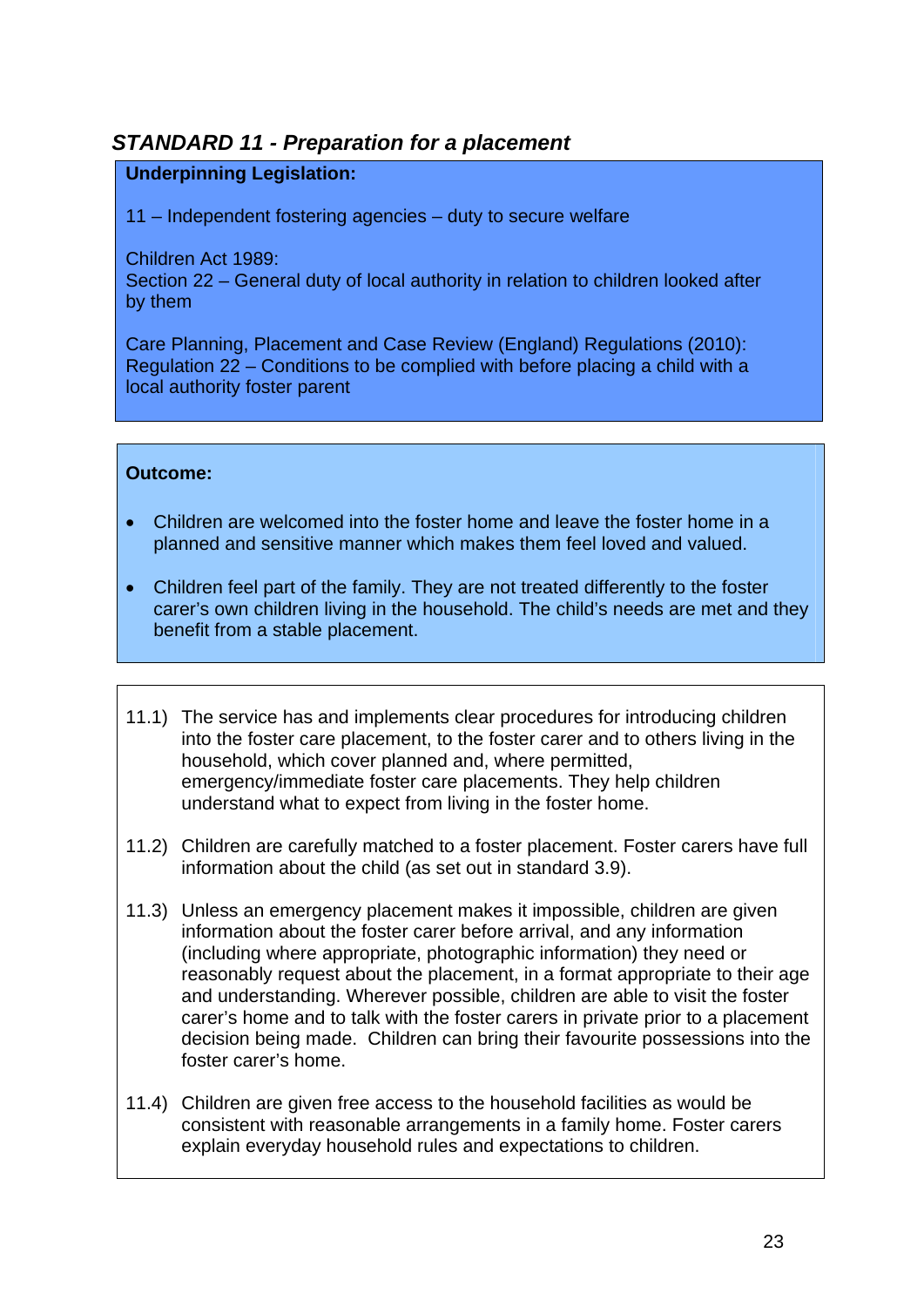- 11.5) Where children are leaving the foster family, they are helped to understand the reasons why they are leaving. Children are supported during the transition to their new placement, to independent living or to their parental home.
- 11.6) Foster carers are supported to maintain links with children moving on, consistent with their care plan.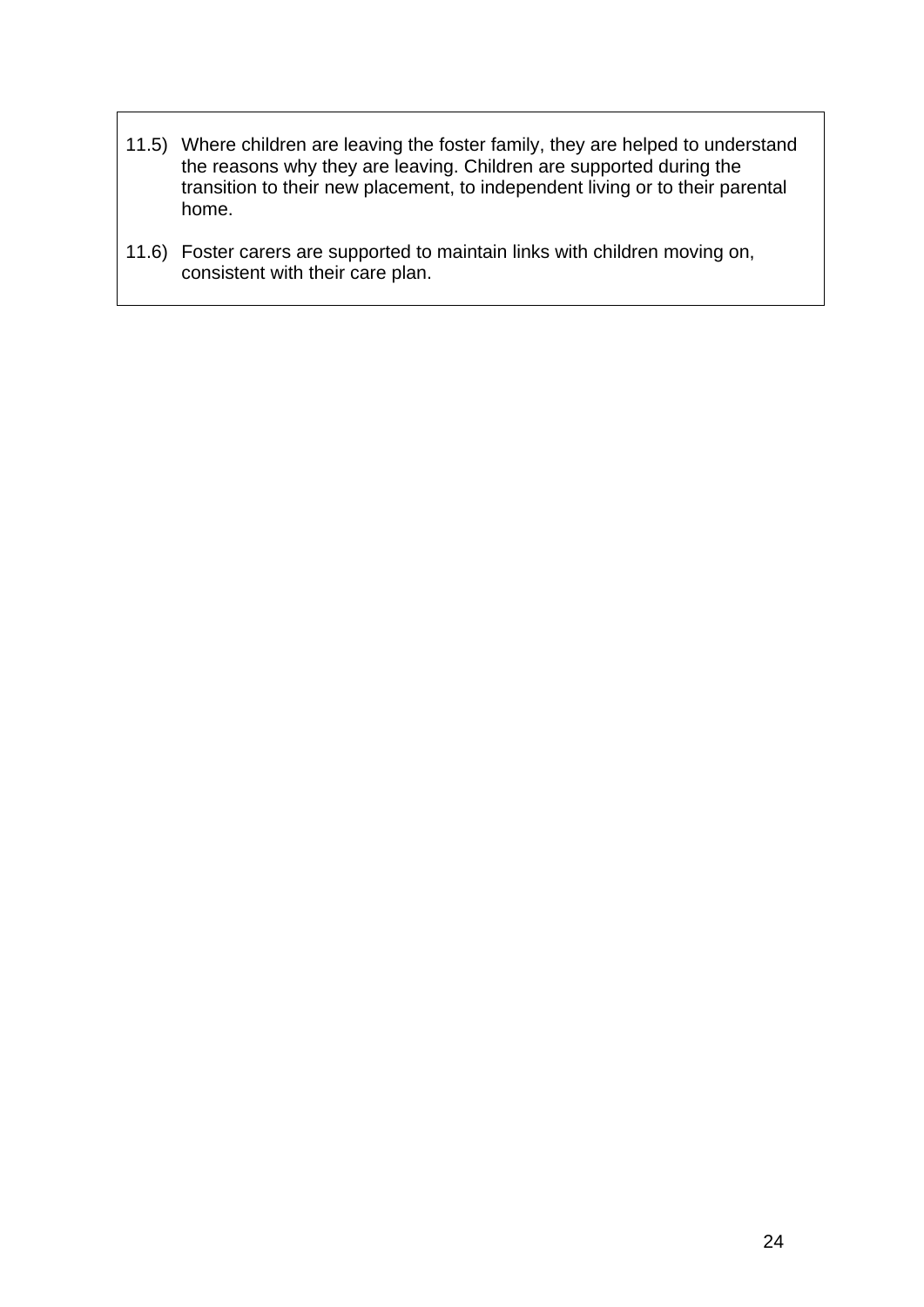# <span id="page-24-0"></span>*STANDARD 12 – Promoting independence and moves to adulthood and leaving care*

#### **Underpinning Legislation:**

11 – Independent fostering agencies – duty to secure welfare

Children Act 1989:

Section 22 - General duty of local authority in relation to children looked after by them

#### **Outcome:**

• Children are prepared for, and supported into, adulthood so that they can reach their potential and achieve economic wellbeing.

12.1) Children are supported to:

- a. establish positive and appropriate social and sexual relationships;
- b. develop positive self-esteem and emotional resilience;
- c. prepare for the world of work and or further or higher education;
- d. prepare for moving into their own accommodation;
- e. develop practical skills, including shopping, buying, cooking and keeping food, washing clothes, personal self-care, and understanding and taking responsibility for personal healthcare;
- f. develop financial capability, knowledge and skills;
- g. know about entitlements to financial and other support after leaving care, including benefits and support from social care services.
- 12.2) Foster carers contribute to the development of each child's care plan, in collaboration with the child, including the pathway plan for an "eligible" child, and work collaboratively with the young person's social worker or personal adviser in implementing the plan.
- 12.3) The fostering service ensures there are comprehensive arrangements for preparing and supporting young people to make the transition to independence. This includes appropriate training and support to foster carers caring for young people who are approaching adulthood. Arrangements are consistent with the young person's care plan, including their placement plan, pathway plan and transition plan for children with disabilities and special educational needs.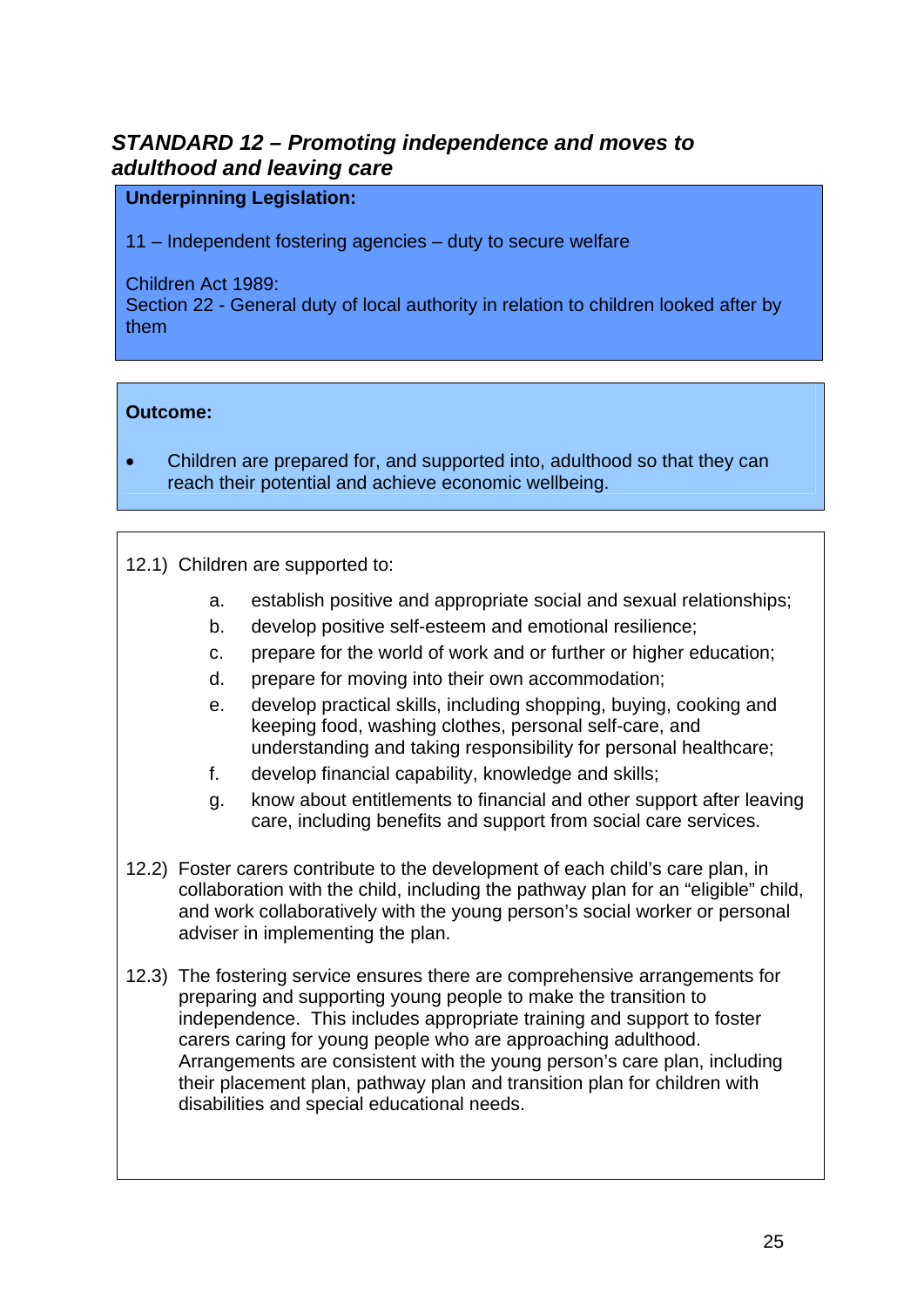12.4) The fostering service has a policy and practical arrangements which enable children to remain with their foster carer(s) into legal adulthood, for example so that s/he may develop appropriate life skills before being required to move to more independent accommodation. Any such decisions are agreed with foster carers at a placement meeting and are detailed in a child's placement plan.

**The above standards are not required for short breaks.**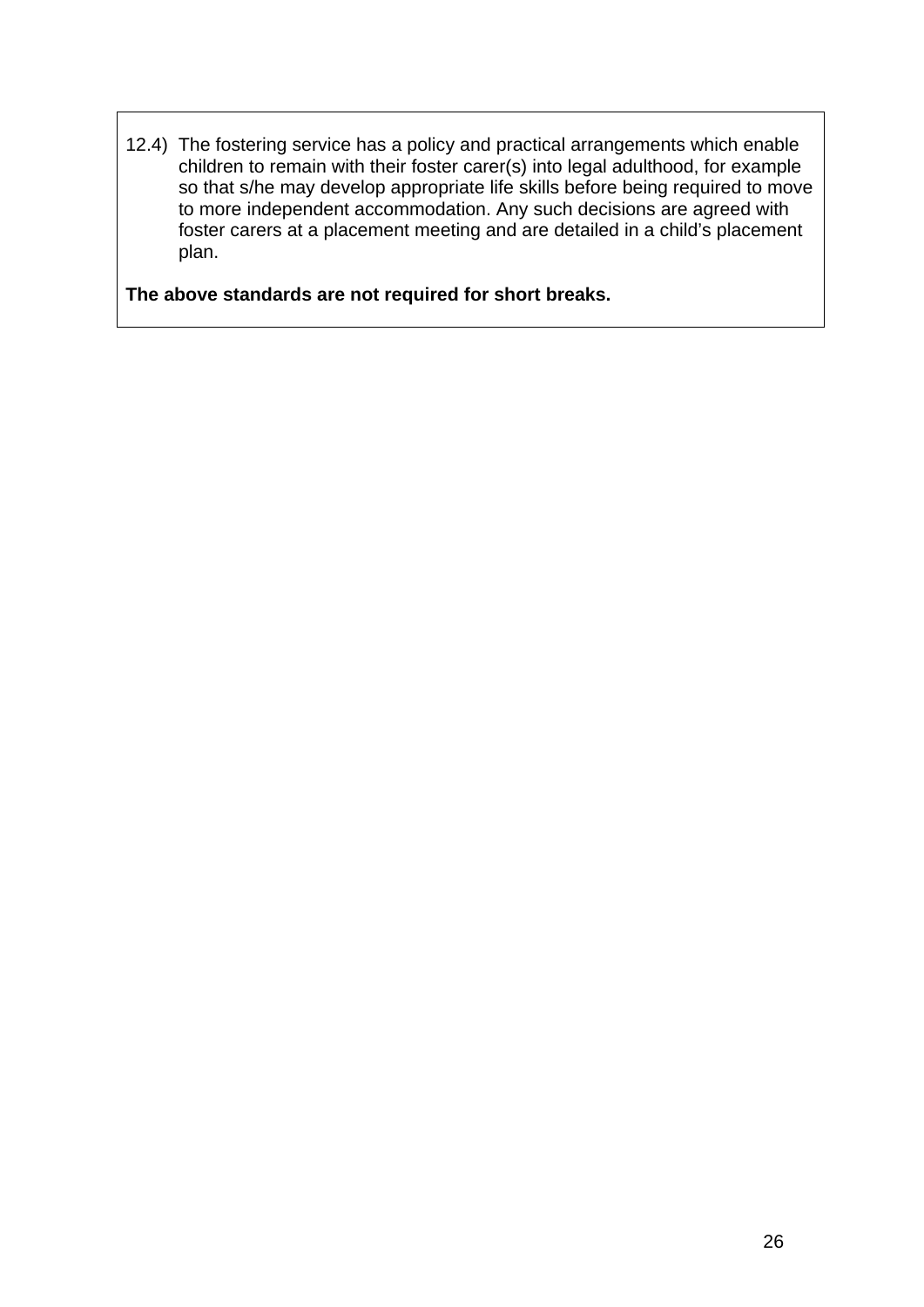# <span id="page-26-0"></span>**STANDARDS OF FOSTERING SERVICE**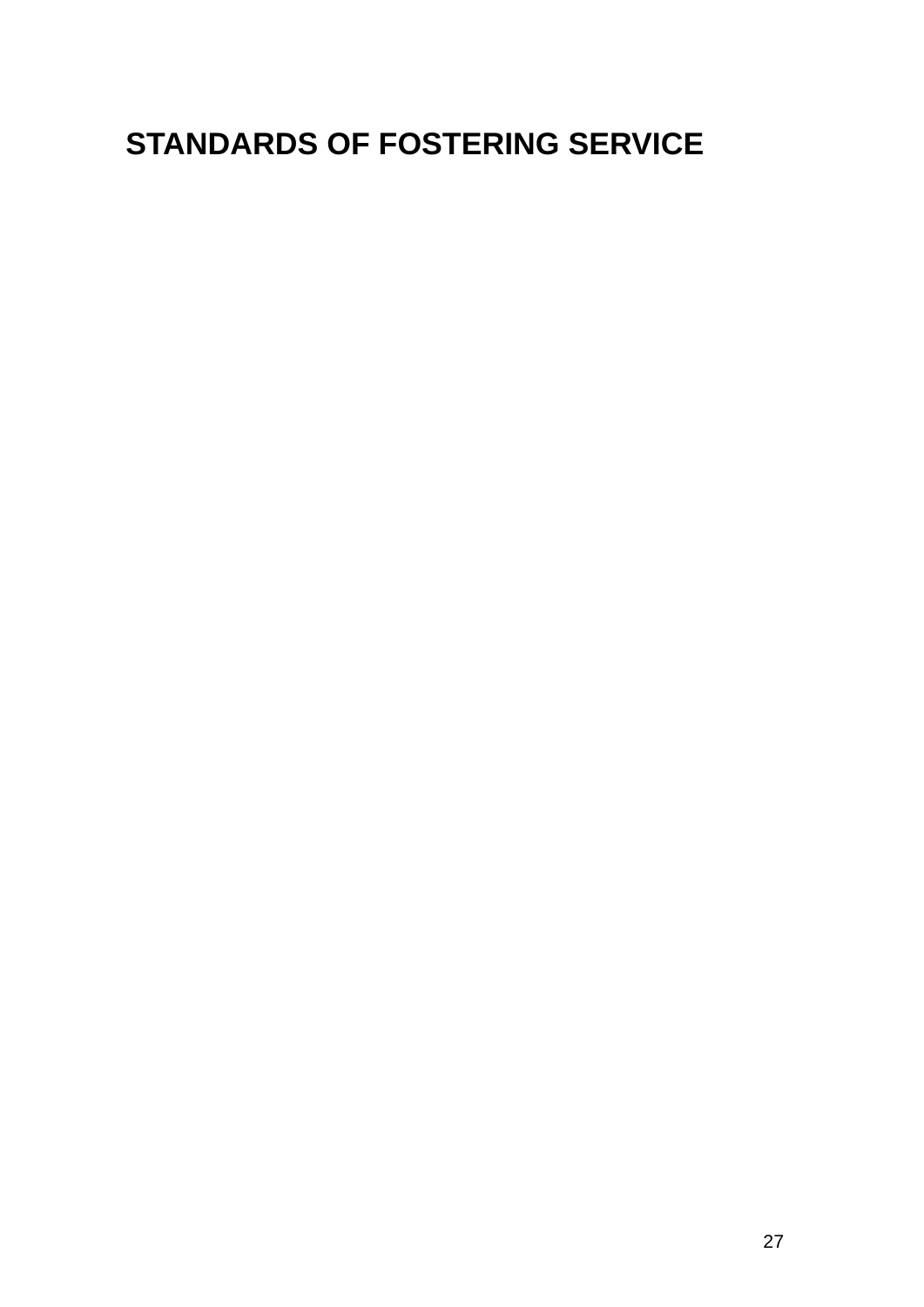# <span id="page-27-0"></span>*STANDARD 13 - Recruiting and assessing foster carers who can meet the needs of looked after children*

#### **Underpinning Legislation:**

- 26 Assessment of prospective foster parents
- 27 Approval of foster parents
- 28 Reviews and terminations of approval

Children Act 1989:

Section 22G – General duty of local authority to secure sufficient accommodation for looked after children

- The fostering service recruits, assesses and supports a range of foster carers to meet the needs of children they provide care for and is proactive in assessing current and future needs of children.
- 13.1) The local authority fostering service implements an effective strategy to ensure sufficient foster carers to be responsive to current and predicted future demands on the service. Planning for future demands covers the need for short breaks for disabled children.
- 13.2) People who are interested in becoming foster carers are treated fairly, without prejudice, openly and with respect. Enquiries are dealt with courteously and efficiently by staff who have the necessary knowledge and skills. Prospective foster carers are provided with timely and relevant information following their initial enquiry and are kept informed about the progress of any subsequent application for approval.
- 13.3) Prospective foster carers are prepared to become foster carers in a way which addresses, and gives practical techniques to manage, the issues they are likely to encounter and identifies the competencies and strengths they have or need to develop.
- 13.4) The assessment process is set out clearly to prospective foster carers, including:
	- a. the qualities, skills or aptitudes being sought or to be achieved;
	- b. the standards to be applied in the assessment;
	- c. the stages and content of the selection process and where possible timescales involved;
	- d. the information to be given to applicants.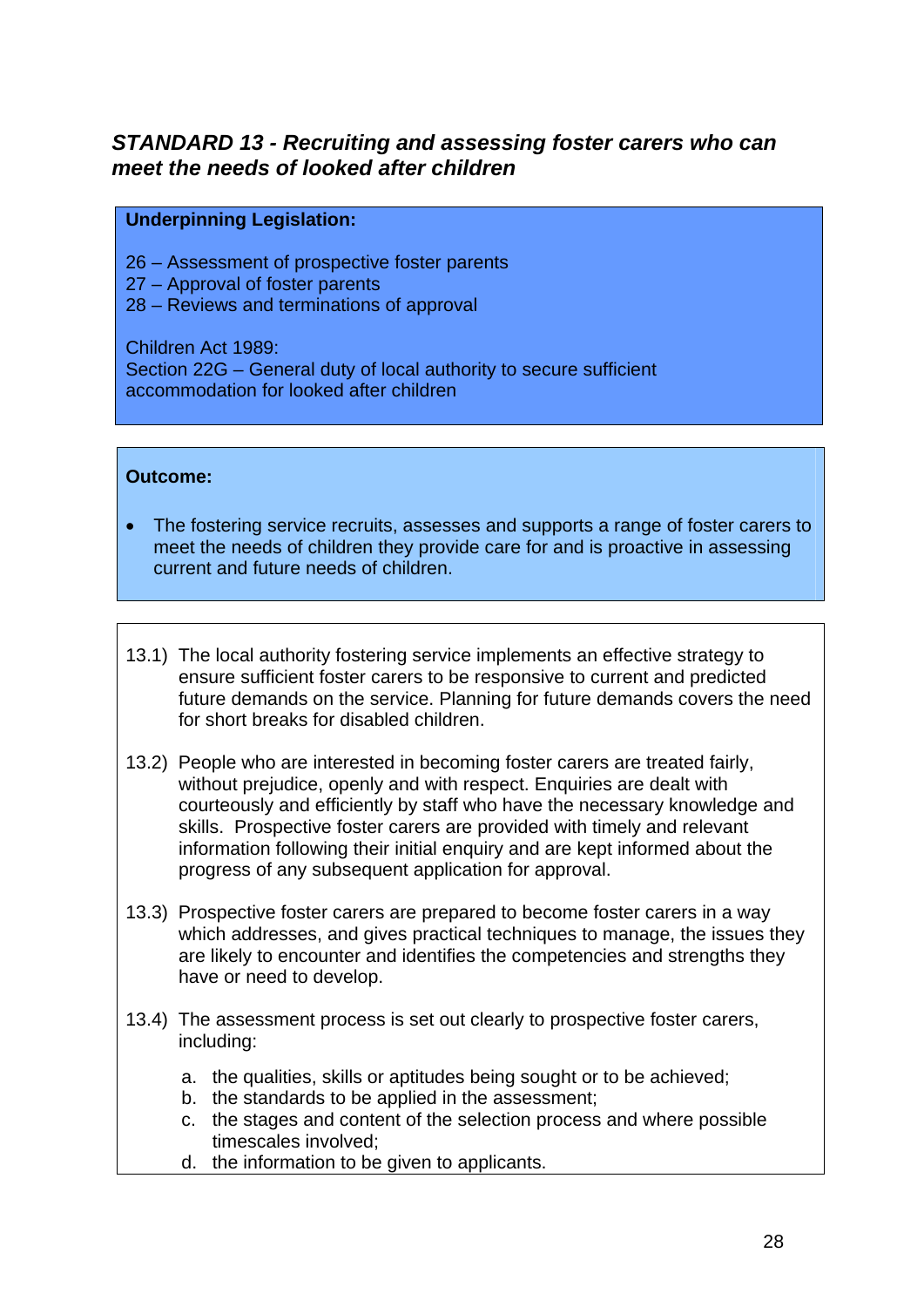- 13.5) Checks are carried out in line with regulation 26 and prospective foster carers understand why identity checks, relationship status and health checks, personal references and enquiries are undertaken about them and why enhanced CRB checks are made on them and adult members of their household.
- 13.6) Prospective foster carers are considered in terms of their capacity to look after children in a safe and responsible way that meets the child's development needs.
- 13.7) The written report on the person's suitability to be approved as a foster carer sets out clearly all the information that the fostering panel and decision maker needs in order to make an objective approval decision. The reports are accurate, up-to-date and include evidence based information that distinguishes between fact, opinion and third party information. The reports are prepared, signed and dated by the social worker who assessed the prospective foster carer and countersigned and dated by the fostering team manager or a team manager of another of the provider's fostering teams.
- 13.8) Reviews of foster carers' approval are sufficiently thorough to allow the fostering service to properly satisfy itself about their carers' ongoing suitability to foster.
- 13.9) Areas of concern, or need for additional support, that are identified between reviews are addressed. Such matters identified between reviews are addressed at the time they are identified, where appropriate, rather than waiting for a review.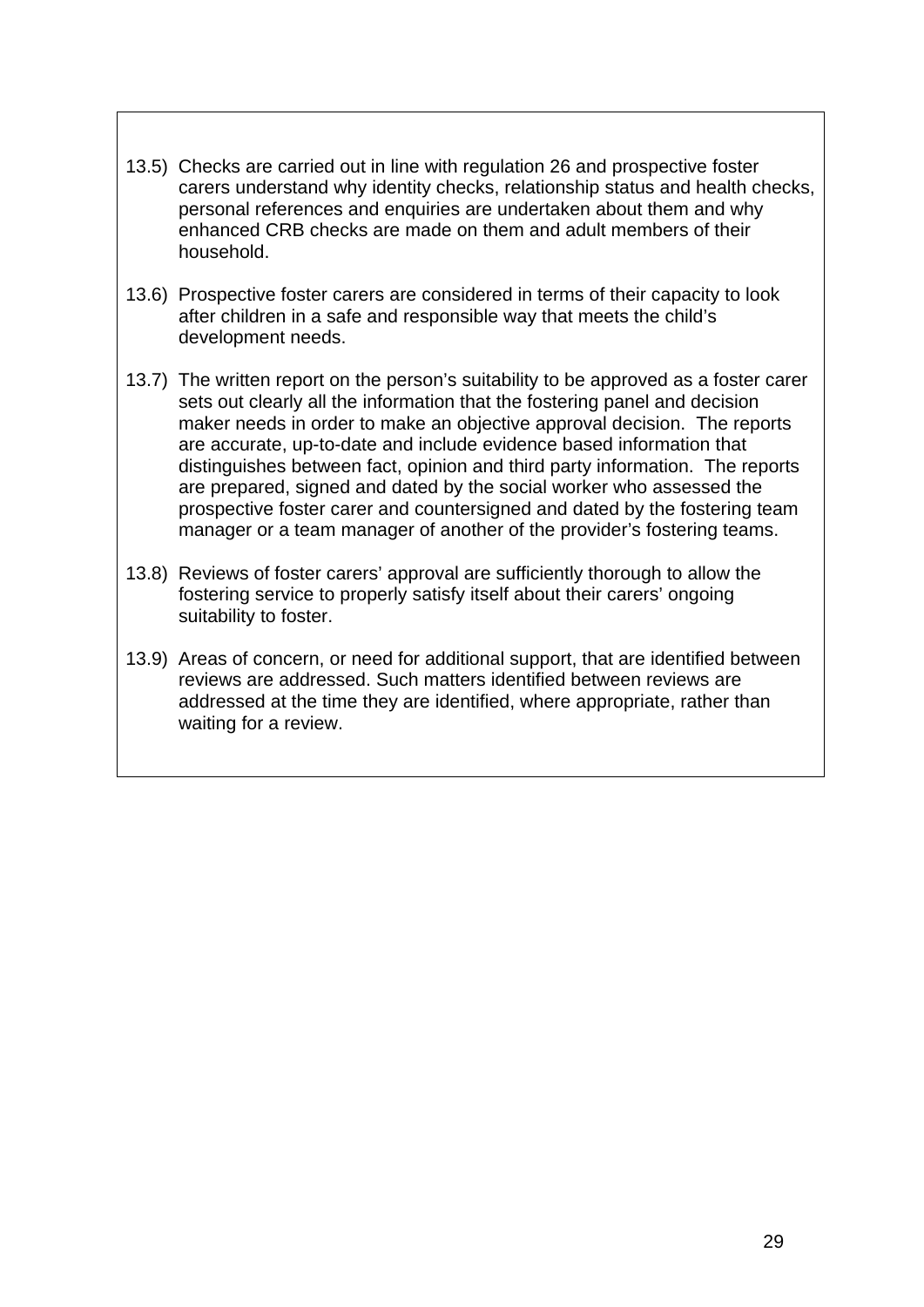# <span id="page-29-0"></span>*STANDARD 14 - Fostering panels and the fostering service's decision-maker*

#### **Underpinning Legislation:**

- 23 Constitution and membership of fostering panel
- 24 Meetings of fostering panel
- 26 Assessment of prospective foster parents
- 27 Approval of foster parents
- 28 Reviews and terminations of approval

- The fostering panel and decision maker make timely, quality and appropriate recommendations/decisions in line with the overriding objective to promote the welfare of children in foster care.
- 14.1) The fostering service implements clear written policies and procedures on recruitment to, and maintenance of, the central list of persons considered by them to be suitable to be members of a fostering panel ("the central list") and on constitution of fostering panels.
- 14.2) Panel/s provide a quality assurance feedback to the fostering service provider on the quality of reports being presented to panel.
- 14.3) All necessary information is provided to panel members at least five working days in advance of the panel meeting to enable full and proper consideration.
- 14.4) The fostering panel makes its recommendation on the suitability of a prospective foster carer within eight months of receipt of the prospective foster carer's application to be assessed.
- 14.5) Foster carers and prospective foster carers are given the opportunity to attend and be heard at all panel meetings at which their approval is being discussed and to bring a supporter to the panel if they wish.
- 14.6) Fostering panels have access to medical expertise and legal advice, as required.
- 14.7) The panel chair ensures written minutes of panel meetings are accurate and clearly cover the key issues and views expressed by panel members and record the reasons for its recommendation.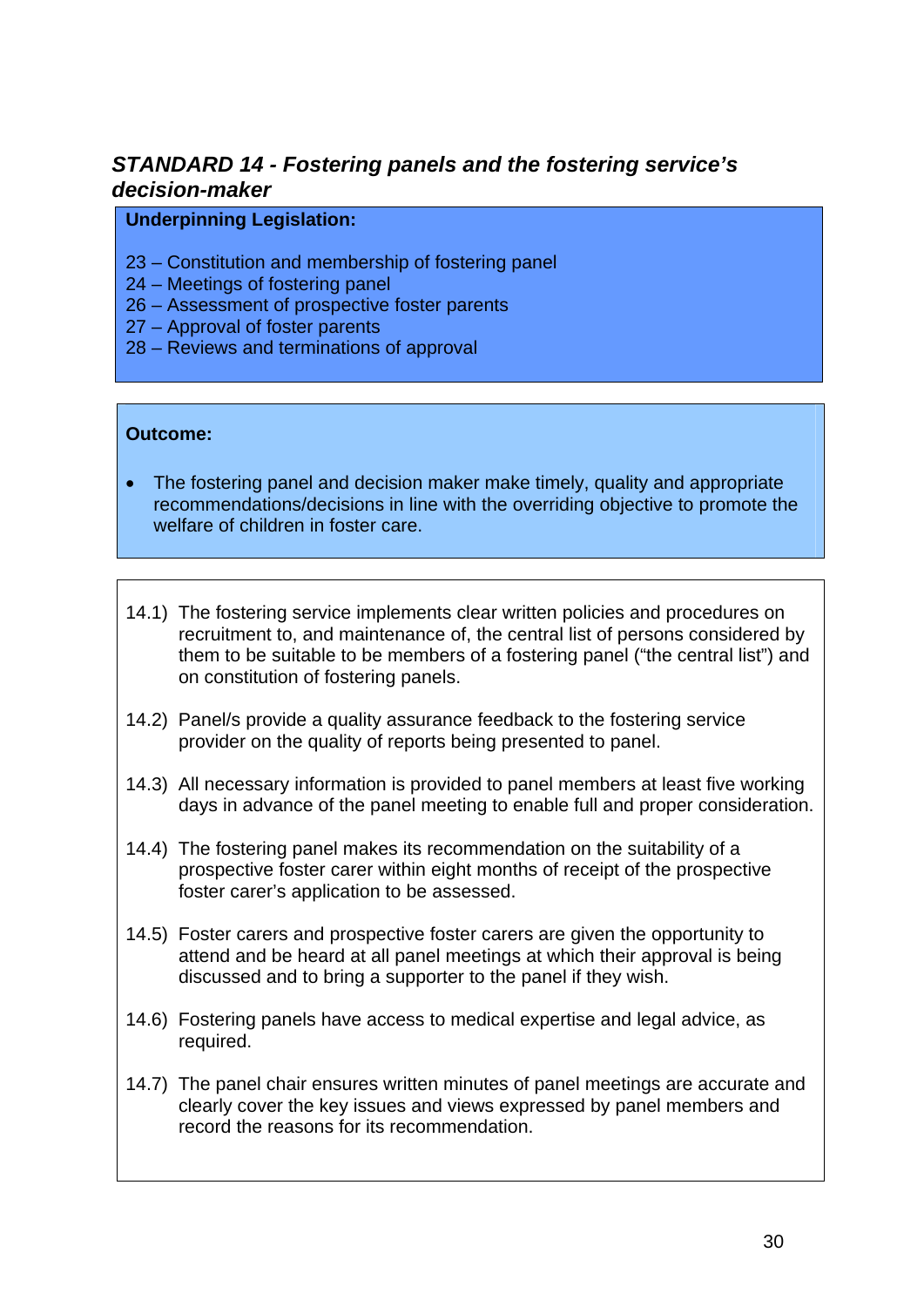- 14.8) The number, skills, knowledge and experience of persons on the central list are sufficient to enable the fostering service to constitute panels that are equipped to make competent recommendations to the fostering service provider, taking into account the nature of the children and carers that the service caters for.
- 14.9) The fostering service provider's decision-maker makes a considered decision that takes account of all the information available to them, including the recommendation of the fostering panel and, where applicable, the independent review panel, within seven working days of receipt of the recommendation and final set of panel minutes.
- 14.10)The foster carer or prospective foster carer is informed orally of the decision maker's decision within two working days and written confirmation is sent to them within five working days.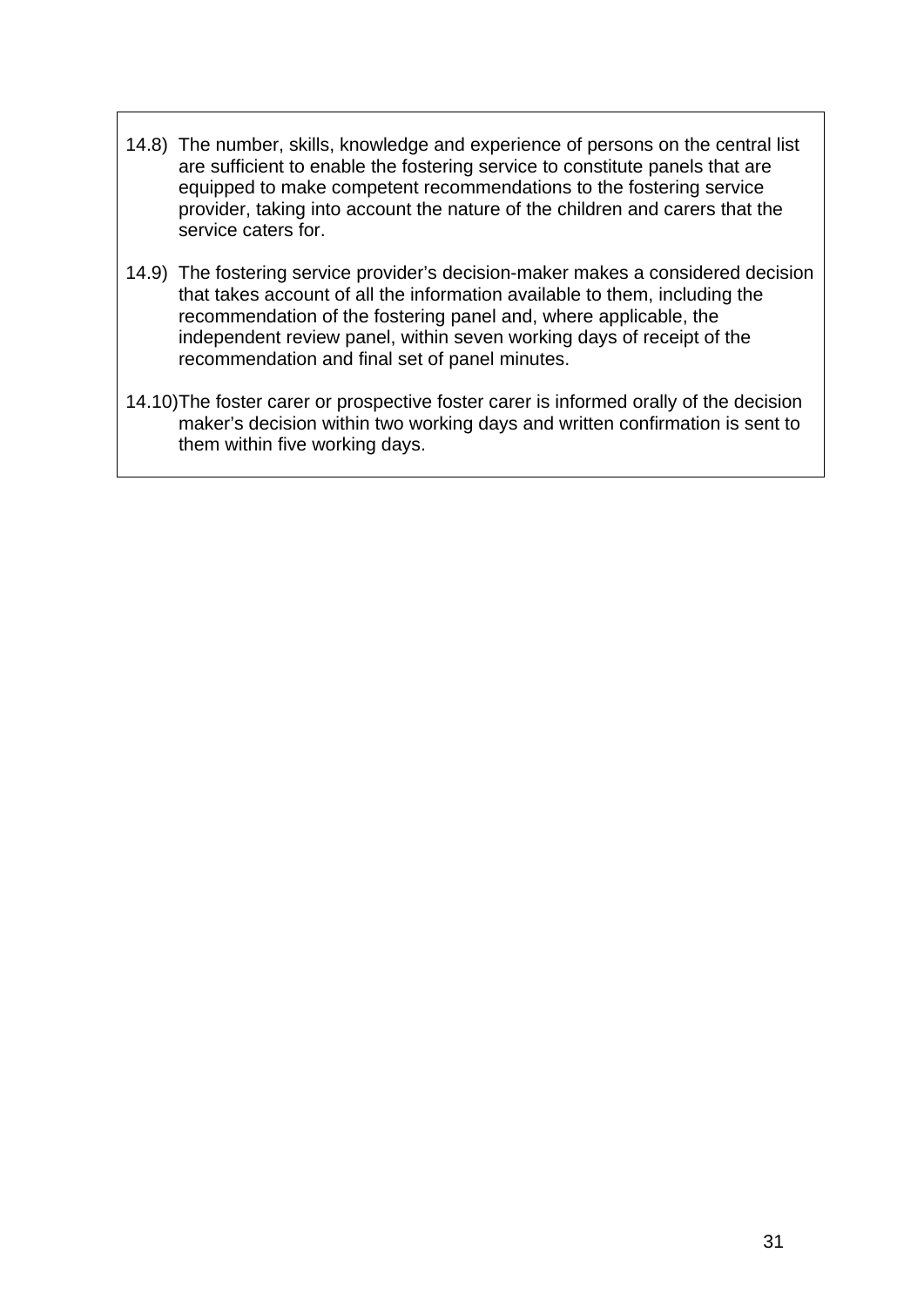# <span id="page-31-0"></span>*STANDARD 15 – Matching the child with a placement that meets their assessed needs*

#### **Underpinning Legislation:**

17 – Support, training and information for foster parents

#### **Relevant Legislation:**

Care Planning, Placement and Case Review (England) Regulations (2010): Regulation 9 – Placement plan Regulation 14 – Termination of placement by the responsible authority

- The responsible authority has information and support from the fostering service which it needs to facilitate an appropriate match between the carer and child, capable of meeting the child's needs and consistent with the wishes and feelings of the child, so maximising the likelihood of a stable placement.
- 15.1) The fostering service only suggests foster carers to local authorities as a potential match for a child if the foster carer can reasonably be expected to meet the child's assessed needs and the impact of the placement on existing household members has been considered. Where gaps are identified, the fostering service should work with the responsible authority to ensure the placement plan sets out any additional training, resource or support required.
- 15.2) Prior to the placement of each child, the foster carer is provided with all the information held by the fostering service that they need to carry out their role effectively. The information is provided in a clear, comprehensive written form and includes the support that will be available to the foster carer. The fostering service follows up with the responsible authority any gaps in the information provided to them on the child or the child's family, which may hinder the foster carer in providing a safe caring environment that meets the child's needs and enables them to keep the child, other children in the fostering household and the foster carer him/herself safe.
- 15.3) Once placed, a child is not removed from a foster carer who is willing and able to continue caring for the child, unless that is in their best interests, taking the child's current wishes and feelings into account, and decided (other than in an emergency) through the child's care planning process. If a placement move occurs in an emergency the fostering service informs the responsible authority within one working day.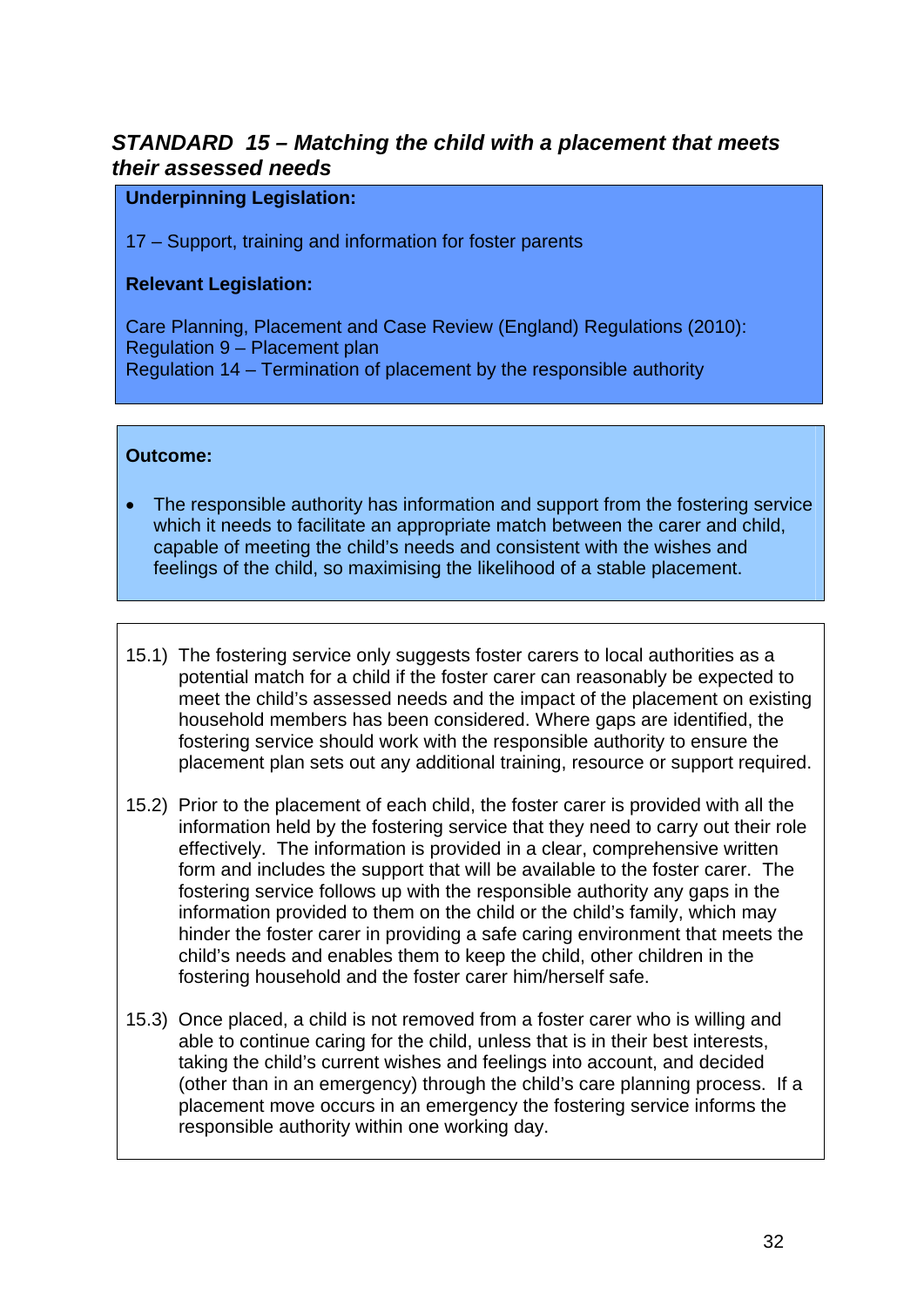# <span id="page-32-0"></span>*STANDARD 16 - Statement of purpose and children's guide*

#### **Underpinning Legislation:**

3 – Statement of purpose and children's guide

4 – Review of statement of purpose and children's guide

- Children, their parents, foster carers, staff and the responsible authority/ placing authority are clear about the aims and objectives of the fostering service and what services and facilities it provides.
- The fostering service's operation meets the aims and objectives in the Statement of Purpose.
- 16.1) The fostering service has a clear statement of purpose which is available to, and understood by, foster carers, staff and children and is reflected in any policies, procedures and guidance. It is available to the responsible authority and any parent or person with parental responsibility.
- 16.2) The aims and objectives of the Statement of Purpose are child focused and show how the service will meet outcomes for children.
- 16.3) Subject to the child's age and understanding, the fostering service ensures the child receives the Children's Guide at the point of placement and that the foster carer explains the contents of the Children's Guide in a way that is accessible.
- 16.4) The Children's Guide includes a summary of what the fostering service sets out to do for children, how they can find out their rights, how a child can contact their Independent Reviewing Officer, the Children's Rights Director, Ofsted if they wish to raise a concern with inspectors, and how to secure access to an independent advocate.
- 16.6) Where a child requires it, the guide is available, where appropriate, through suitable alternative methods of communication, e.g. Makaton, pictures, tape recording, translation into another language.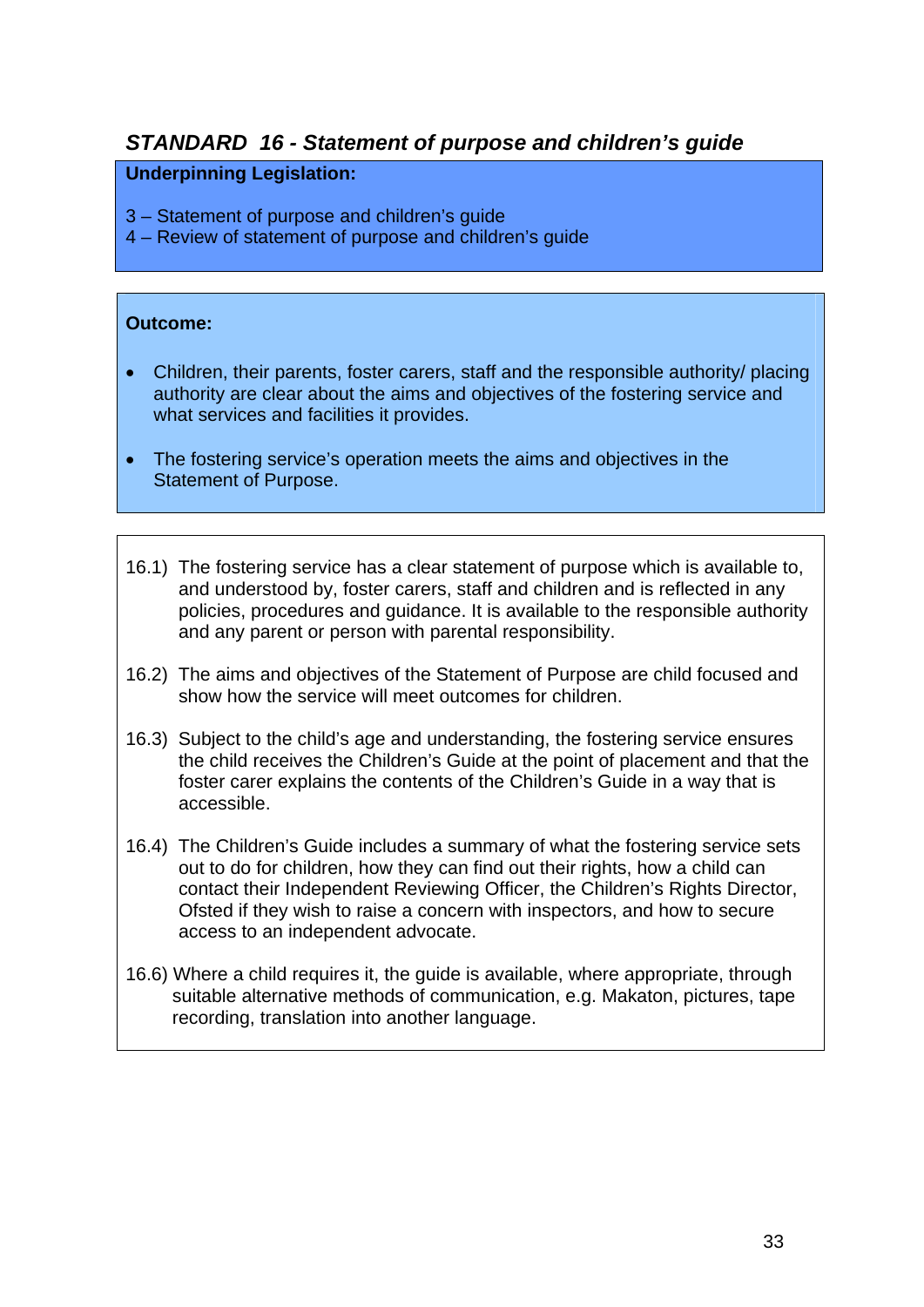# <span id="page-33-0"></span>*STANDARD 17 - Fitness to provide or manage the administration of a fostering service*

#### **Underpinning Legislation:**

- 5 Fostering agency fitness of fostering service provider
- 6 Fostering agency appointment of manager
- 7 Fostering agency fitness of manager
- 8 Fostering agency Registered person general requirements
- 10 Local authority fostering service manager

#### **Outcome:**

1

- The fostering service is provided and managed by those who are suitable to work with children and have the appropriate skills, experience and qualifications to deliver an efficient and effective service.
- 17.1) People involved in carrying on and managing the fostering service:
	- a. have good knowledge and experience of law and practice relating to looked after children;
	- b. have business and management skills to manage the work efficiently and effectively; and
	- c. have financial expertise to ensure that the fostering service is run on a sound financial basis and in a professional manner.
- 17.2) The registered manager (or registered person, where the registered person is an individual and there is no registered manager) has:
	- a. a recognised social work qualification or a professional qualification relevant to working with children at least at level 4;
	- b. a qualification in management at least at level  $4^3$  $4^3$ ;
	- c. at least two years experience relevant to fostering within the last five years; and
	- d. at least one years experience supervising and managing professional staff.
- 17.3) Appointees to the role of registered manager who do not have the management qualification (above) must enrol on a management training course within six months, and obtain a relevant management qualification within three years, of their appointment.

<span id="page-33-1"></span> $3$  With respect to standard 17.2 (a) and (b), for persons undertaking a qualification after January 2011, the relevant qualification will be the Level 5 Diploma in Leadership for Health and Social Care and Children and Young People's Services. Managers who already hold a Level 4 Leadership and Management for Care Services and Health and Social Care will not need to undertake this qualification at level 5.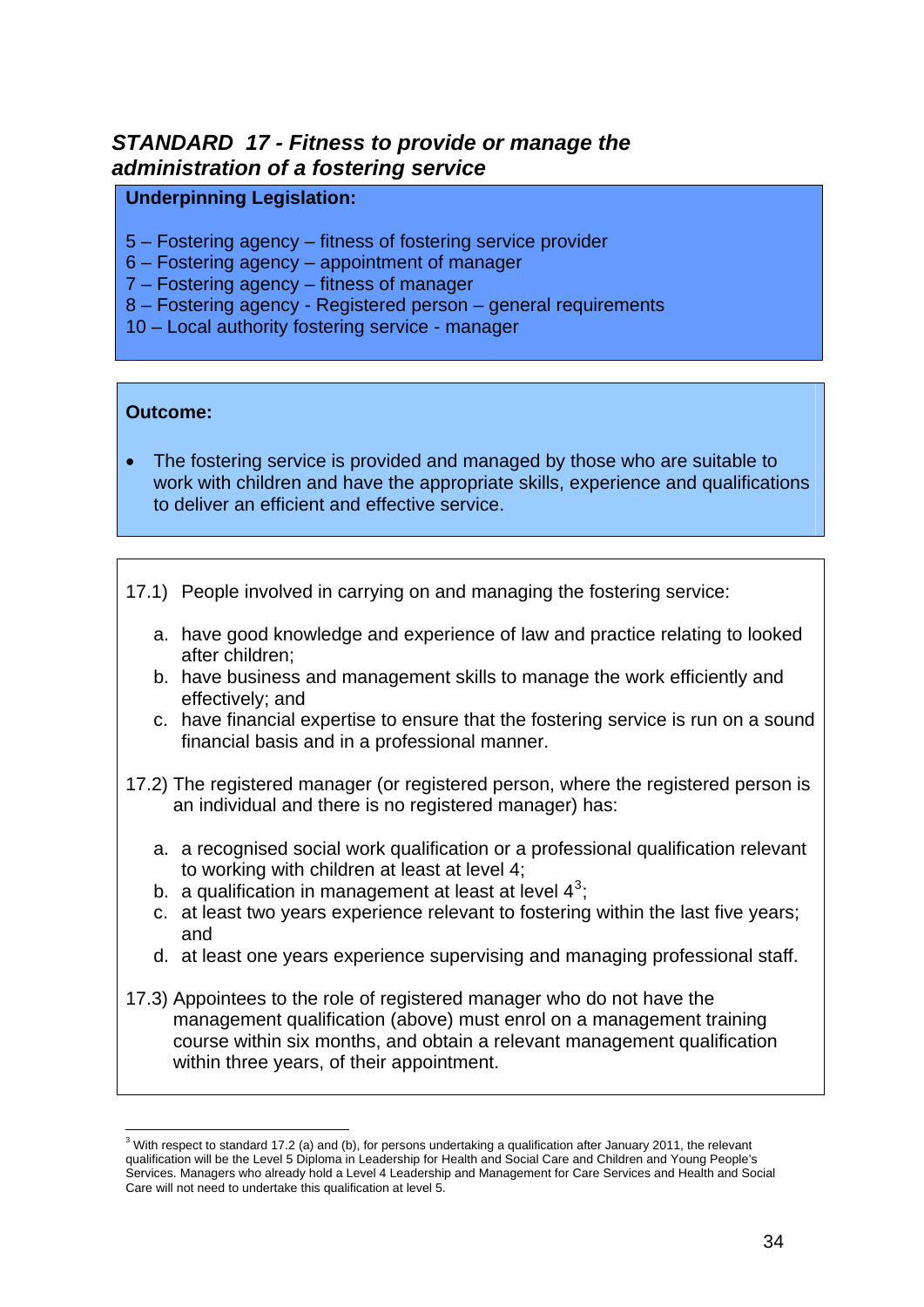- 17.4) The responsibilities and duties of the manager, and to whom they are accountable, are clear and understood by them. The manager is notified in writing of any change in the person to whom they are accountable.
- 17.5) The manager exercises effective leadership of the staff and operation, such that the fostering service is organised, managed and staffed in a manner that delivers the best possible child care that meets the individual needs of each fostered child and of foster carers.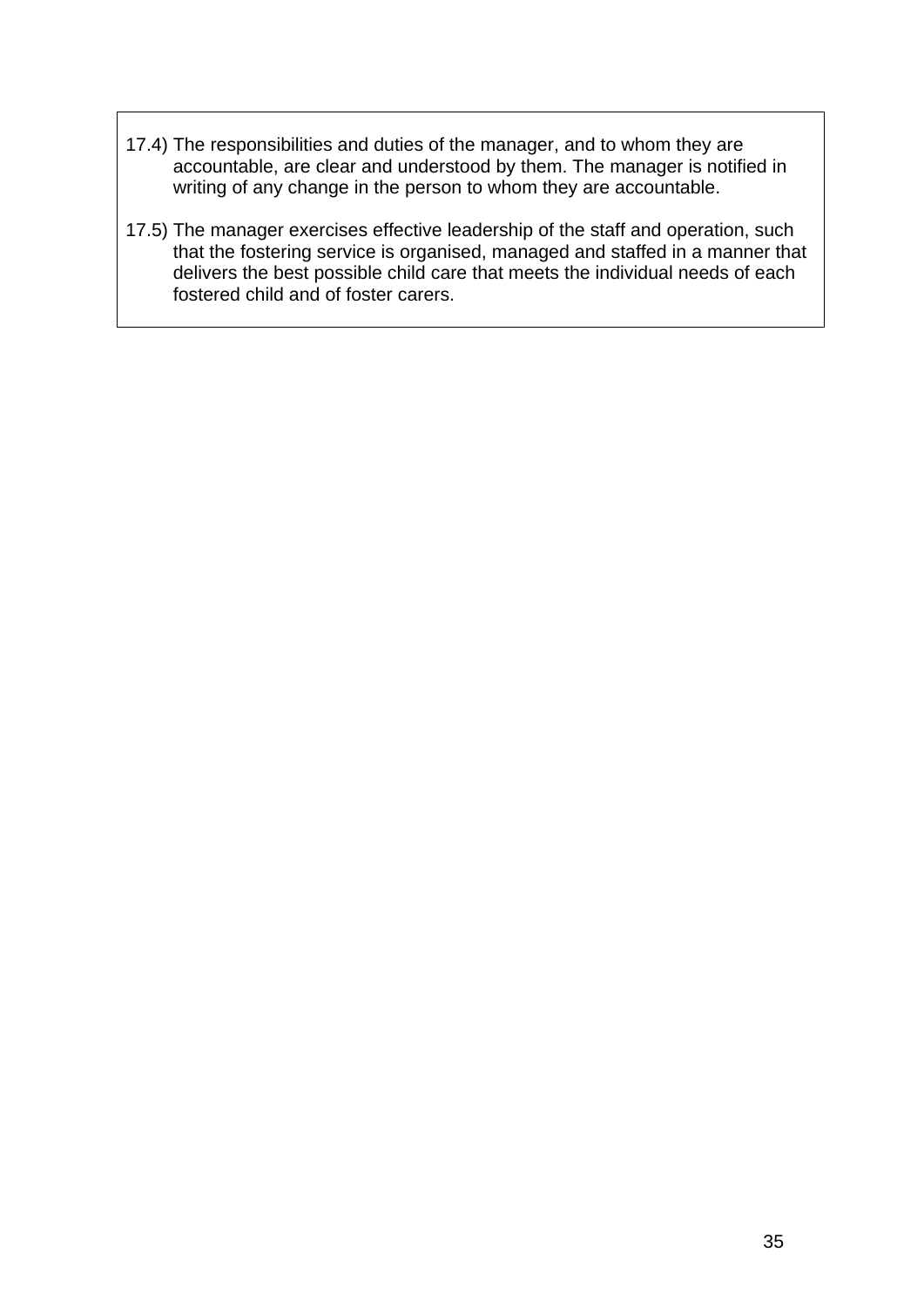# <span id="page-35-0"></span>*STANDARD 18 – Financial viability and changes affecting business continuity*

#### **Underpinning Legislation:**

33 – Fostering agency ceasing to carry out fostering functions –notifications and records

34 – Fostering agency ceasing to carry out fostering functions – new fostering service providers

- 37 Financial position
- 38 Notice of absence
- 39 Notice of changes
- 40 Appointment of liquidators

- The fostering service is financially sound.
- Where a service is to close or substantially change, there is proper planning, to make the transition for children, foster carers and staff as smooth as possible.
- 18.1) A qualified accountant certifies that the independent fostering agency's annual accounts indicate the service is financially viable and likely to have sufficient funding to continue to fulfil its Statement of Purpose for at least the next 12 months.
- 18.2) The registered provider has a written development plan, reviewed annually, for the future of the service, either identifying any planned changes in the operation or resources of the service, or confirming the continuation of the service's current operation and resource.
- 18.3) Where the service, for any reason, cannot adequately and consistently maintain provision which complies with regulations or NMS, an effective plan must be established and implemented either to rectify the situation or to close down the service.
- 18.4) The registered provider must notify Ofsted, the responsible authority and where different the placing authority, if closure of the service or substantial change to the service significantly affecting the care, welfare or placement of children, is likely or actively being considered. The registered person should work with the responsible authority/placing authority to ensure as smooth a transition for children and foster carers as possible.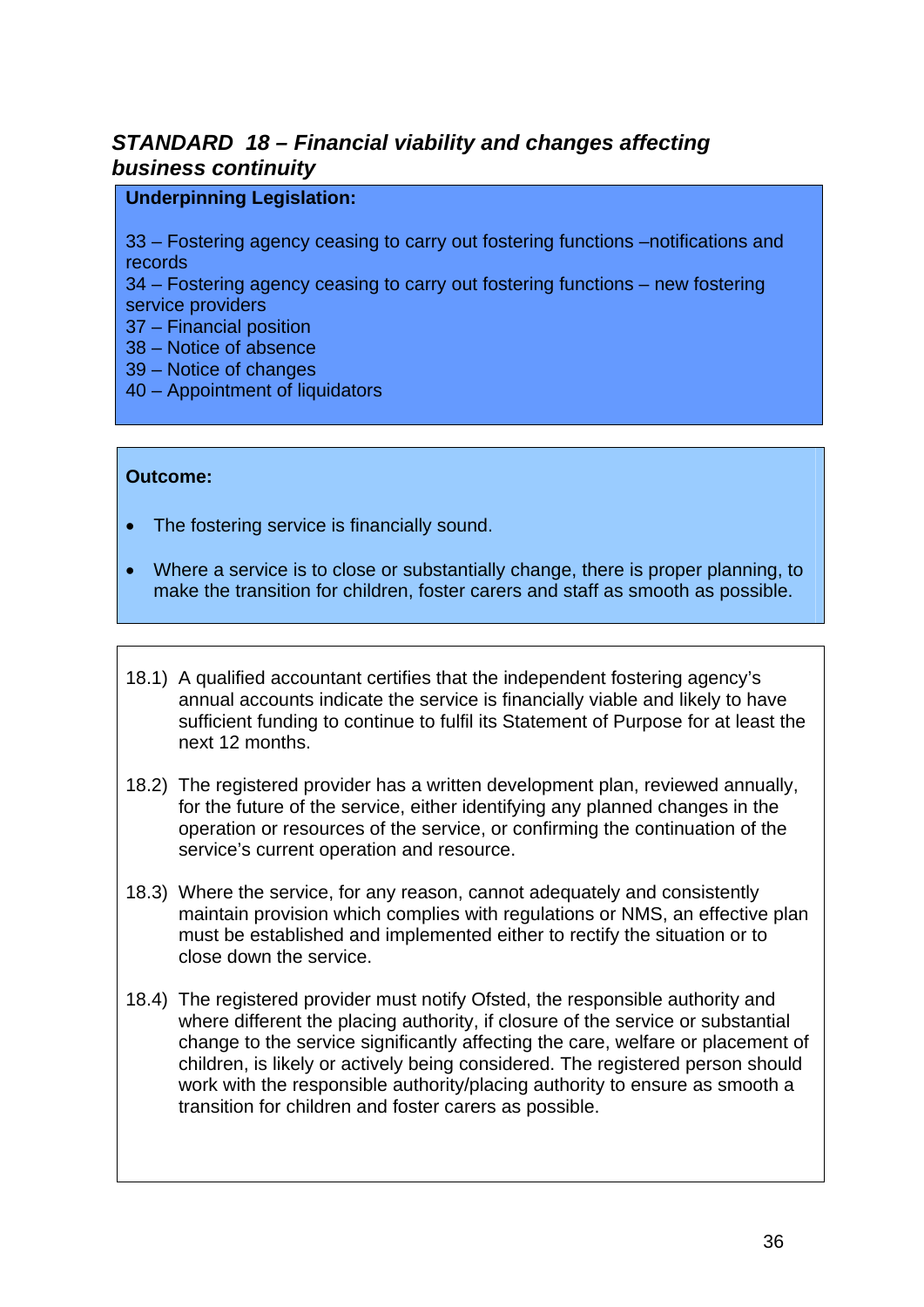18.5) Any person or organisation temporarily responsible for a fostering service in administration or receivership, or in the process of closure or substantial change, must operate the service in the best interests of the placed children and foster carers under the circumstances that apply, in accordance with the applicable regulations and these Standards.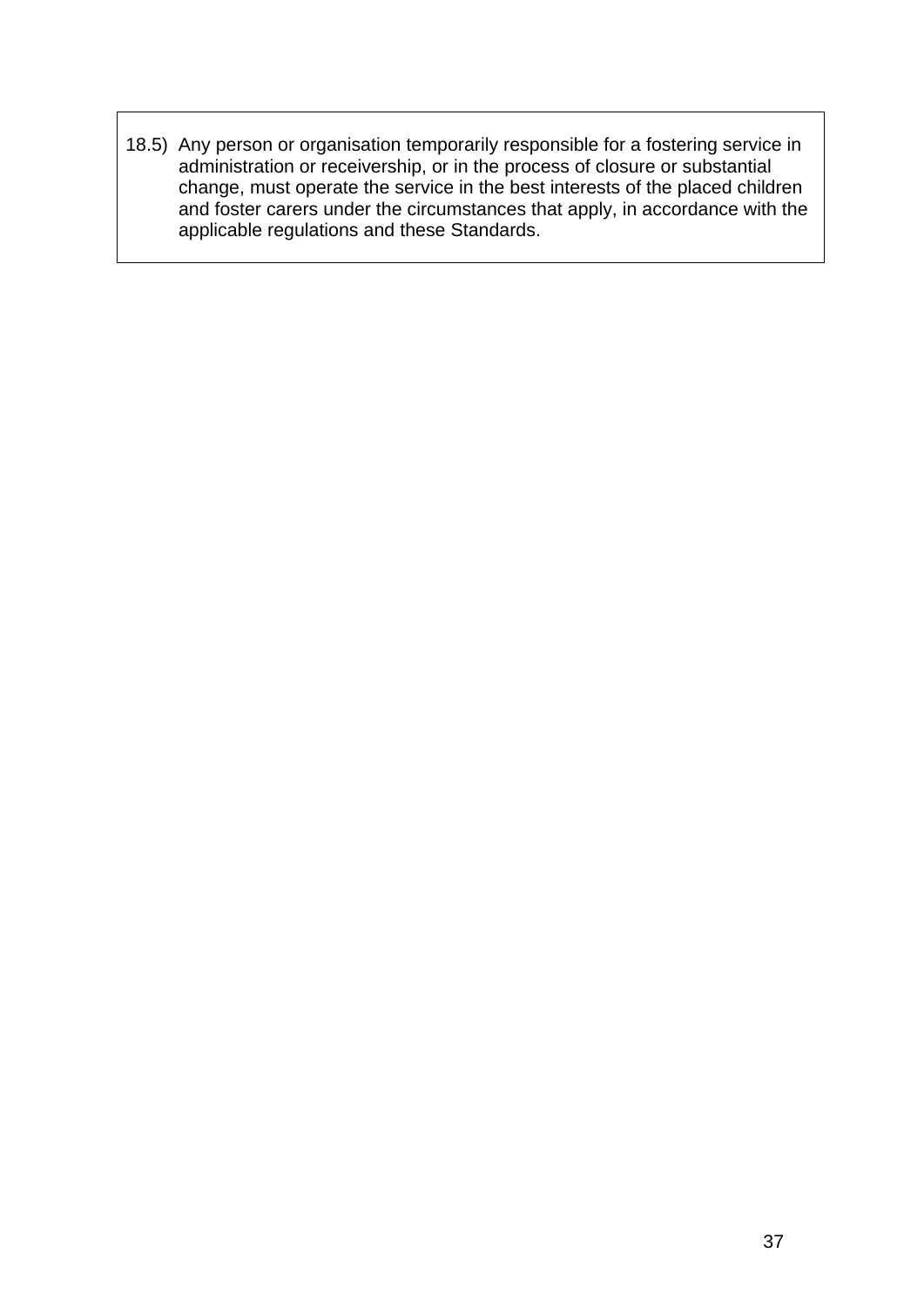# <span id="page-37-0"></span>*STANDARD 19 – Suitability to work with children*

#### **Underpinning Legislation:**

- 20 Fitness of workers
- 21 Employment of staff
- 22 Records with respect to fostering services
- 30 Case records relating to foster parents and others

#### **Outcome:**

- There is careful selection of staff, fostering households, volunteers and the central list of persons considered suitable to be members of a fostering panel, and there is monitoring of such people to help prevent unsuitable people from having the opportunity to harm children.
- 19.1) All people working in or for the fostering service, and the central list of persons considered suitable to be members of a fostering panel, are interviewed as part of the selection process and have references checked to assess suitability before taking on responsibilities. Telephone enquiries are made to each referee to verify the written references<sup>[4](#page-37-1)</sup>.
- 19.2) The fostering service can demonstrate, including from written records, that it consistently follows good recruitment practice, and all applicable current statutory requirements and guidance, in foster carer selection and staff and panel member recruitment. This includes CRB checks.<sup>[5](#page-37-2)</sup> All personnel responsible for recruitment and selection of staff are trained in, understand and operate these good practices.
- 19.3) The fostering service has a record of the recruitment and suitability checks which have been carried out for foster carers and those working (including as volunteers) for the fostering service which includes:
	- a. identity checks;

1

- b. CRB Disclosures, including the level of the Disclosure, and the unique reference number (in line with eligibility to obtain such checks);
- c. checks to confirm qualifications which are a requirement and those that are considered by the fostering service to be relevant;
- d. at least two references, preferably one from a current employer, and where possible a statement from each referee as to their opinion of the person's suitability to work with children;
- e. checks to confirm the right to work in the UK;

<span id="page-37-1"></span><sup>4</sup> These requirements are the responsibility of Ofsted with respect to checking suitability of those seeking to carry on or manage a fostering service.<br><sup>5</sup> Please note that the Government is currently reviewing the criminal records system and vetting and barring scheme

<span id="page-37-2"></span>and therefore references in both the Regulations and Standards may be subject to change.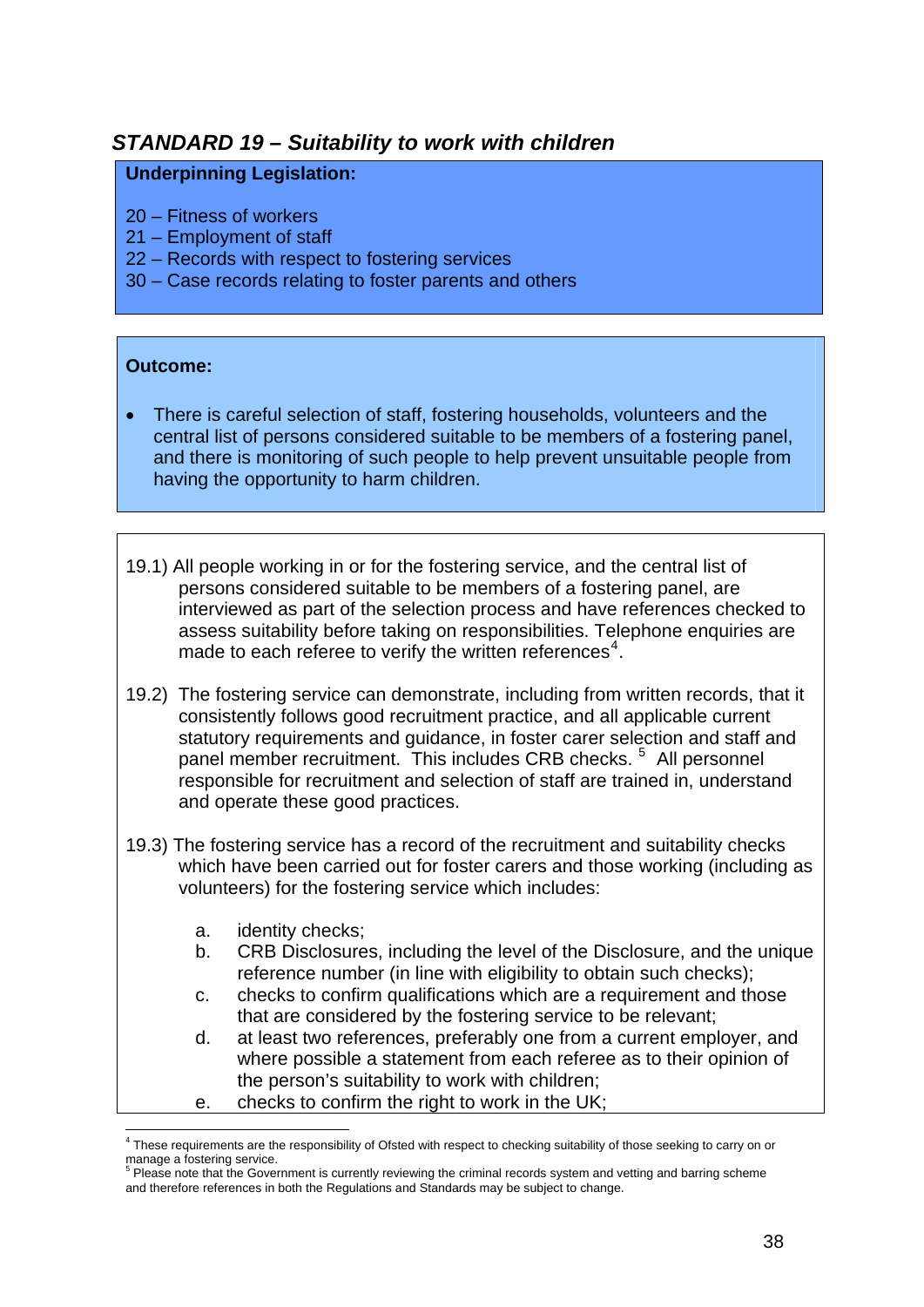- f. where the person has lived outside of the UK, further checks, as are considered appropriate, where obtaining a CRB Disclosure is not sufficient to establish suitability to work with children.
- 19.4) The record must show the date on which each check was completed and who carried out the check. The CRB Disclosure information must be kept in secure conditions and be destroyed by secure means as soon as it is no longer needed in line with the CRB Code of Practice. Before the Disclosure is destroyed, records need to be kept as described above.
- 19.5) The registered person's system for recruiting staff and others includes an effective system for reaching decisions as to who is to be appointed and the circumstances in which an application should be refused in the light of any criminal convictions or other concerns about suitability that are declared or discovered through the recruitment process.
- 19.6) There is a whistle-blowing policy which is made known to all staff, volunteers, foster carers and panel members. This makes it a clear duty for such people to report to an appropriate authority any circumstances within the fostering service which they consider likely to significantly harm the safety, rights or welfare of any child placed by the service.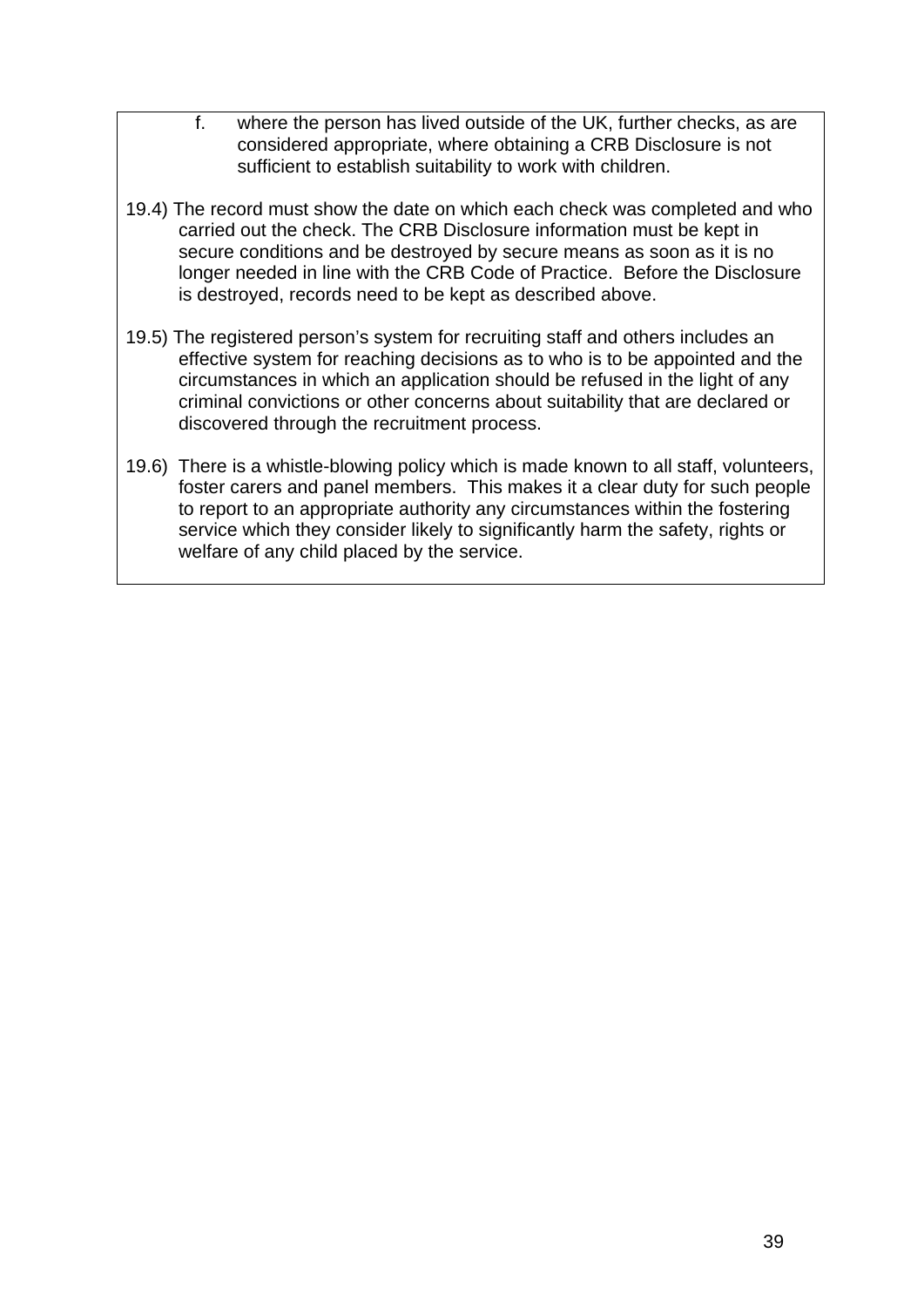# <span id="page-39-0"></span>*STANDARD 20 – Learning and development of foster carers*

#### **Underpinning Legislation:**

- 17 Support, training and information for foster parents
- 28 Reviews and terminations of approval

- Foster carers receive the training and development they need to carry out their role effectively.
- A clear framework of training and development is in place and this is used as the basis for assessing foster carers' performance and identifying their training and development needs.
- 20.1) All new foster carers receive an induction.
- 20.2) All foster carers, including all members of a household who are approved foster carers, are supported to achieve the Children's Workforce Development Council's Training, Support and Development Standards for Foster Care<sup>[6](#page-39-1)</sup>. Short break carers who are approved foster carers are supported to achieve the Training Support & Development Standards for Short Break Carers. Family and friends foster carers are supported to achieve the Training, Support and Development Standards for Family and Friends Foster Carers<sup>[7](#page-39-2)</sup>.
- 20.3) Foster carers are able to evidence that the Training, Support and Development Standards have been attained within 12 months of approval (or within 18 months for family and friends foster carers). For foster carers who were approved as such before April 2008, the Standards are attained by April 2011 (or by April 2012 for family and friends foster carers). Fostering households may use the same evidence workbook.
- 20.4) Foster carers maintain an ongoing training and development portfolio which demonstrates how they are meeting the skills required of them by the fostering service.
- 20.5) Foster carers' personal development plans set out how they will be supported to undertake ongoing training and development that is appropriate to their development needs and experience.

<sup>1</sup>  $^6$  For information and guidance please visit  $\underline{\text{http://www.cwdcouncil.org.uk/foster-care/standards}}$ <br>  $^7$  Short break earers (family and friends earers may shoose to undertake the mainstream Traini

<span id="page-39-2"></span><span id="page-39-1"></span>Short break carers / family and friends carers may choose to undertake the mainstream Training, Support and Development Standards for Foster Care, instead of the Standards for Short Break Carers / Family and Friends Carers, if this is their preference.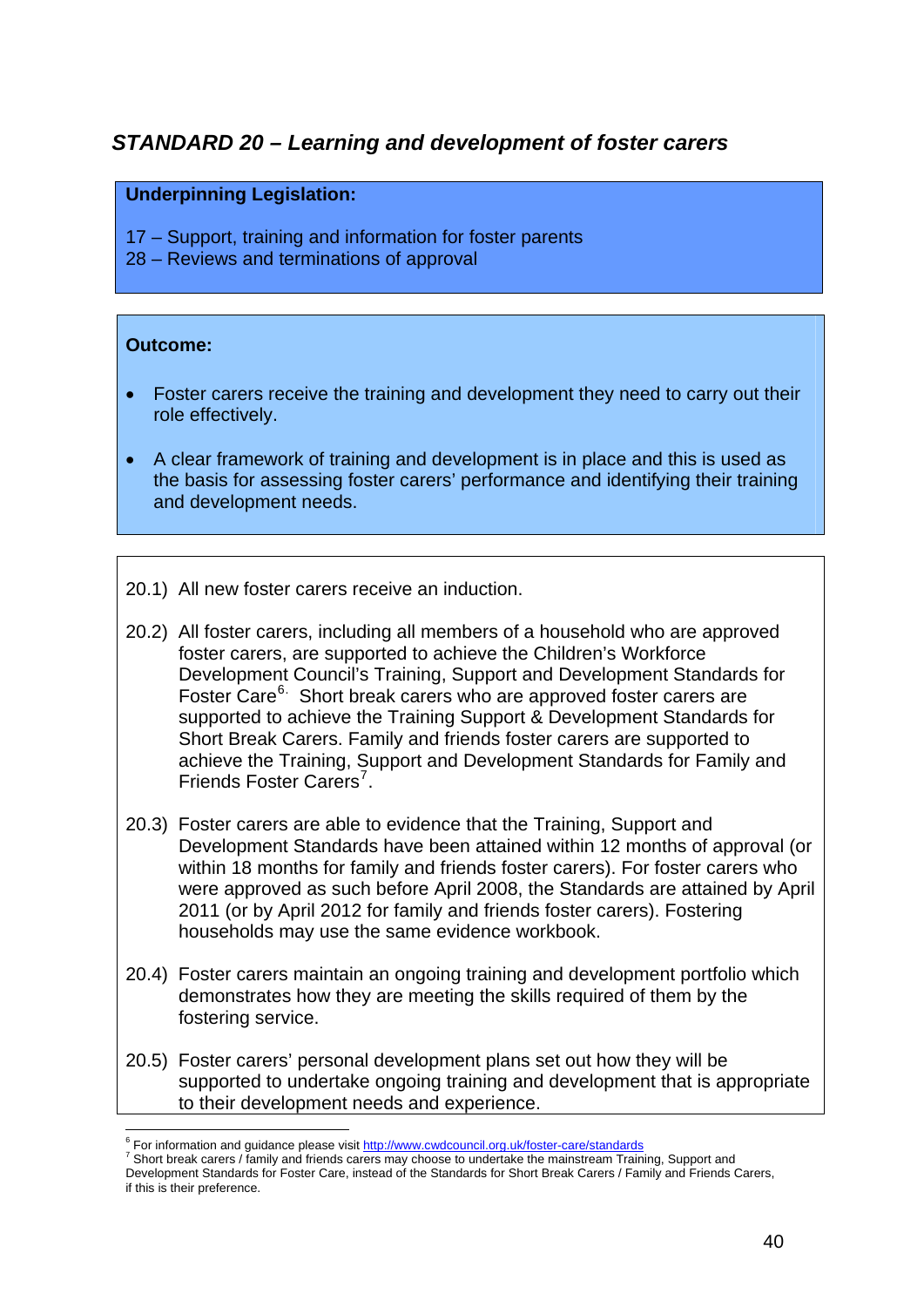- 20.6) The reviews of each carers approval include an appraisal of performance against clear and consistent standards set by the agency, and consideration of training and development needs, which are documented in the review report. The foster carer's personal development plan is reviewed and the effectiveness of training and development received is evaluated. Reviews take into account the views of each child currently placed with the foster carer.
- 20.7) The fostering service is clear and transparent with their foster carers about the level of support available to them and how to access such support.
- 20.8) Support and training is made available to foster carers, including hard to reach carers<sup>[8](#page-40-0)</sup>, to assist them in meeting the specific needs of the children they are caring for or are expected to care for.
- 20.9) Appropriate training on safer caring is provided for all members of the foster household, including young people of sufficient age and understanding, and ensures that foster carers understand how safer caring principles should be applied in a way which meets the needs of individual children.
- 20.10)All training fits within a framework of equal opportunities and antidiscriminatory practice and is organised to encourage and facilitate attendance by foster carers.
- 20.11)In cases where a foster carer moves to a new fostering service, details of the development and training which he or she has undertaken, and of the extent to which the agreed training and development standards have been met, are made available on request to the new provider, and the foster carer is able to take their training and development portfolio with them.

1

<span id="page-40-0"></span><sup>&</sup>lt;sup>8</sup> <http://www.cwdcouncil.org.uk/foster-care/case-studies/reaching-all-carers> provides helpful case studies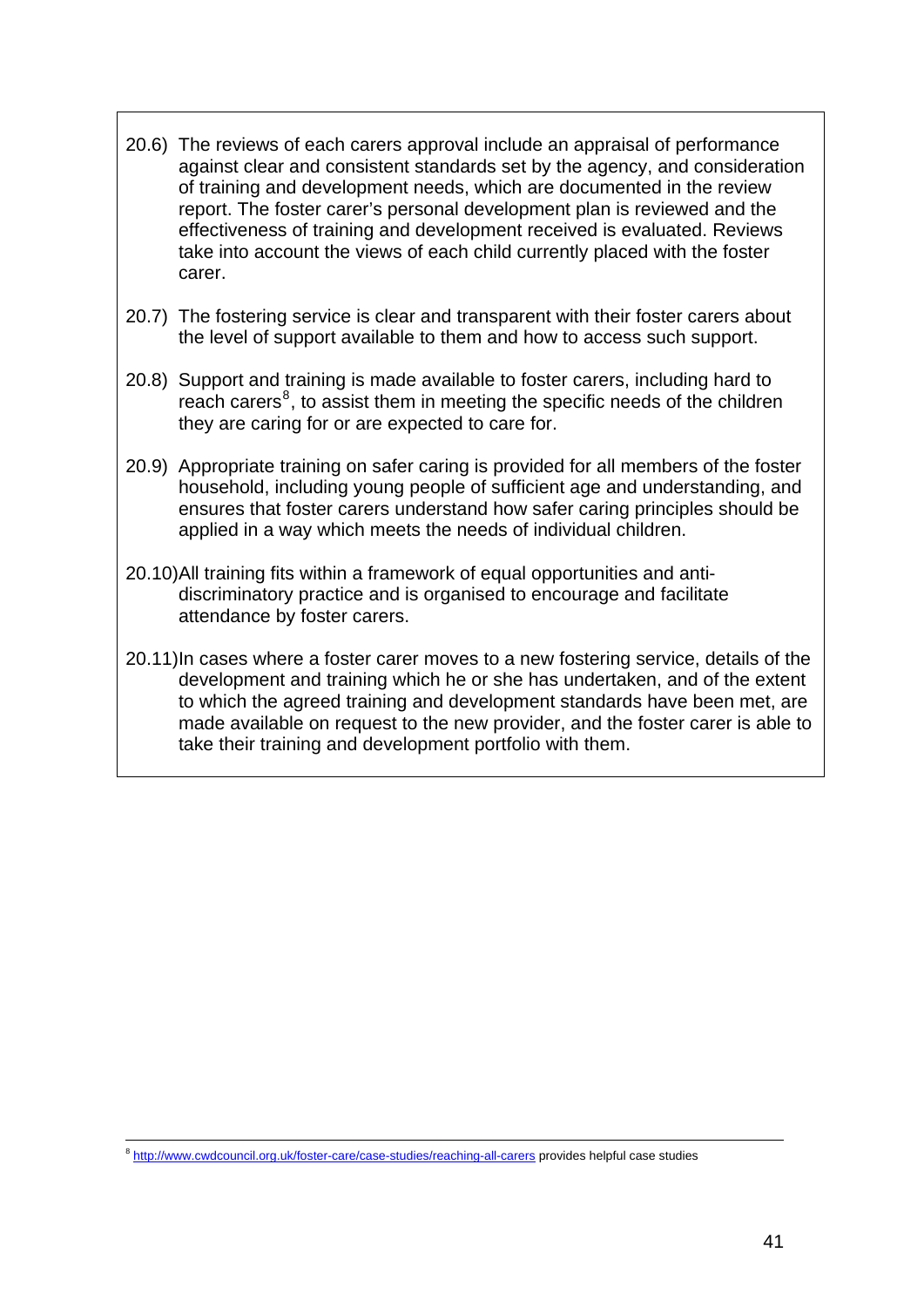# <span id="page-41-0"></span>*STANDARD 21 - Supervision and support of foster carers*

#### **Underpinning Legislation:**

17 – Support, training and information for foster parents

- Foster carers receive the support and supervision they need in order to care properly for children placed with them.
	- 21.1) The fostering service supports their foster carers to ensure they provide foster children with care that reasonably meets those children's needs, takes the children's wishes and feelings into account, actively promotes individual care and supports the children's safety, health, enjoyment, education and preparation for the future.
	- 21.2) The fostering service ensures foster carers understand the nature and level of support which will be provided to them by the fostering service.
	- 21.3) There is an effective out of hours advice and support service for foster carers.
	- 21.4) Peer support, foster care associations and/or self help groups for foster carers are encouraged and supported.
	- 21.5) Foster carers are provided with breaks from caring as appropriate. These are planned to take account of the needs of any children placed.
	- 21.6) All foster carers have access to adequate social work and other professional support, information and advice, to enable them to provide consistent, high quality care to the child. This includes assistance with dealing with relevant services, such as health and education. Consideration is given to any help or support needed by the sons and daughters of foster carers.
	- 21.7) The role of the supervising social worker is clear both to the worker and the foster carer.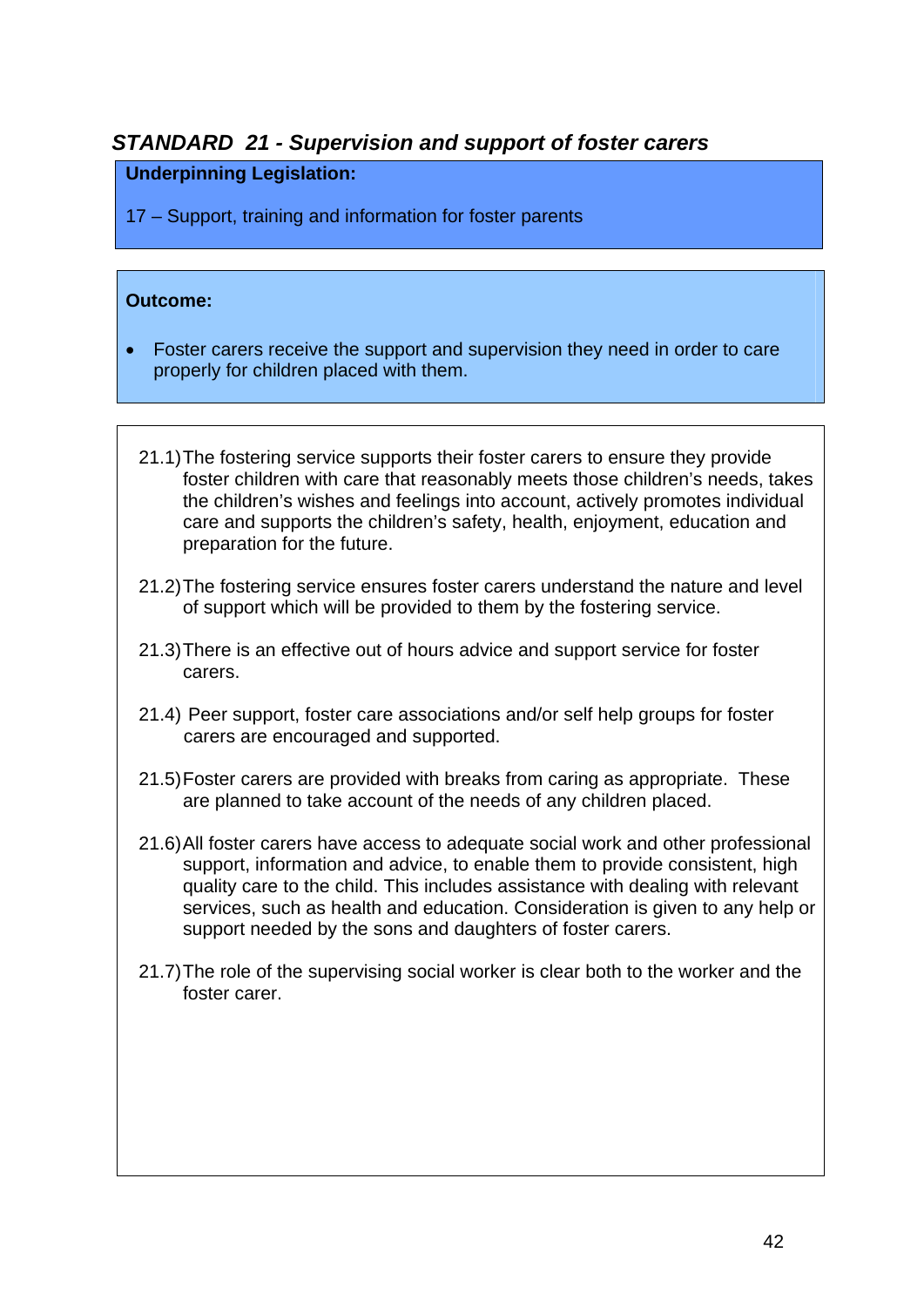- 21.8)Each approved foster carer is supervised by a named, appropriately qualified social worker who has meetings with the foster carer, including at least one unannounced visit a year. Meetings have a clear purpose and provide the opportunity to supervise the foster carer's work, ensure the foster carer is meeting the child's needs, taking into account the child's wishes and feelings, and offer support and a framework to assess the carer's performance and develop their competencies and skills. The frequency of meetings for short break foster carers should be proportionate to the amount of care provided. Foster carers' files include records of supervisory meetings.
- 21.9) The supervising social worker ensures each foster carer he or she supervises is informed in writing of, and accepts, understands and operates within, all Regulations and standards and with policies and guidance agreed by the fostering service.
- 21.10)On approval, foster carers are given information, either a handbook or electronic resources, which cover policies, procedures (including with regard to allegations), guidance, financial information, legal information and insurance details. This information is updated regularly.
- 21.11)Current and prospective foster carers are able to make a complaint about any aspect of the service which affects them directly. Records are kept of representations and complaints, how they are dealt with, the outcome and any action taken. These records are reviewed regularly so that the service's practice is improved where necessary.
- 21.12)There is a good system of communication between the fostering service social workers and the child's social worker. The fostering service social workers understand the role of the child's social worker and work effectively with them.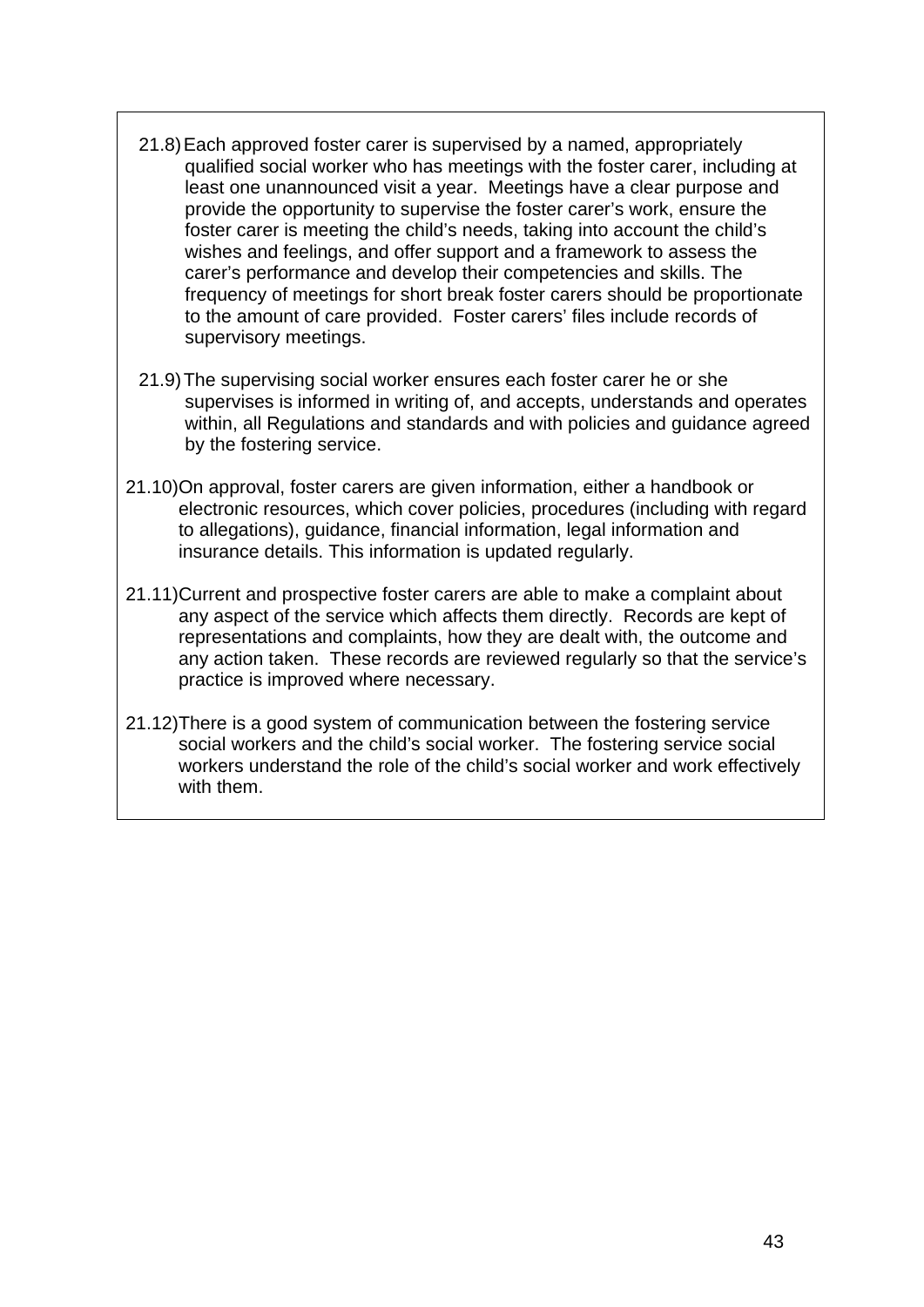# <span id="page-43-0"></span>*STANDARD 22 - Handling allegations and suspicions of harm*

#### **Underpinning Legislation:**

- 11 Independent fostering agencies duty to secure welfare
- 12 Arrangements for the protection of children
- 17 Support, training and information for foster parents
- 30 Case records relating to foster carers and others
- 36 Notifiable events

Children Act 1989:

Section 22 – General duties of local authority in relation to children looked after by them

Sections 61 and 62 – duties of voluntary organisations and local authorities in relation to children accommodated by or on behalf of the voluntary organisation

#### **Outcome:**

- Allegations and suspicions of harm are handled in a way that provides effective protection and support for children and the person making the allegation, and at the same time supports the person who is the subject of the allegation.
- 22.1) All foster carers, fostering service staff and volunteers understand what they must do if they receive an allegation or have suspicions that a person may have:
	- a. behaved in a way that has, or may have, harmed a child;
	- b. possibly committed a criminal offence against or related to a child; or
	- c. behaved towards a child in a way that indicates he or she is unsuitable to work with children.

The fostering service ensures that the required actions are taken, or have been taken, in any relevant situation of which it is aware.

- 22.2) The fostering service's procedure is in line with Government guidance and requirements, including the duty to refer information to statutory bodies<sup>[9](#page-43-1)</sup>. It is known to foster carers, fostering service staff, volunteers and children.
- 22.3) A copy of the fostering service provider's child protection procedures is made available to foster carers, fostering service staff, volunteers and children. Any comments on these procedures are taken into account by the provider.

<span id="page-43-1"></span><sup>1</sup> 9 Since October 2009, the duties to refer concerns regarding individuals under List 99 and the Protection of Children Act 1999 have been replaced by a duty to provide information to the Independent Safeguarding Authority. Please see the referrals page of [www.isa-gov.org.uk](http://www.isa-gov.org.uk/) for information on the legal requirements for making referrals.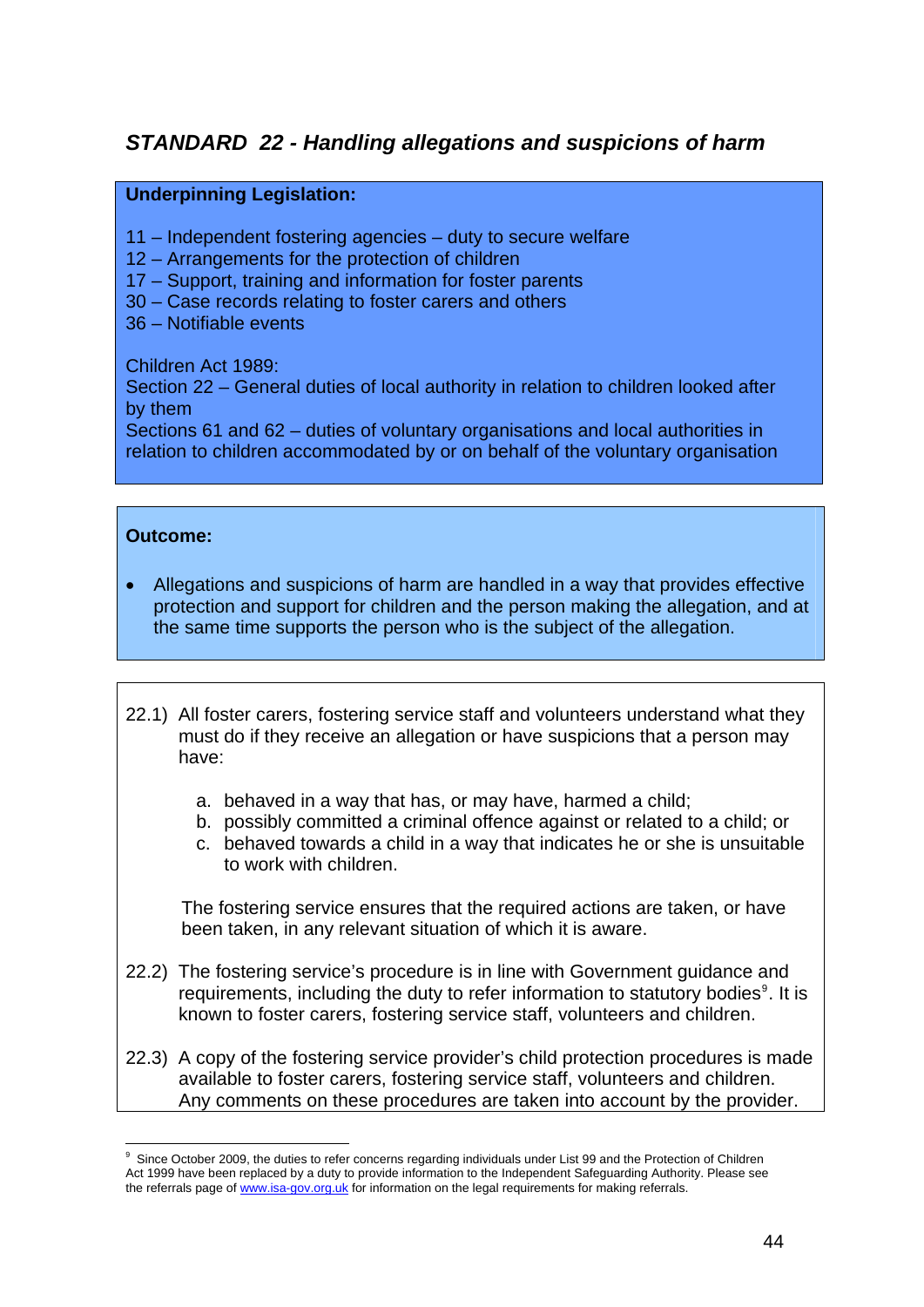- 22.4) The fostering service provider's child protection procedures are submitted for consideration and comment to the Local Safeguarding Children's Board (LSCB) and to the Local Authority Designated Officer (LADO) for Child Protection<sup>[10](#page-44-0)</sup> (or other senior officer responsible for child protection matters in that department). They are consistent with the local policies and procedures agreed by the LSCB relevant to the geographical area where the foster carer lives. Any conflicts between locally agreed procedures and those of other placing authorities are discussed and resolved as far as possible.
- 22.5) Each fostering service has a designated person, who is a senior manager, responsible for managing allegations. The designated person has responsibility for liaising with the LADO and for keeping the subject of the allegation informed of progress during and after the investigation.
- 22.6) Allegations against people that work with children or members of the fostering household are reported by the fostering service to the LADO. This includes allegations that on the face of it may appear relatively insignificant or that have also been reported directly to the police or Children and Family Services.
- 22.7) A clear and comprehensive summary of any allegations made against a particular member of the fostering household, or staff member, including details of how the allegation was followed up and resolved, a record of any action taken and the decisions reached, is kept on the person's confidential file. A copy is provided to the person as soon as the investigation is concluded. The information is retained on the confidential file, even after someone leaves the organisation, until the person reaches normal retirement age, or for ten years if this is longer.
- 22.8) As soon as possible after an investigation into a foster carer is concluded, their approval as suitable to foster is reviewed. There is a clear policy framework which outlines the circumstances in which a foster carer should be removed as one of the fostering service provider's approved foster carers, in the interests of the safety or welfare of children. This is available to foster carers.
- 22.9) Investigations into allegations or suspicions of harm are handled fairly, quickly, and consistently in a way that provides effective protection for the child, and at the same time supports the person who is the subject of the allegation. Fostering services follow the framework for managing cases of allegations of abuse against people who work with children as set out in Working Together to Safeguard Children.
- 22.10)Fostering services ensure that a clear distinction is made between investigation into allegations of harm and discussions over standards of care. Investigations which find no evidence of harm should not become procedures looking into poor standards of care - these should be treated separately.

<span id="page-44-0"></span><sup>1</sup> <sup>10</sup> Working Together to Safeguard Children (2010)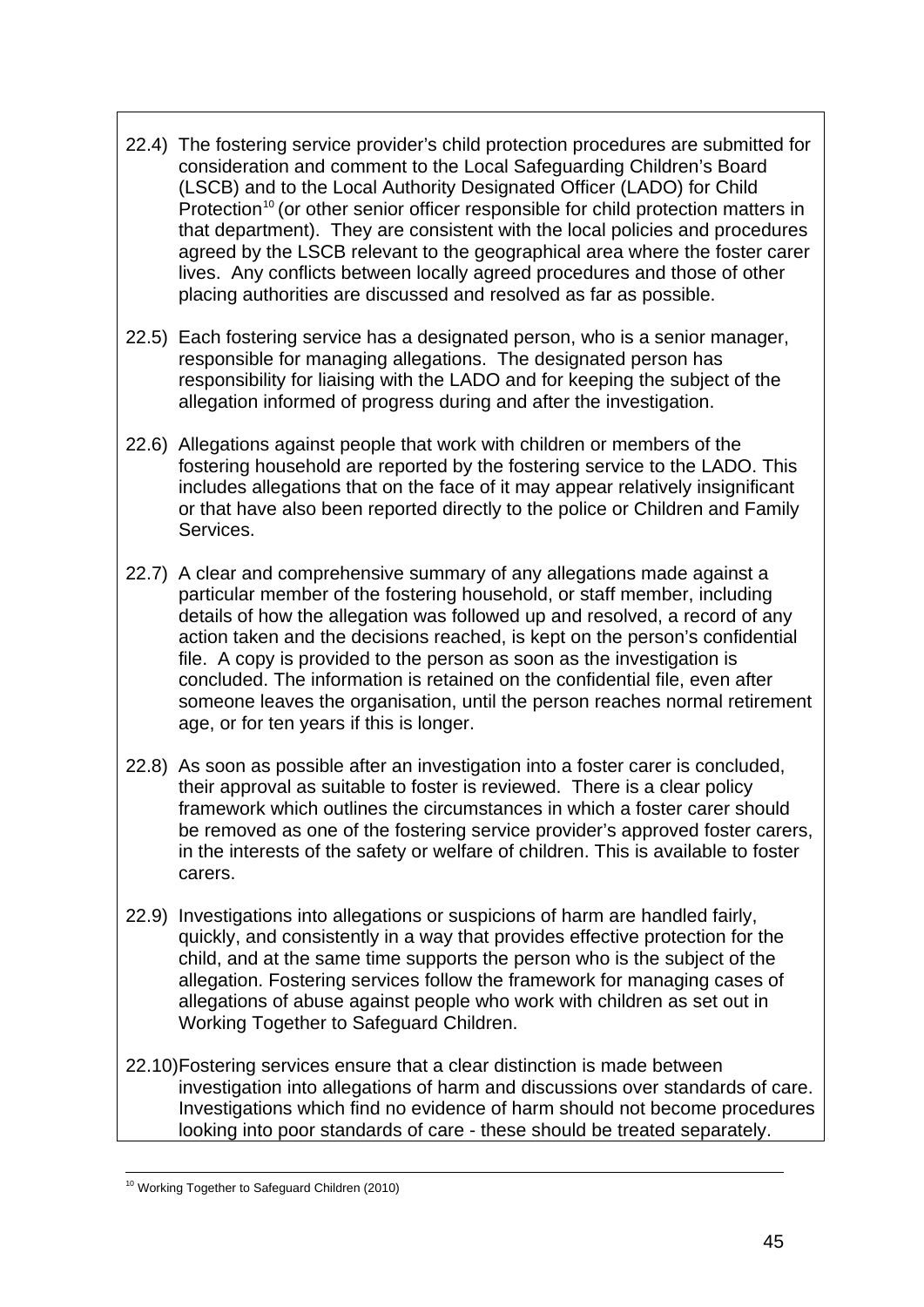- 22.11)There is written guidance for foster carers and staff, which makes clear how they will be supported during an investigation into an allegation including payment of allowance and any fee to foster carers while investigations are ongoing.
- 22.12) During an investigation the fostering service makes support, which is independent of the fostering service, available to the person subject to the allegation and, where this is a foster carer, to their household, in order to provide:
	- a. information and advice about the process;
	- b. emotional support; and,
	- c. if needed, mediation between the foster carer and the fostering service and/or advocacy (including attendance at meetings and panel hearings).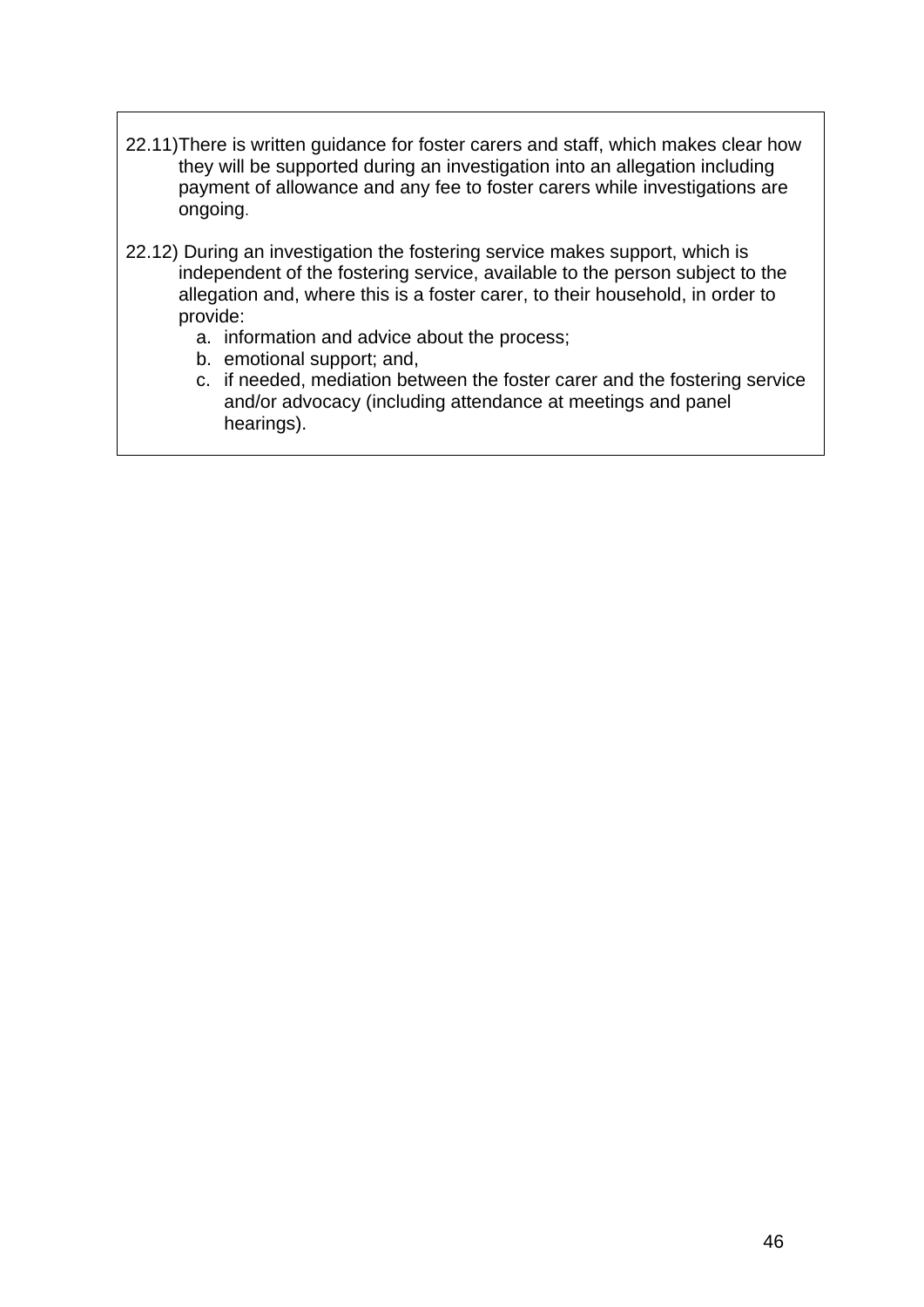# <span id="page-46-0"></span>*STANDARD 23 – Learning, development and qualifications of staff*

#### **Underpinning Legislation:**

19 – Staffing of fostering service

- Children and foster carers receive a service from staff, volunteers and panel members and decision makers who have the competence to meet their needs.
- 23.1) There is a good quality learning and development programme, which includes induction, post-qualifying and in-service training, that staff and volunteers are supported to undertake. The programme equips them with the skills required to meet the needs of the children, keeps them up-to-date with professional, legal and practice developments and reflects the policies, legal obligations and business needs of the fostering service.
- 23.2) The learning and development programme is evaluated for effectiveness at least annually and is updated where necessary.
- 23.3) New staff and volunteers undertake the Children's Workforce Development Council's induction standards, commencing within 7 working days of starting their employment and being completed within six months.
- 23.4) All social workers and other specialists (e.g. medical, legal, educationalists, psychologists, therapists) are professionally qualified and, where applicable, registered by the appropriate professional body. They are appropriately trained to work with children, their families and foster carers, and have a good understanding of foster care and the policies and purpose of the fostering service.
- 23.5) Assessment and appraisal of all staff involved in fostering work takes account of identified skills needed for particular roles and is used to identify individuals' learning and development needs.
- 23.6) Any staff involved in assessing the suitability of persons to be foster carers are social workers, have experience of foster care and family placement work and are trained in assessment. Social work students and social workers who do not have the relevant experience, only carry out assessments under the supervision of an appropriately experienced social worker, who takes responsibility for the assessment.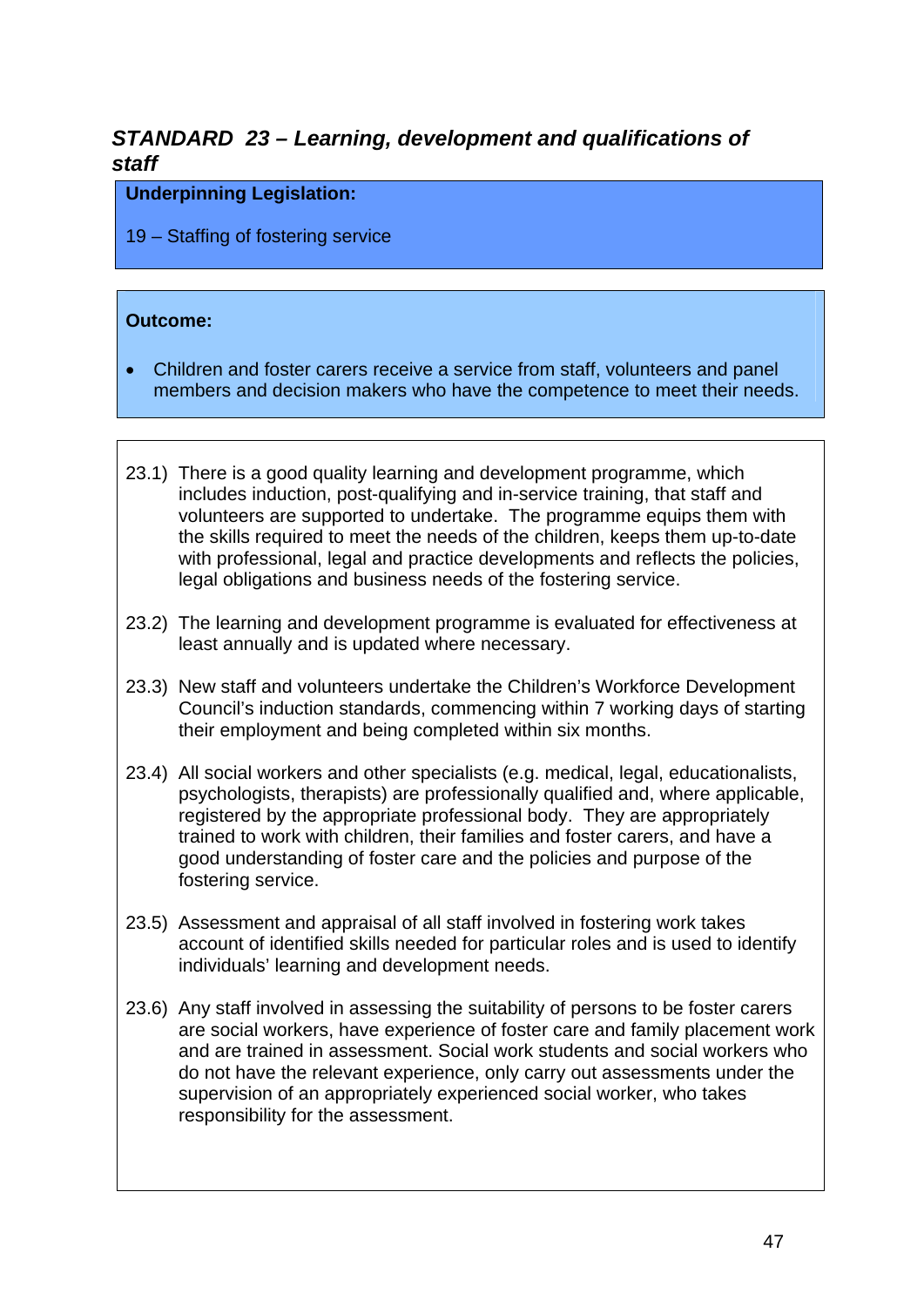- 23.7) Where unqualified staff and volunteers carry out social work functions they do so under the direct supervision of experienced social workers, who are accountable for their work.
- 23.8) Persons joining the central list of persons considered suitable to be fostering panel members are provided with an opportunity to observe a fostering panel meeting.
- 23.9) Each person on the central list is given induction training which is completed within 10 weeks of joining the central list.
- 23.10)Each person on the central list is given the opportunity of attending an annual joint training day with the fostering service's fostering staff.
- 23.11)Each person on the central list has access to appropriate training and skills development and is kept abreast of relevant changes to legislation and guidance.
- 23.12)The fostering service's decision-maker is a senior person within the fostering service, or is a trustee or director of the fostering service, who is a social worker with at least 3 years post-qualifying experience in childcare social work and has knowledge of childcare law and practice.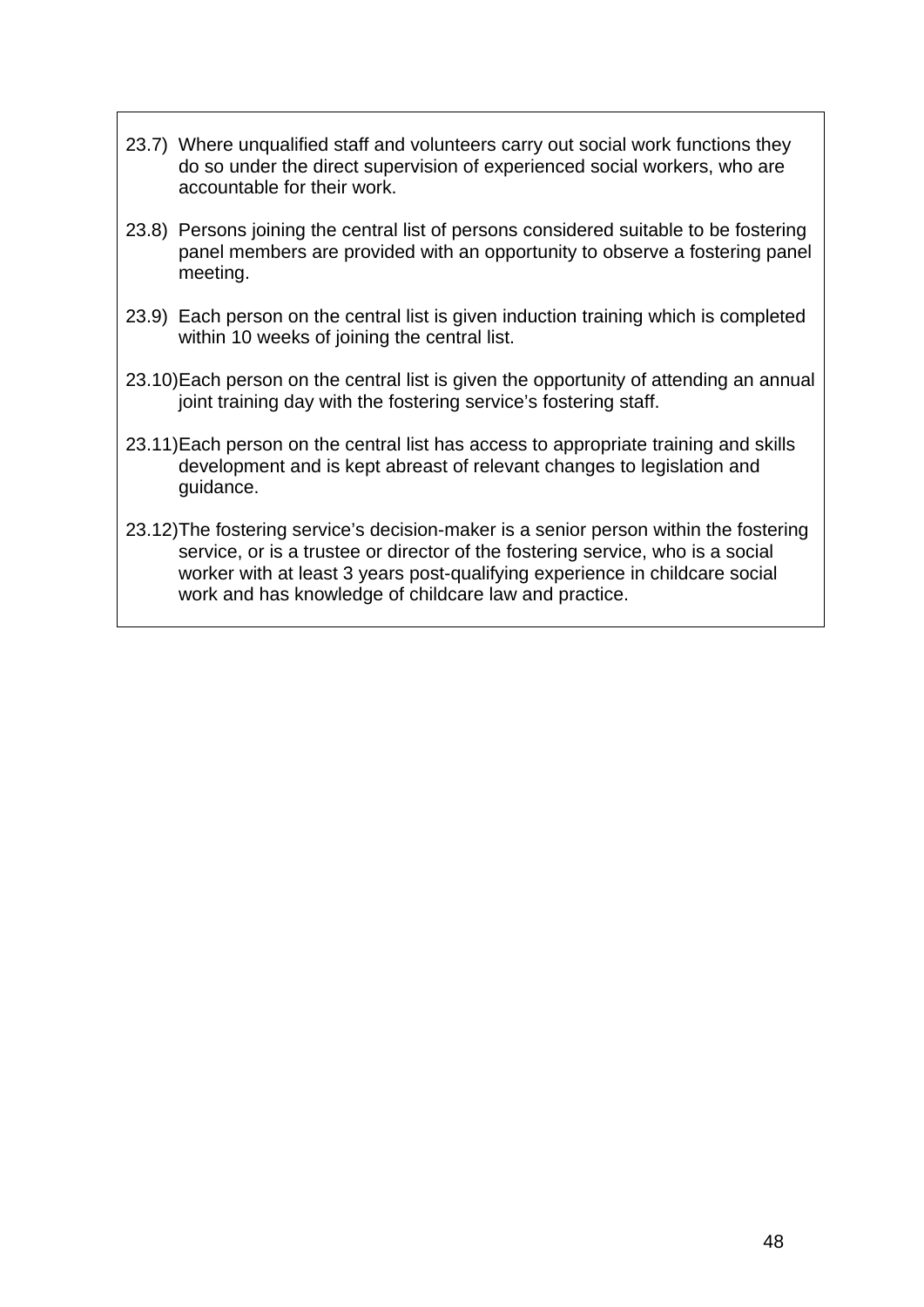# <span id="page-48-0"></span>*STANDARD 24 - Staff support and supervision*

#### **Underpinning Legislation:**

- 19 Staffing of fostering service
- 20 Fitness of workers

- Staff and volunteers are supported and guided to fulfil their roles and provide a high quality service to children.
- 24.1) The employer is fair and competent, with sound employment practices and good support for all its staff and volunteers.
- 24.2) All staff, volunteers and the registered person are properly managed and supported and understand to whom they are accountable.
- 24.3) Suitable arrangements exist for professional supervision of the agency's registered person or manager of a local authority fostering service.
- 24.4) Staff have access to support and advice, and are provided with regular supervision by appropriately qualified and experienced staff.
- 24.5) A written record is kept by the fostering service detailing the time, date and length of each supervision held for each member of staff, including the registered person. The record is signed by the supervisor and the member of staff at the end of the supervision.
- 24.6) All staff have their performance individually and formally appraised at least annually and, where they are working with children, this appraisal takes into account any views of children the service is providing for.
- 24.7) Staff and volunteers are able to access the specialist advice needed to provide a comprehensive service for children, including legal advice.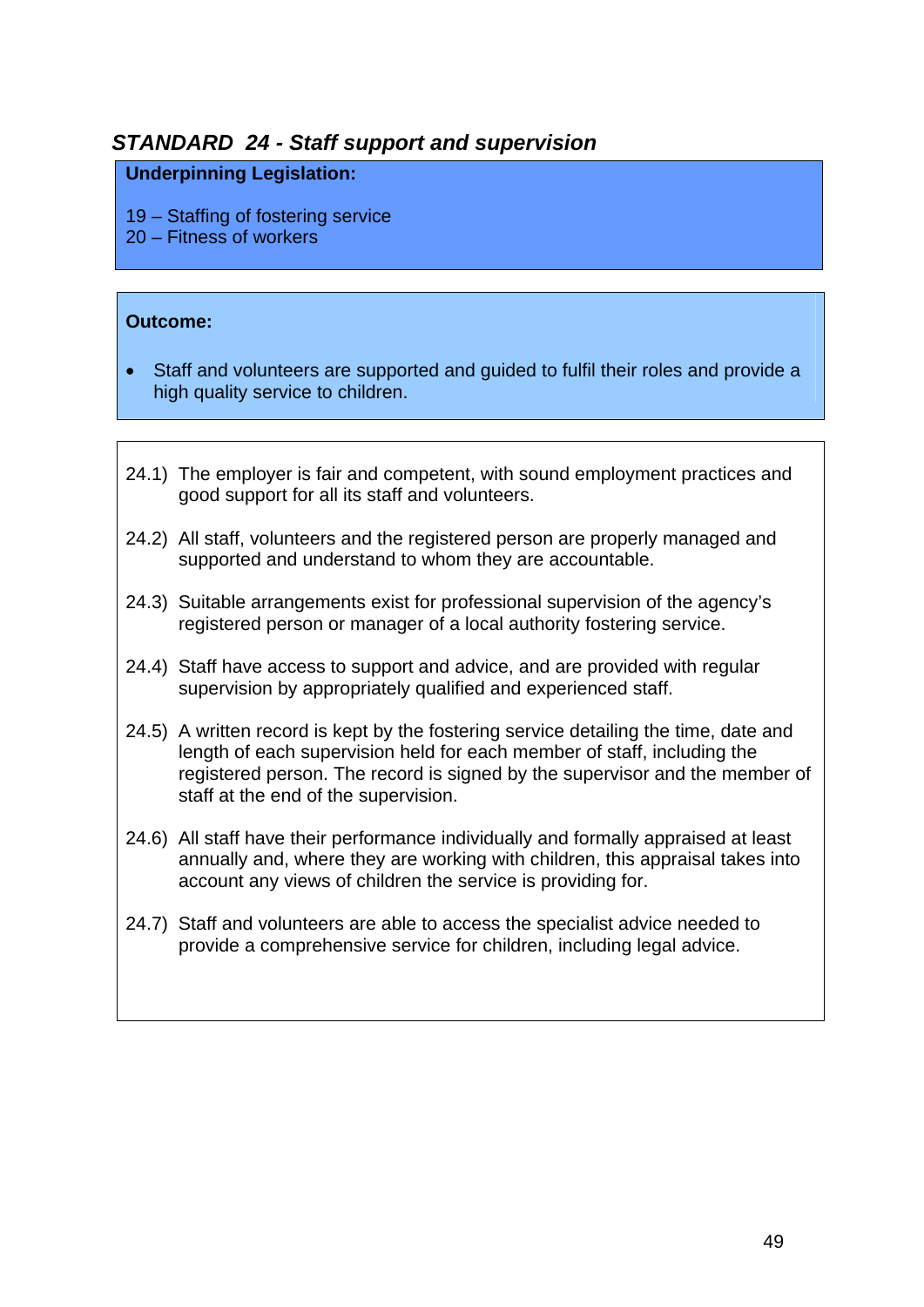# <span id="page-49-0"></span>*STANDARD 25 - Managing effectively and efficiently and monitoring the service*

#### **Underpinning Legislation:**

- 8 Fostering agency Registered person general requirements
- 10 Local authority fostering service Manager
- 18 Independent fostering agencies representations and complaints
- 35 Review of quality of care
- 36 Notifiable events
- 37 Financial position

- The fostering service is managed ethically, effectively and efficiently, delivering a service which meets the needs of its users.
- 25.1) There are clear and effective procedures for monitoring and controlling the activities of the service. This includes the financial viability of the service, any serious incidents, allegations or complaints about the service and ensuring the quality of the service.
- 25.2) The manager regularly monitors all records kept by the service to ensure compliance with the service's policies, to identify any concerns about specific incidents and to identify patterns and trends. Immediate action is taken to address any issues raised by this monitoring.
- 25.3) Management of the service ensures all staff's work and all fostering activity is consistent with the 2011 Regulations and NMS and with the service's policies and procedures.
- 25.4) Managers, staff, volunteers and foster carers are clear about their roles and responsibilities. The level of delegation and responsibility of the manager, and the lines of accountability, are clearly defined.
- 25.5) Clear arrangements are in place to identify the person in charge when the registered manager, or local authority fostering service manager, is absent.
- 25.6) The registered person ensures copies of inspection reports by Ofsted are made available to all members of staff, to their foster carers, children fostered by the service and their parents/carers, and, on request, to the responsible, or where different placing, authorities of existing foster children or those considering placing a child through the service.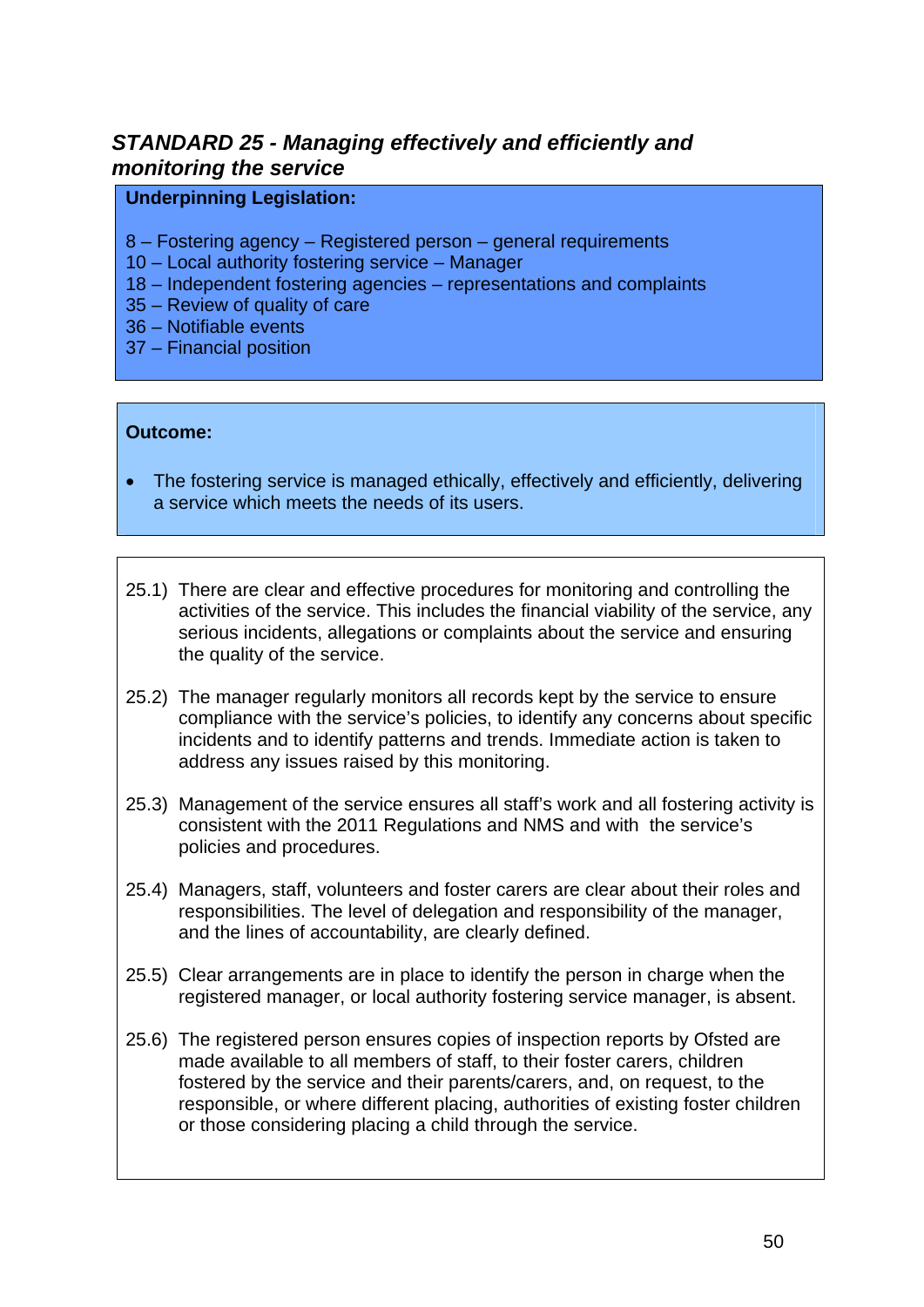- 25.7) The executive side of the local authority or the independent foster service's provider/trustees, board members or management committee members:
	- a. receive written reports on the management, outcomes and financial state of the fostering service every 3 months;
	- b. monitor the management and outcomes of the services in order to satisfy themselves that the service is effective and is achieving good outcomes for children;
	- c. satisfy themselves that the provider is complying with the conditions of registration.
- 25.8) The registered person takes action to address any issues of concern that they identify or which are raised with them.
- 25.9) Staff, volunteers and foster carers have a copy of:
	- a. the policies and working practices in respect of grievances and disciplinary matters;
	- b. details of the services offered;
	- c. the equal opportunities policy;
	- d. health and safety procedures.
- 25.10)Information is provided to commissioners of services as part of tendering. This includes:
	- a. charges for each of its services;
	- b. statements of the amounts paid to foster carers (separated by fee and allowance); and
	- c. any amounts paid for other services e.g. health and education.
- 25.11)The registered person has provided the service with a written policy and procedural guidelines on considering and responding to representations and complaints in accordance with legal requirements and relevant statutory guidance.
- 25.12)The service has the facilities to work with children with physical, sensory and learning impairments, communication difficulties or for whom English is not their first language. Oral and written communications are made available in a format which is appropriate to the physical, sensory and learning impairments, communication difficulties and language of the individual. The procedures include arrangements for reading, translating, Makaton, pictures, tape recording and explaining documents to those people who are unable to understand the document.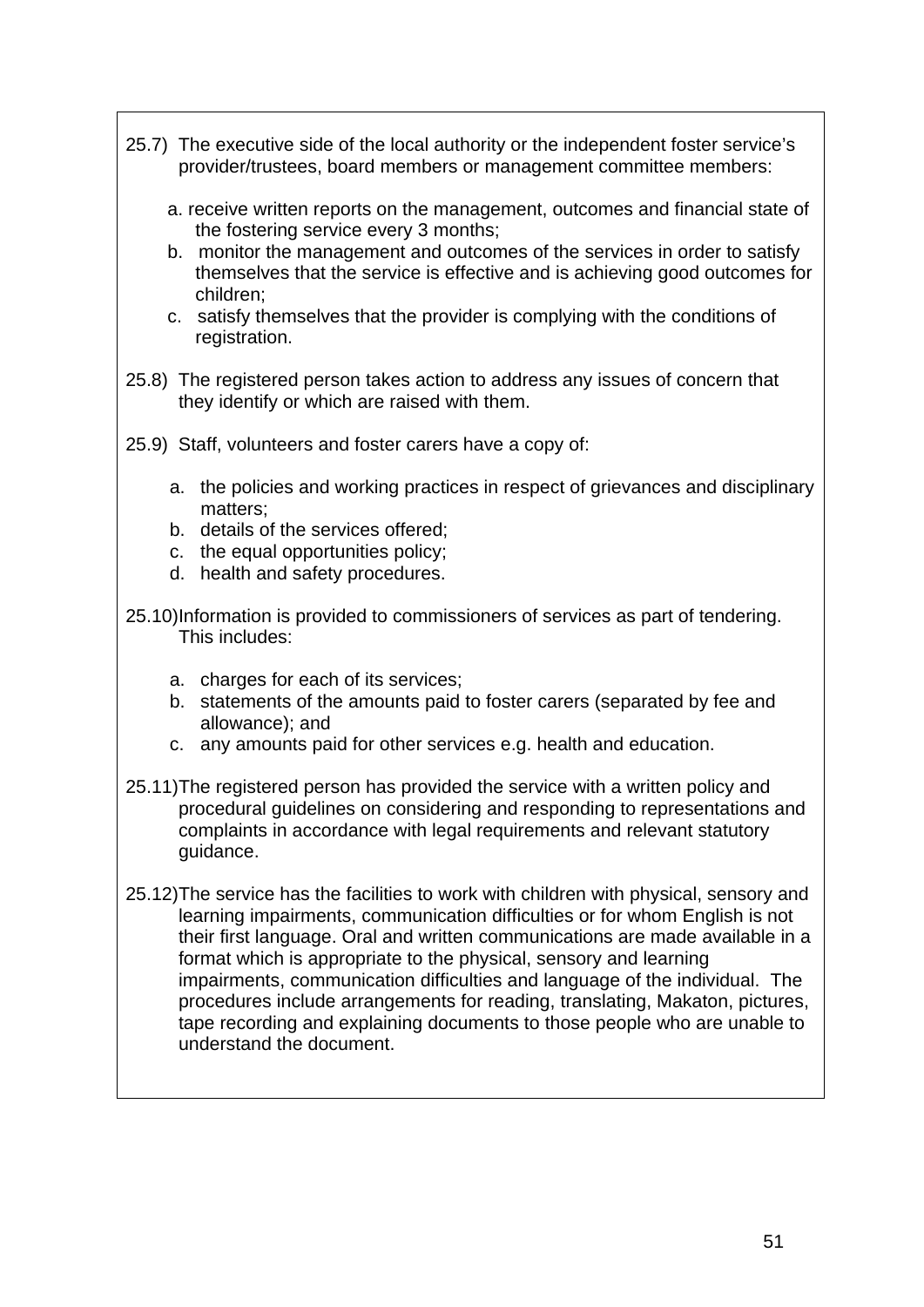# <span id="page-51-0"></span>*STANDARD 26 – Records*

#### **Underpinning Legislation:**

- 22 Records with respect to fostering services
- 26 Assessment of prospective foster parents
- 30 Case records relating to foster carers and others
- 31 Register of foster carers
- 32 Retention and confidentiality of records

33 – Fostering agency ceasing to carry out fostering functions – notifications and records

- Records are clear, up to date, stored securely and contribute to an understanding of the child's life.
- 26.1) The fostering service has and implements a written policy that clarifies the purpose, format and content of information to be kept on the fostering service's files, on the child's files and on case files relating to foster carers.
- 26.2) Staff, volunteers, panel members and fostering households understand the nature of records maintained and follow the service's policy for the keeping and retention of files, managing confidential information and access to files (including files removed from the premises). There is a system in place to monitor the quality and adequacy of record keeping and take action when needed.
- 26.3) Children and their parents understand the nature of records maintained and how to access them.
- 26.4) Information about individual children is kept confidential and only shared with those who have a legitimate and current need to know the information, and to those parts of a child's record or other information that they need to know.
- 26.5) Entries in records, decisions and reasons for them, are legible, clearly expressed, non-stigmatising, distinguish between fact, opinion and third party information and are signed and dated.
- 26.6) Information about the child is recorded clearly and in a way which will be helpful to the child when they access their files now or in the future. Children are actively encouraged to read their files, other than necessarily confidential or third party information, and to correct errors and add personal statements.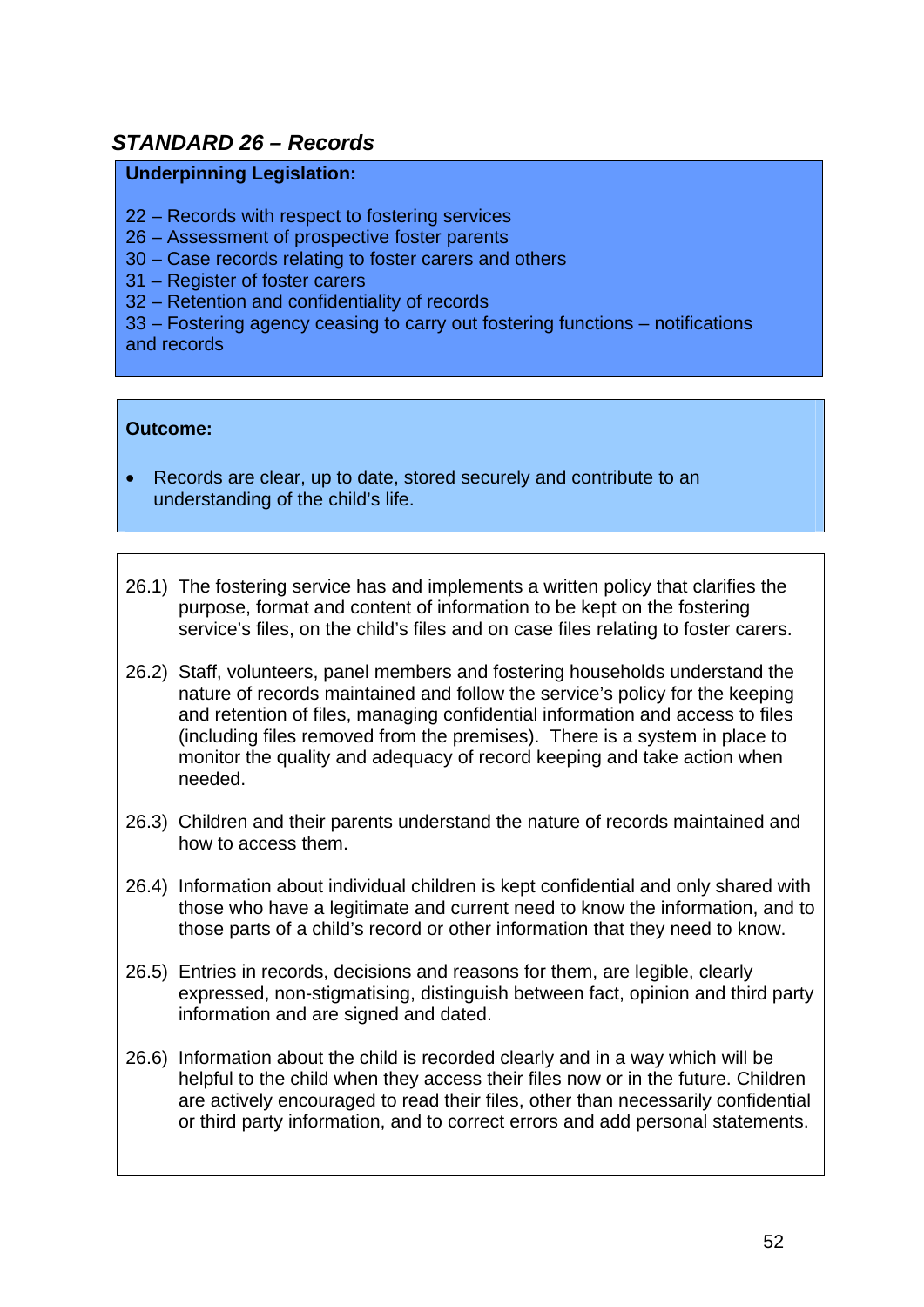- 26.7) The foster carer understands the important supporting role they play in encouraging the child to reflect on and understand their history. The child, subject to age and understanding, is encouraged to keep appropriate memorabilia (including photographs) of their time in the placement. The fostering service makes this role clear to their foster carers and ensures they can record, and help children make a record of (subject to age and understanding), significant life events.
- 26.8) Where there is an agency placement, the agency works with the responsible authority to ensure effective integration of information held in the agency's case files and those of the responsible authority. On receipt of a written request by a child's responsible authority, the agency immediately provides copies of records and documents in relation to the child.
- 26.9) When a foster carer seeks to move to a new provider, the new provider seeks information from the previous provider about the prospective foster carer, and the previous provider complies with such a request within one month of receipt of the written request.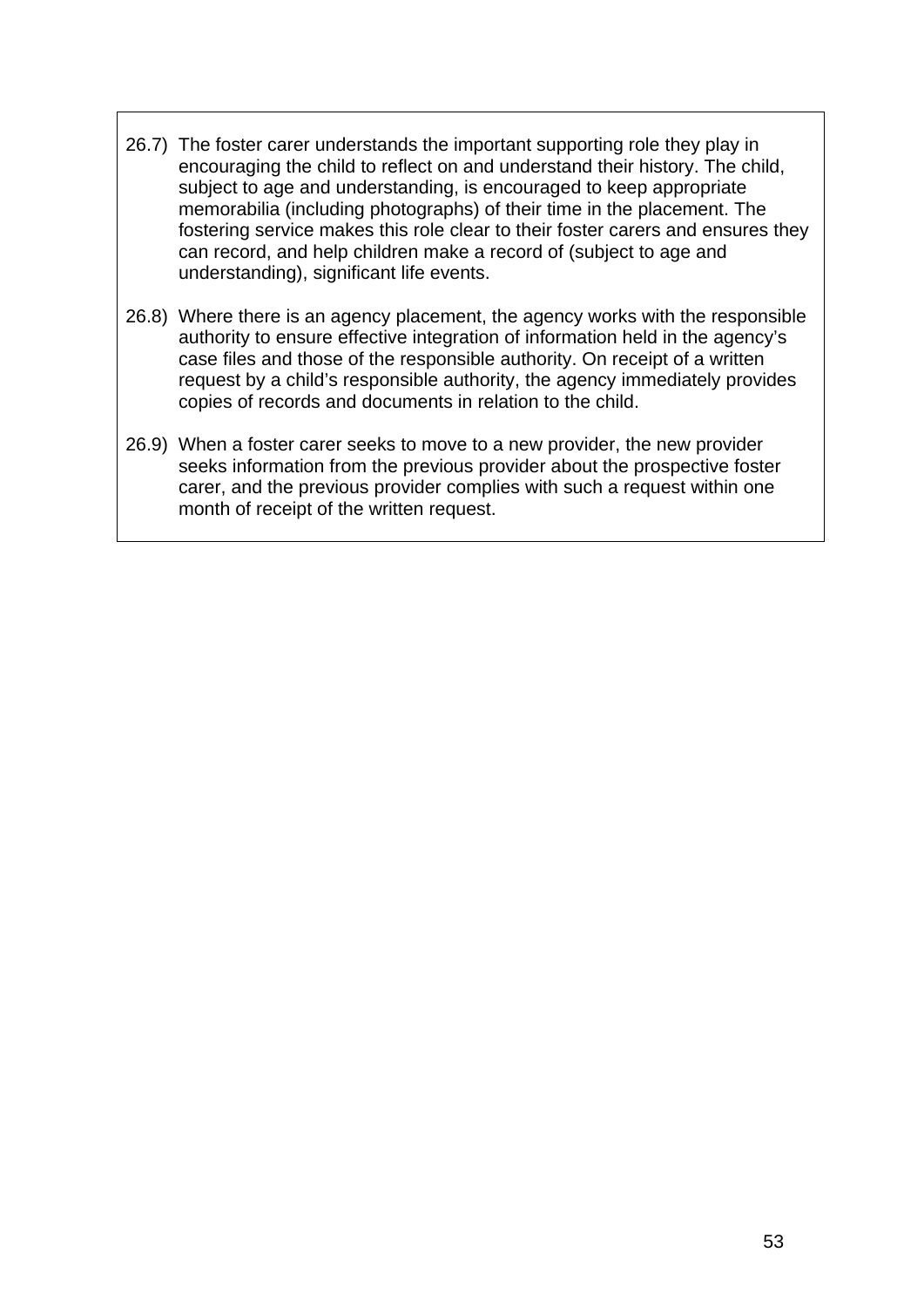# <span id="page-53-0"></span>*STANDARD 27 - Fitness of premises for use as fostering service*

#### **Underpinning Legislation:**

32 – Retention and confidentiality of records

- The premises and administrative systems are suitable to enable the service to meet the objectives of its Statement of Purpose.
- 27.1) There are efficient and robust administrative systems, including IT and communication systems. Premises have:
	- a. Facilities for the secure retention of records;
	- b. appropriate measures to safeguard IT systems; and
	- c. an appropriate security system.
- 27.2) The premises and its contents are insured (or there are alternative prompt methods of replacing lost items).
- 27.3) The provider has a Business Continuity Plan, which staff understand and can access, which will include both provision of premises and safeguarding/back up of records.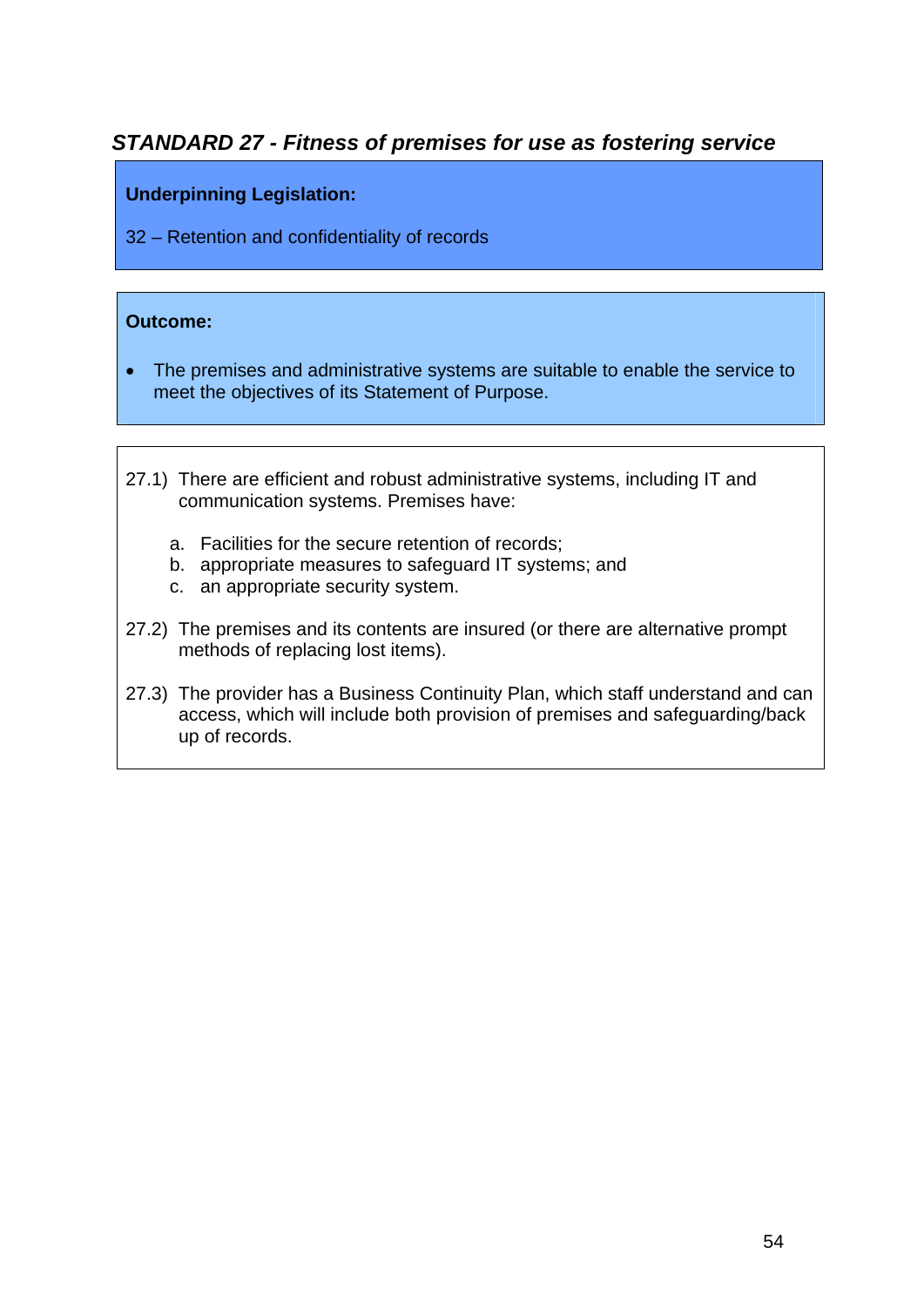## <span id="page-54-0"></span>*STANDARD 28 - Payment to carers*

#### **Underpinning Legislation:**

17 – Support, information and training for foster parents 27 – Approval of foster parents Schedule 5 – Matters and obligations in Foster Care Agreements

- Payments to foster carers are fair and paid in a timely way.
- Foster carers are clear about the fostering service's payment structures and the payments due to them.
- 28.1) Each foster carer receives at least the national minimum allowance for the child, plus any necessary agreed expenses for the care, education and reasonable leisure interests of the child, including insurance, holidays, birthdays, school trips, religious festivals etc, which cover the full cost of caring for each child placed with her/him.
- 28.2) Payments of allowances and any fees paid are made promptly at the agreed time and foster carers are provided with a statement of payment at the end of each tax year.
- 28.3) Allowances and any fees paid are reviewed annually and the fostering service consults with foster carers in advance of any change to the allowance and fee.
- 28.4) The fostering service advises foster carers of financial and other support that is available to foster carers where a child remains with them after they reach the age of 18 or where they care for/provide a home for a child and their parent(s).
- 28.5) There is a clear and transparent written policy on payments to foster carers that sets out the criteria for calculating payments and distinguishes between the allowance paid and any fee paid. The policy includes policy on payment of allowances and any fee during a break in placement or should the fostering household be subject to an allegation.
- 28.6) The written policy and the current level of payments are provided annually to each foster carer and commissioners of the service. The foster carer receives clear information about the allowances and expenses payable, and how to access them, before a child is placed.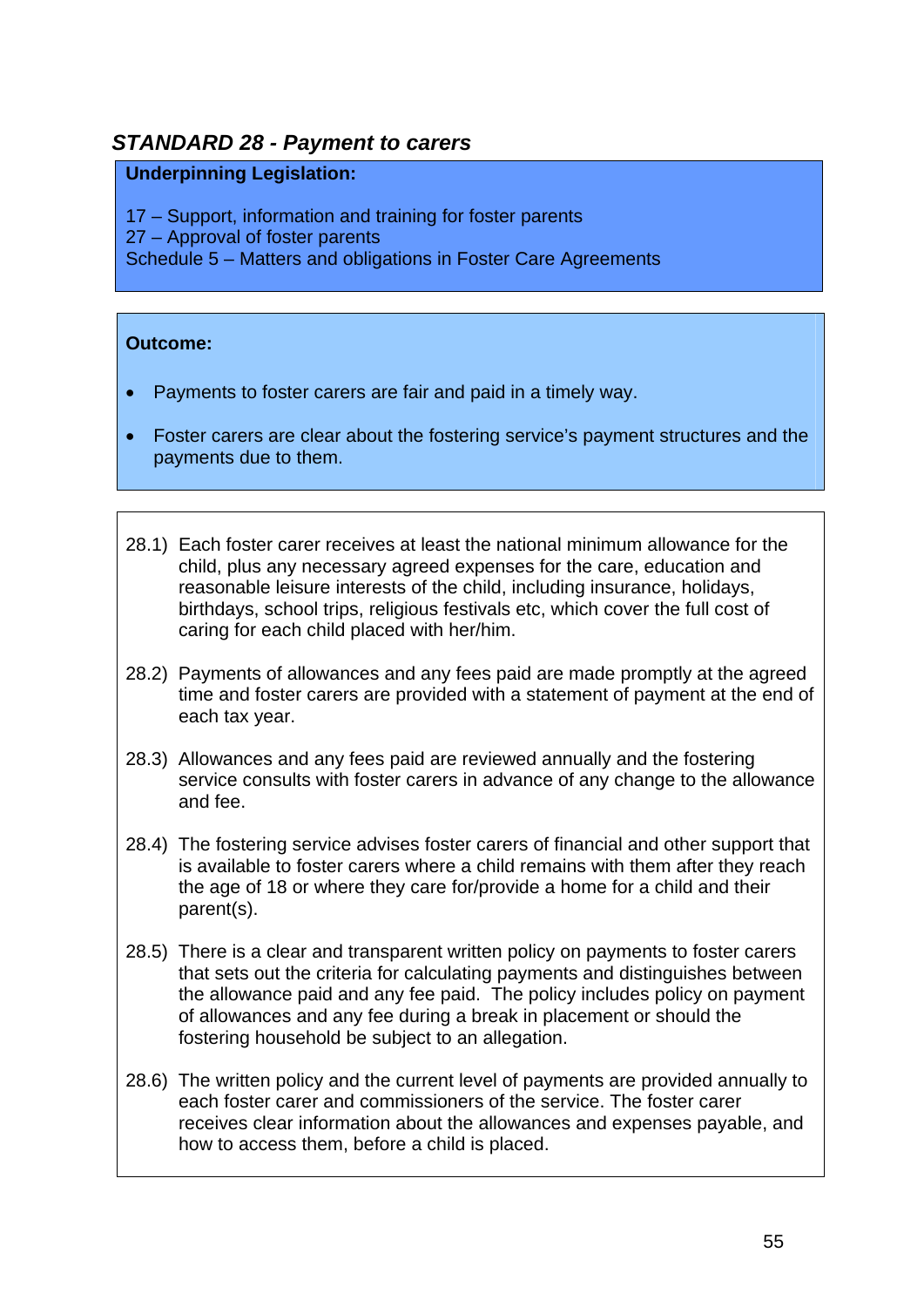- 28.7) Criteria for calculating fees and allowances are applied equally to all foster carers, whether the foster carer is related to the child or unrelated, or the placement is short or long term.
- 28.8) Fostering service providers are clear about what equipment is being either loaned or given to foster carers.
- 28.9) Where a child is eligible for benefits as a result of a disability, foster carers are encouraged to apply for those benefits. There are regular recorded discussions about how any additional benefits are being spent to promote the best interests of the child.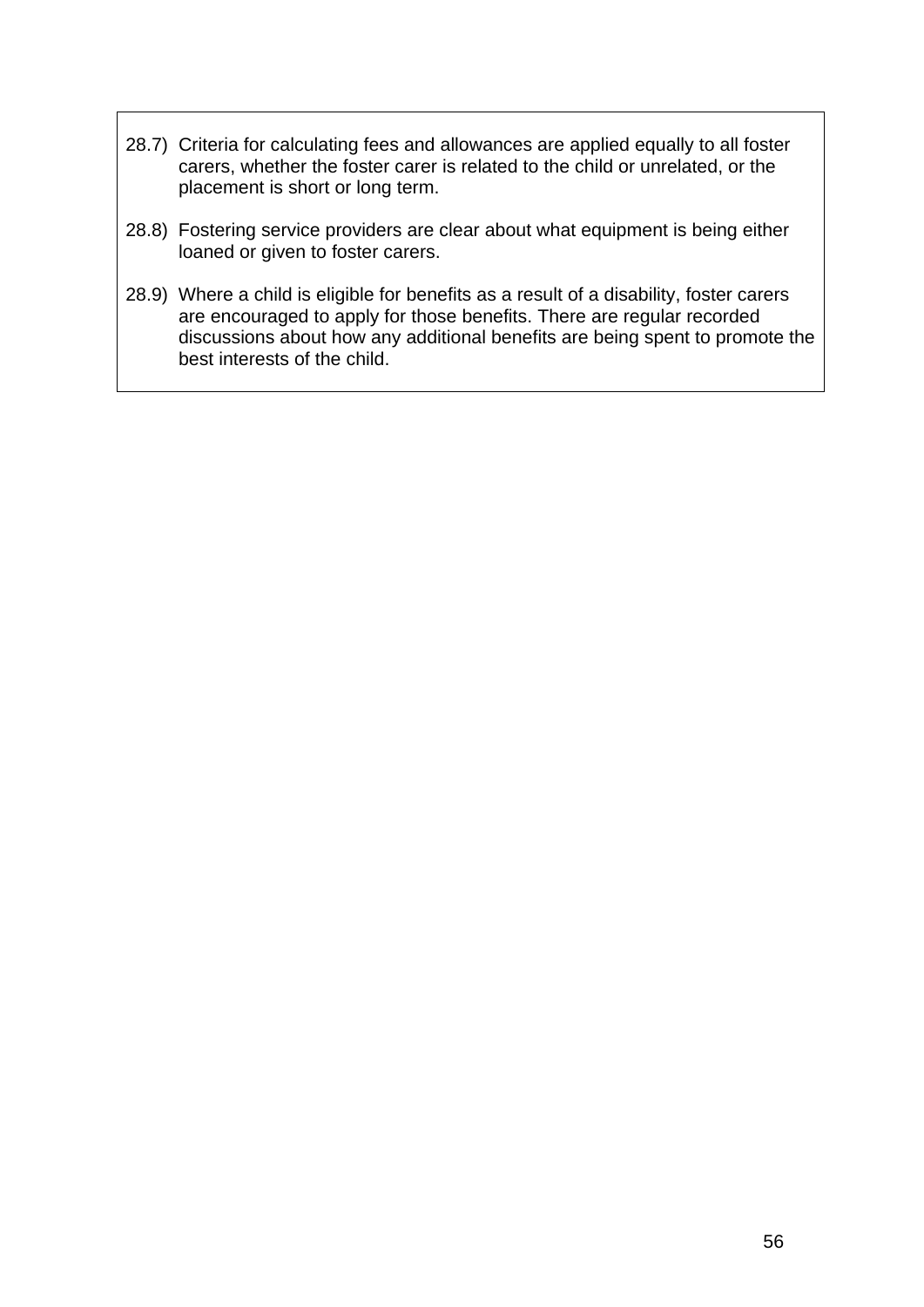# <span id="page-56-0"></span>*STANDARD 29 - Notification of Significant Events*

#### **Underpinning Legislation:**

36 – Notifiable events Schedule 7 – Events and notifications

- All significant events relating to the health and protection of children fostered by the service are notified by the registered person to the appropriate authorities.
- 29.1) The registered person has a system in place to notify, within 24 hours, persons and appropriate authorities of the occurrence of significant events in accordance with regulation 36. The system includes what to do where a notifiable event arises at the weekend.
- 29.2) A written record is kept which includes details of the action taken, and the outcome of any action or investigation, following a notifiable event.
- 29.3) The registered person has a system for notification to responsible authorities of any serious concerns about the emotional or mental health of a child, such that a mental health assessment would be requested under the Mental Health Act 1983.
- 29.4) Following an incident notifiable under regulation 36, the registered person contacts the responsible authority to discuss any further action that may need to be taken.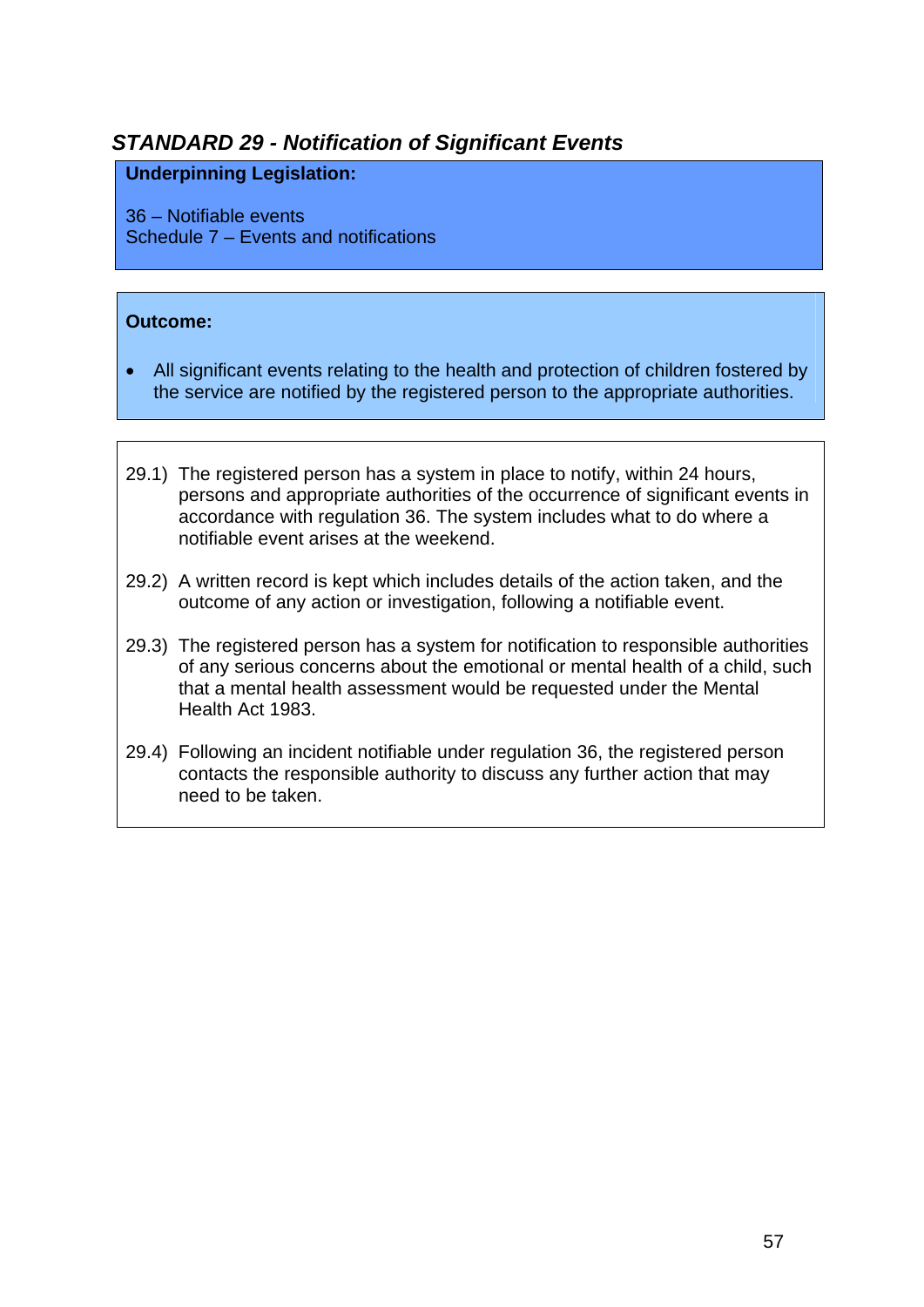# <span id="page-57-0"></span>*STANDARD 30 – Family and friends as foster carers*

#### **Underpinning Legislation:**

17 – Support, training and information for foster parents

#### **Relevant Legislation:**

Care Planning, Placement and Case Review (England) Regulations 2010 – regulation 24 and 25

- Family and friends foster carers receive the support they require to meet the needs of children placed with them.
- 30.1) The needs and circumstances of family and friends foster carers are taken into account when determining the fostering service's policies and practices.
- 30.2) The fostering service's Statement of Purpose includes the services and facilities that they provide to family and friends foster carers.
- 30.3) In deciding whether a relative, friend or other connected person should be approved as a foster carer, the decision maker takes into account the needs, wishes and feelings of the child and the capacity of the carer to meet these.
- 30.4) In seeking to support family and friends foster carers, the local authority fostering service works closely with the wider local authority children's services department, other departments, and agencies such as housing, to mitigate any limitations to the carer's capacity to care for a foster child.
- 30.5) When assessing an individual's suitability to be a family and friends foster carer, the likely length of the placement, the age of the child, the wishes and feelings and any concerns of the child and, if appropriate, the capacity of the wider family to contribute to the child's long term care, are taken into account.
- 30.6) Potential family and friends foster carers should be provided with information about the assessment process, so they know what is expected of them, how they will be assessed, including the criteria that will be used and how particular issues for family and friends foster carers will be addressed, and any support offered during the assessment process.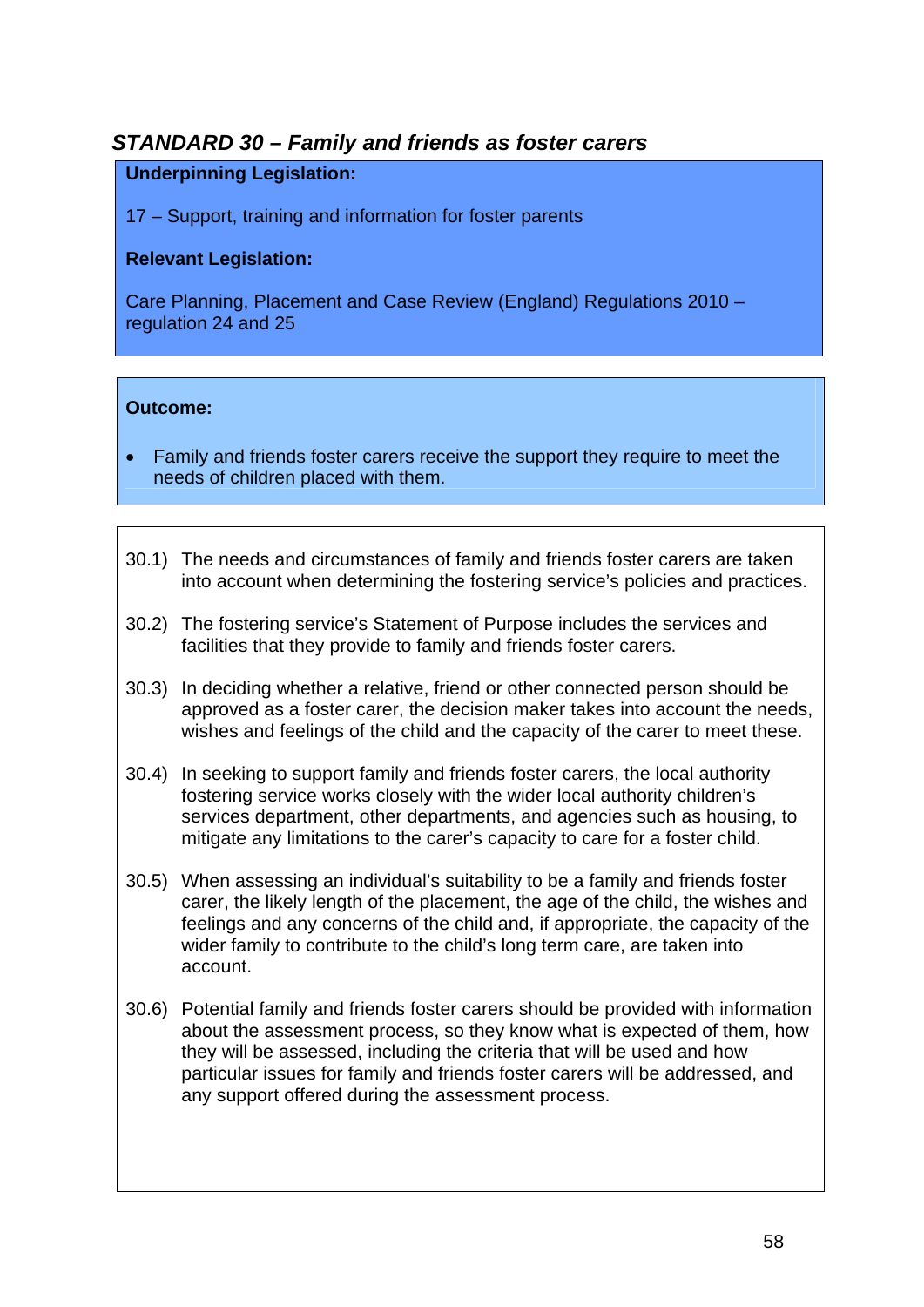- 30.7) Family and friends foster carers are asked about their existing knowledge of the foster child's behaviour and background and any concerns they have about the child, as well as being provided with information about the child that is held by the fostering service.
- 30.8) The child's introduction to the new fostering arrangement takes account of the fact that, whilst the child may know the carer well, the carer's role in the child's life is now changing. This is explained to the child and the carer is provided with the support they need to manage this transition.
- 30.9) The fostering service takes into account the carer's, parents' and child's views about contact before the start of the placement, or as soon as possible afterwards, and puts in place appropriate supports to help manage contact.
- 30.10) Financial and other support is provided to all foster carers according to objective criteria that do not discriminate against foster carers that have a pre-existing relationship with the child. Family and friends foster carers may require some services to be delivered in a different way, but there should be equity of provision and entitlement.
- 30.11) Family and friends foster carers have access to training available to other foster carers, but the fostering service provider also offers training that addresses the particular needs and circumstances of family and friends foster carers.
- 30.12) Family and friends foster carers have access to support groups that meet their particular needs.
- 30.13) Supervising social workers who are supporting family and friends foster carers have training in the particular needs and circumstances of this group.
- 30.14) Where a family and friends foster carer is temporarily approved as a foster carer under regulation 24 of the Care Planning, Placement and Case Review (England) Regulations 2010, a full assessment is competed as soon as practicable, where the intention is for the child to stay with the carer, and always within the statutory timeframe set out in the Regulations.

**This standard only applies to local authority fostering services and those independent fostering services which approve family and friends foster carers. However, where family and friends are approved as foster carers the other standards apply as they do for other foster carers.**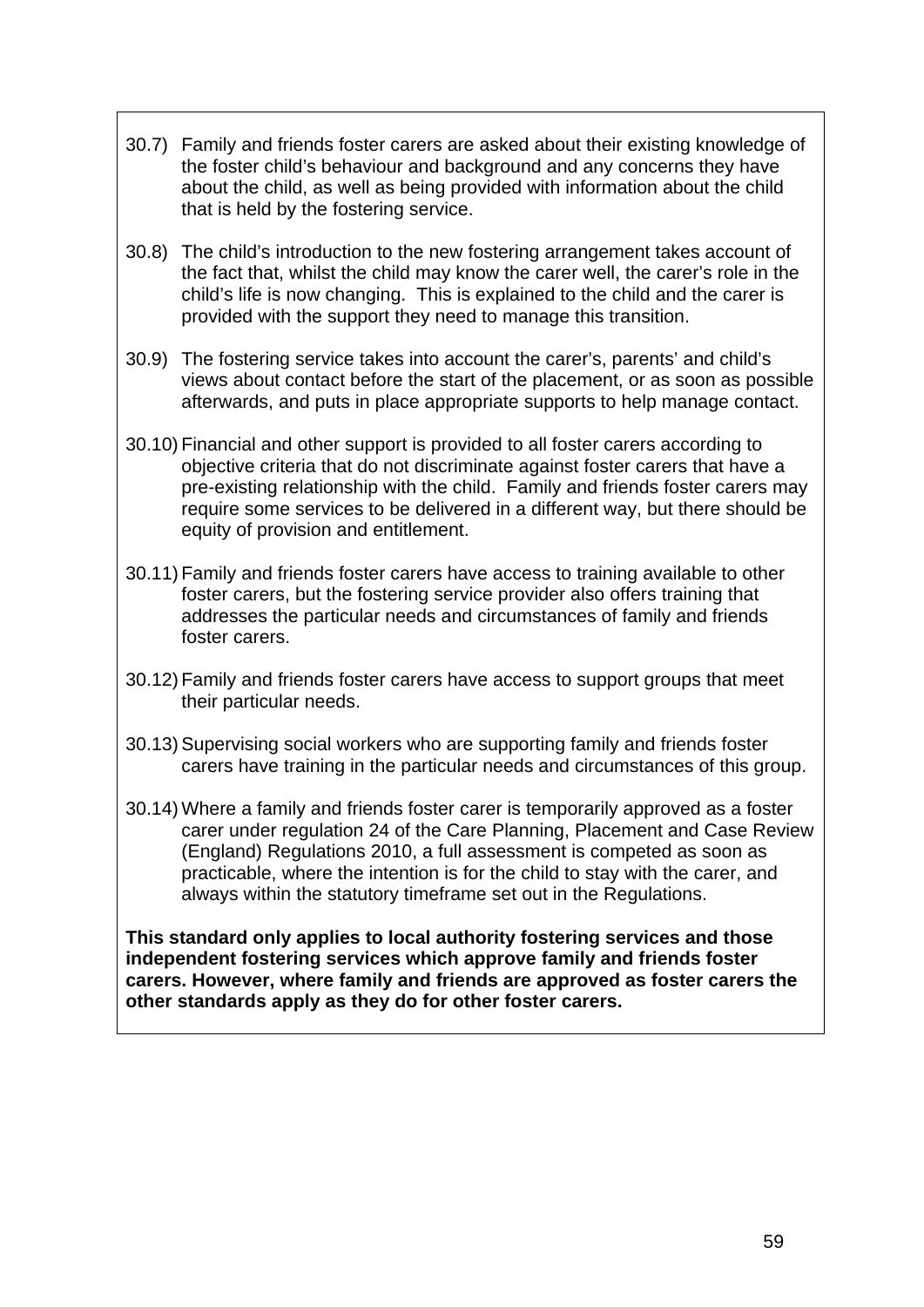# <span id="page-59-0"></span>*STANDARD 31 - Placement Plan and Review*

#### **Underpinning Legislation:**

Schedule 5 – Matters and obligations in Foster Care Agreements

Care Planning, Placement and Case Review (England) Regulations (2010): 9 – Placement plan Part 6 – Reviews of the child's case

- Children are cared for in line with their Placement Plan/Short Break Care Plan.
- The fostering service takes action to chase up outstanding reviews or visits from the responsible authority, contributes to those reviews and assists the child to contribute to their reviews.
- 31.1) The fostering service supports foster carers to play an active role in agreeing the contents of each child's placement plan, in conjunction with the responsible authority.
- 31.2) The foster carer is given a copy of the child's placement plan as soon as this is provided to them by the responsible authority. If provision of the care plan by the responsible authority is delayed, the fostering service follows this up with the responsible authority.
- 31.3) The foster carer is supported to contribute effectively to the review of their care plan, which includes the placement plan.
- 31.4) The foster carer is supported to assist the child to put forward their views, wishes and feelings as part of each review process, and the fostering service helps to ensure that these are fully taken into account by the child's responsible authority.
- 31.5) Foster carers are supported to explain the child's care plan, and any changes to those plans, to the child.
- 31.6) The fostering service contacts the responsible authority to request statutory reviews or visits if these are overdue for any child, or if a review has not already been arranged by the responsible authority and a change in the care plan is needed, there has been a significant change in arrangements for the child's care or a major action (e.g. a change of placement) which is not in the care plan appears likely.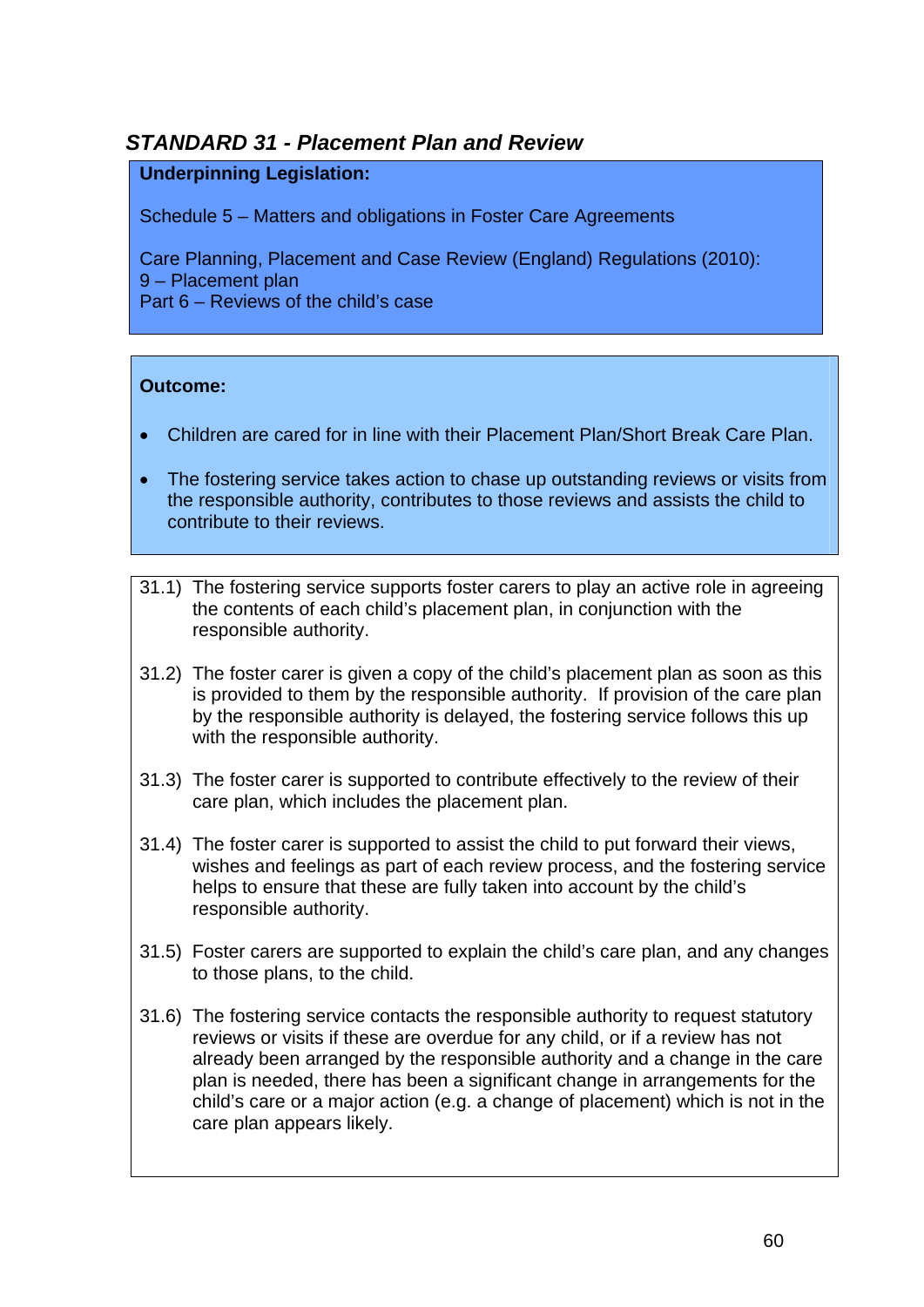- 31.7) The fostering service and foster carer contribute effectively to each child's Placement Plan review and statutory review of the child's care plan
- 31.8) Children are assisted to secure an independent advocate to support them in providing their views, wishes and feelings to statutory reviews.